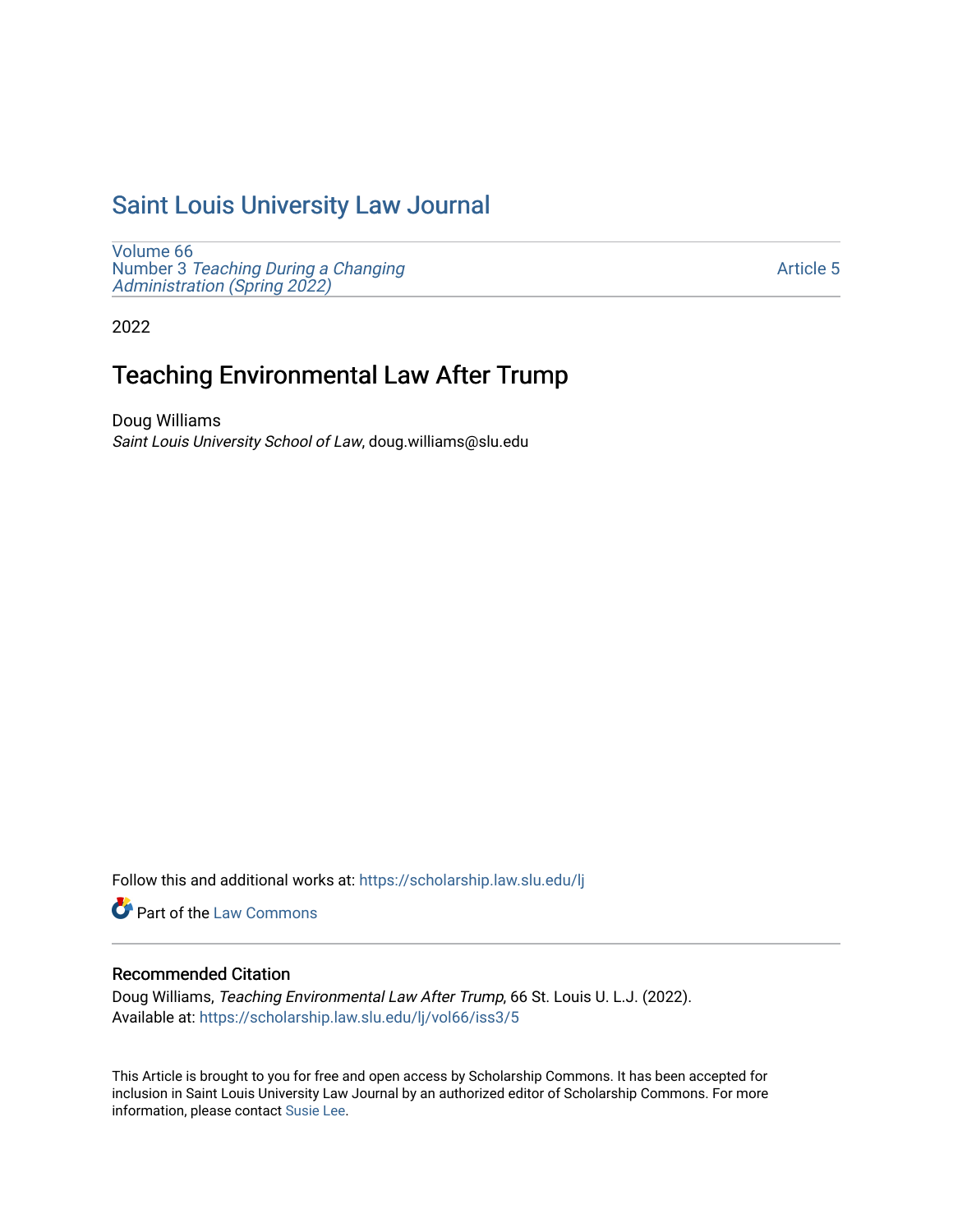# DOUG WILLIAMS[\\*](#page-1-0)

#### ABSTRACT

*This Article addresses some of the challenges in teaching environmental law after the administration of President Donald Trump. The Trump Administration mounted a relentless, aggressive, and largely deregulatory overhaul of the nation's major environmental regulatory efforts, particularly the efforts of the prior Obama Administration. Many of these efforts by the Trump Administration have been challenged in court, some successfully, while others have been reversed or are in the process of reversal by the administration of President Joseph Biden. For teachers of environmental law, these actions present opportunities to demonstrate how regulatory agencies (under the direction of presidents), rather than Congress, have become the driving force of change in environmental regulation and the limits of that approach to addressing the nation's environmental issues. The Article surveys recent administrative action under the National Environmental Policy Act, the Clean Water Act, and the Clean Air Act and how these matters were addressed in a basic environmental law survey course.*

<span id="page-1-0"></span><sup>\*</sup> Professor of Law, Saint Louis University School of Law.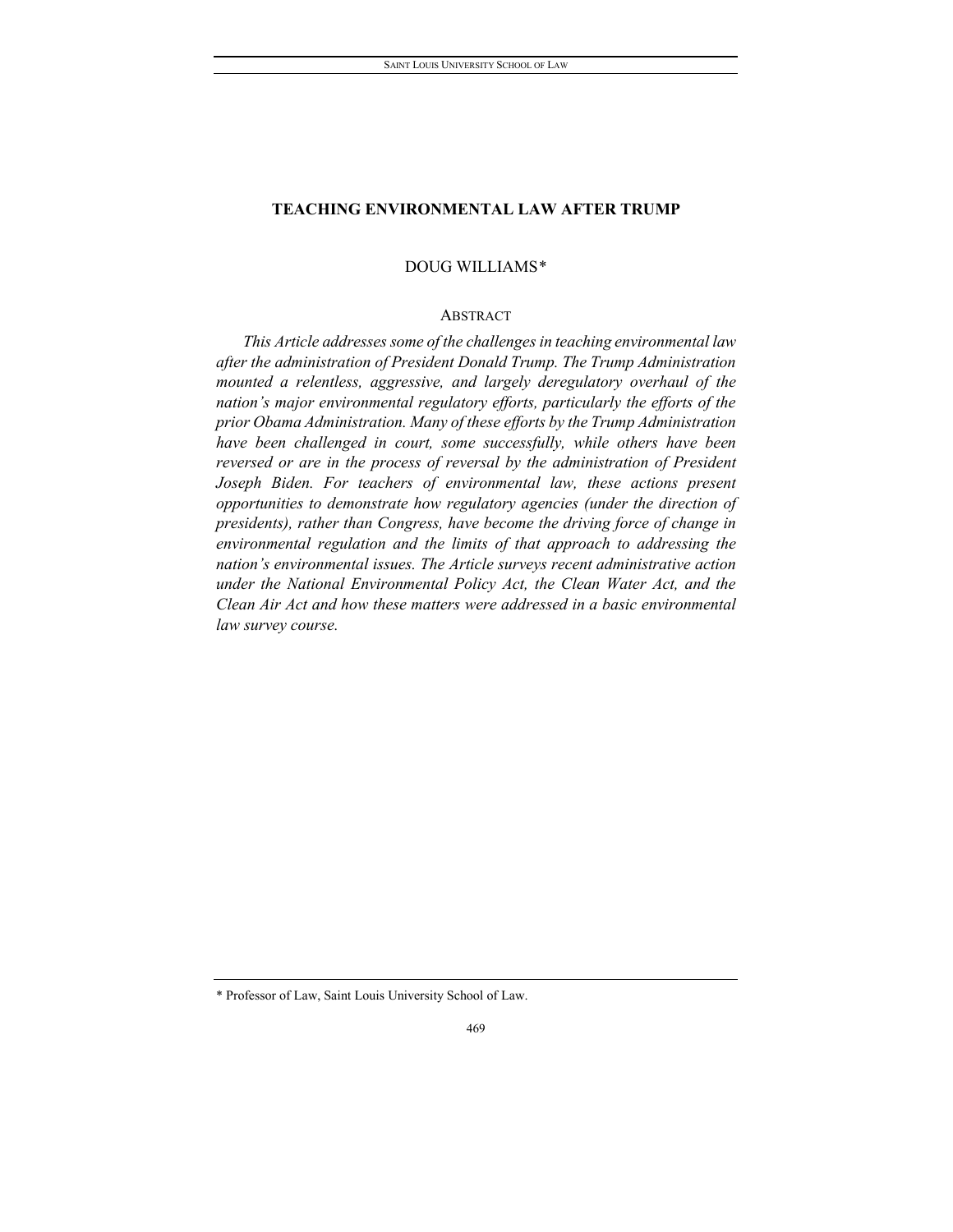## **INTRODUCTION**

In the United States, regulation to protect the environment, despite its bipartisan roots, has for decades been a highly partisan issue.<sup>[1](#page-2-0)</sup> Democrats and Republicans have been at odds on just about every environmental policy issue of any significance. With few exceptions, Congress has passed no new, significant environmental legislation since the 1990 amendments to the Clean Air Act ("CAA").<sup>[2](#page-2-1)</sup> Nonetheless, the shape and content of environmental regulation continues to evolve and change as different presidential administrations, acting through federal agencies, principally the Environmental Protection Agency ("EPA"), shape policy and law. This is formally done by exercising statutorily-conferred authority through rulemaking, guidance, adjudications, and enforcement priorities and policies.<sup>[3](#page-2-2)</sup> In most cases, EPA enjoys considerable discretion about the content of its actions, a consequence of Congress's proclivity to delegate broadly to agencies.<sup>[4](#page-2-3)</sup> How that agency discretion is exercised is often informed and shaped by the commitments and policy preferences of the incumbent president—a result that the federal courts generally recognize as legitimate and consistent with our constitutional form of government.[5](#page-2-4)

It is not surprising, therefore, that the Republican administration of President Donald J. Trump sought to reverse or revise some of the regulatory measures put in place by EPA and other federal agencies under Democratic President Barack Obama or other, preceding administrations.<sup>[6](#page-2-5)</sup> Indeed, in his 2016 presidential campaign, Donald Trump repeatedly pledged to pursue an

<span id="page-2-2"></span>3*. See* CRAIG N. JOHNSTON ET AL., LEGAL PROTECTION OF THE ENVIRONMENT 98–110 (LEG, Inc. d/b/a West Academic 4th ed. 2018) [hereinafter LEGAL PROTECTION].

<span id="page-2-0"></span><sup>1</sup>*. See* Jaime Fuller, *Environmental Policy is Partisan. It Wasn't Always.*, WASH. POST (June 2, 2014), https://www.washingtonpost.com/news/the-fix/wp/2014/06/02/support-for-the-clean-airact-has-changed-a-lot-since-1970/.

<span id="page-2-1"></span><sup>2</sup>*. See* Richard J. Lazarus, *Environmental Law Without Congress*, 30 J. LAND USE & ENV'T L., 15, 27 (2014) (noting absence of new legislation since 1990). Since Professor Lazarus's 2014 article, Congress in 2016, in a rare bipartisan moment of environmental policymaking, enacted the Frank R. Lautenberg Chemical Safety for the 21st Century Act, Pub. L. No. 114–182, 130 Stat. 448 (2016) (codified at 15 U.S.C. §§ 2601–2629). This legislation significantly amends the Toxic Substances Control Act, Pub. L. No. 94-469, 90 Stat. 2003 (1976) (codified as amended at 15 U.S.C. §§ 2601–2629 (2012)).

<span id="page-2-3"></span><sup>4</sup>*. See, e.g.*, Whitman v. American Trucking Ass'ns, 531 U.S. 457, 474–76 (2001) (discussing broad delegations of authority to agencies).

<span id="page-2-4"></span><sup>5</sup>*. See* Chevron U.S.A., Inc. v. Nat. Res. Def. Council, Inc., 467 U.S. 837, 865 (1984) (noting that "[w]hile agencies are not directly accountable to the people, the Chief Executive is, and it is entirely appropriate for this political branch of the Government to make . . . policy choices"); Sierra Club v. Costle, 657 F.2d 298, 406 (D.C. Cir. 1981) (noting that "[t]he authority of the President to control and supervise executive policymaking is derived from the Constitution; the desirability of such control is demonstrable from the practical realities of administrative rulemaking.").

<span id="page-2-5"></span><sup>6.</sup> Richard J. Lazarus, *The Super Wicked Problem of Donald Trump*, 73 VAND. L. REV. 1811, 1844 (2020).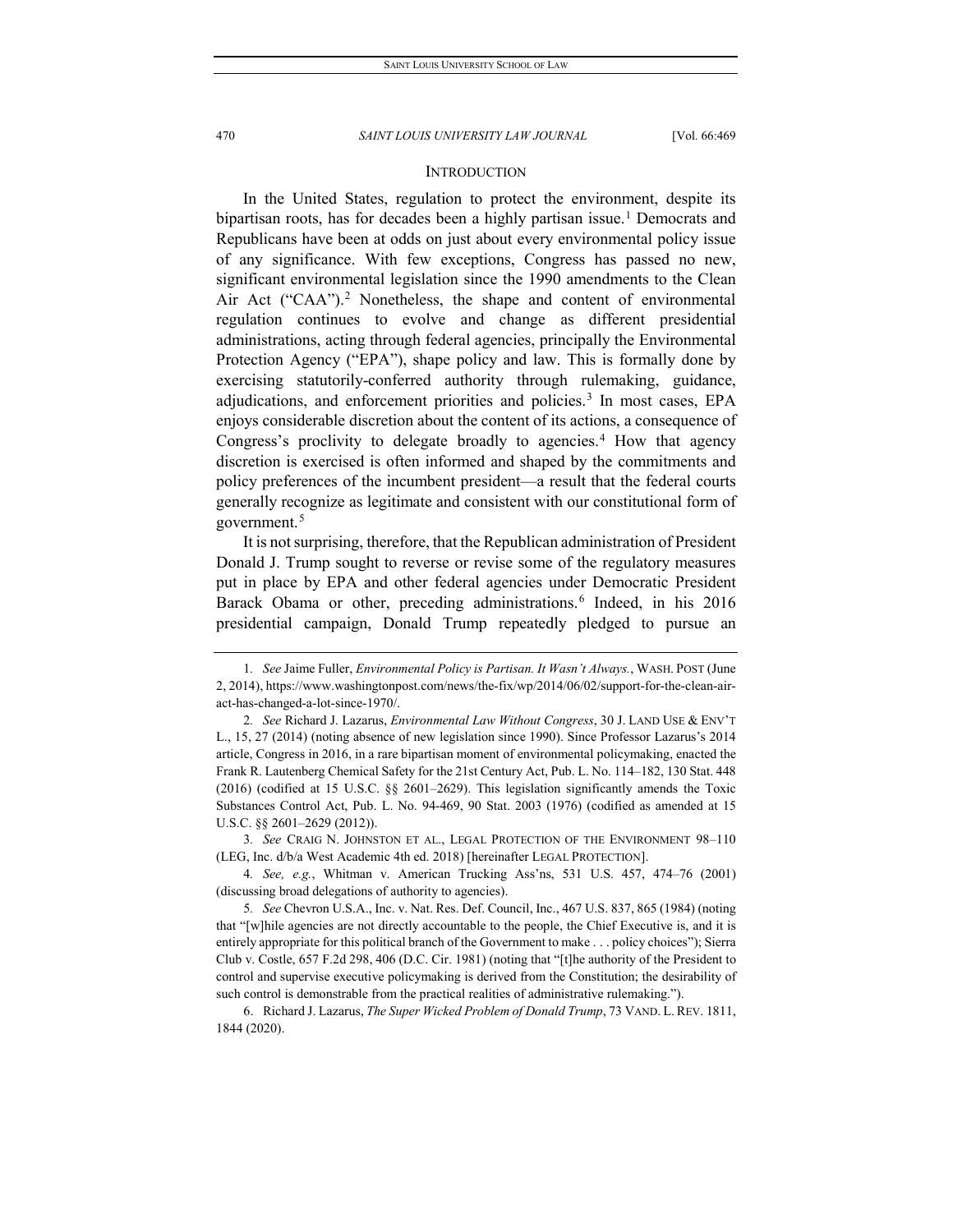aggressive dismantling of Obama-era regulations, particularly those relating to efforts to control pollutants that contribute to global climate change.<sup>[7](#page-3-0)</sup> Trump even went so far as to suggest dismantling EPA itself.<sup>[8](#page-3-1)</sup>

It is common for new administrations to pursue environmental regulation and policy that differs from that of preceding administrations. For example, the Obama Administration aggressively used its authority under the CAA to regulate emissions of pollutants that contribute to climate change in ways that the preceding Bush Administration declined to pursue.<sup>[9](#page-3-2)</sup> But the Trump Administration moved much more rapidly and much more aggressively than preceding administrations to rework the landscape of environmental regulation, pursuing a broad and deep overhaul of regulations spanning the field of environmental law.[10](#page-3-3) Indeed, Trump's efforts to deregulate have been described as "relentless."[11](#page-3-4) During its four years in power, the Trump Administration "officially reversed, revoked or otherwise rolled back" nearly 100 environmental rules.<sup>[12](#page-3-5)</sup> An additional dozen or so regulatory rollbacks were in progress but not completed when Joseph R. Biden Jr. assumed the presidency in 2021.<sup>[13](#page-3-6)</sup> Even these numbers understate the significance of Trump's deregulatory

<span id="page-3-0"></span><sup>7</sup>*. See* Samantha Gross, *What is the Trump Administration's Record on the Environment?*, BROOKINGS INST. (Aug. 4, 2020), https://www.brookings.edu/policy2020/votervital/what-is-thetrump-administrations-track-record-on-the-environment/ ("The Trump administration has been particularly focused on rolling back actions intended to deal with climate change.").

<span id="page-3-1"></span><sup>8</sup>*. See* Lazarus, *supra* note 6, at 1840–43, 1847 (describing candidate Trump's positions on climate change); Robert V. Percival, *Environmental Law in the Trump Administration*, 4 EMORY CORP. GOVERN. & ACCOUNTABILITY REV. 225, 225, 230 (2017) (describing candidate Trump's campaign promises relating to environmental law).

<span id="page-3-2"></span><sup>9</sup>*. See* Cass R. Sunstein, *Changing Climate Change, 2009-2016*, 42 HARV. ENV'T L. REV. 231, 241–68 (2018) (discussing Bush and Obama Administrations' climate change actions). To illustrate the breadth of Trump's attack on existing environmental regulation, the Trump Department of Energy moved to repeal or roll back energy efficiency requirements for light bulbs. *See* John Schwartz, *Trump Administration Blocks Energy Efficiency Rule for Light Bulbs*, N.Y. TIMES (Dec. 20, 2019), https://www.nytimes.com/2019/12/20/climate/trump-light-bulb-roll back.html.

<span id="page-3-3"></span><sup>10.</sup> For a catalogue of the Trump administration's action on the environment, see HARVARD LAW SCHOOL, ENVIRONMENTAL AND ENERGY LAW PROGRAM, REGULATORY TRACKER, https://eelp.law.harvard.edu/portfolios/environmental-governance/regulatory-rollback-tracker/ (last visited Mar. 1, 2022) [hereinafter REG. TRACKER].

<span id="page-3-4"></span><sup>11.</sup> Lisa Friedman, *Trump's Move Against Landmark Environmental Law Caps a Relentless Agenda*, N.Y. TIMES (Jan. 13, 2020), https://www.nytimes.com/2020/01/09/climate/trump-nepaenvironment.html.

<span id="page-3-6"></span><span id="page-3-5"></span><sup>12.</sup> Nadja Popovich et al., *The Trump Administration Rolled Back More Than 100 Environmental Rules. Here's the Full List.*, N.Y. TIMES (Jan. 20, 2021), https://www.nytimes.com /interactive/2020/climate/trump-environment-rollbacks-list.html.

<sup>13</sup>*. Id*.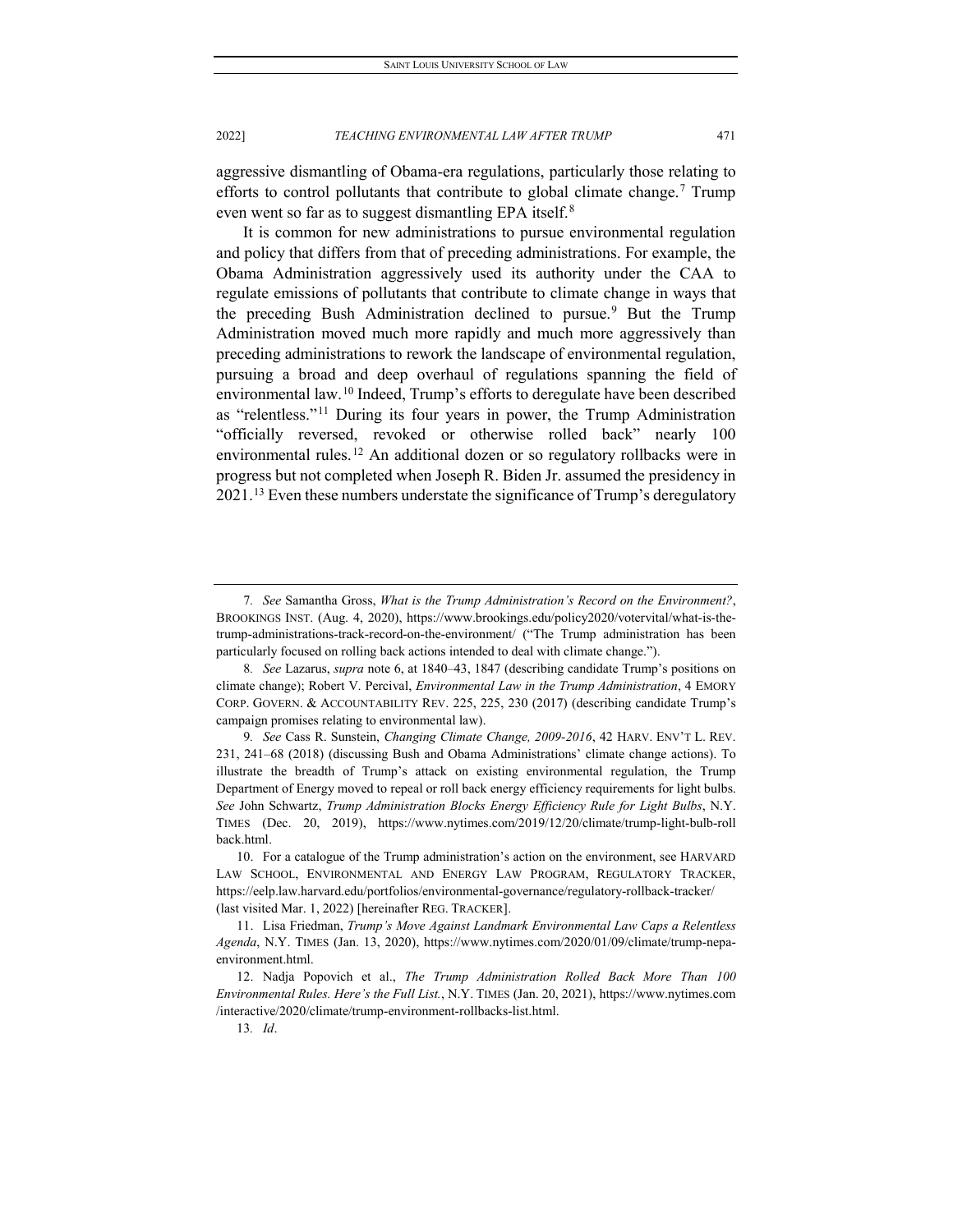efforts.[14](#page-4-0) For example, the Trump Administration reduced funding for EPA and introduced procedural reforms and policies that could have a lasting impact on the Agency's ability to address environmental issues.<sup>[15](#page-4-1)</sup> Some have also noted that the exodus of employees at EPA during the Trump Administration, resulting in a "loss of critical and longstanding agency expertise[,] may well be the single most harmful, long-lasting impact on environmental protection of the Trump Presidency."<sup>[16](#page-4-2)</sup>

The nature and extent of the Trump Administration's assault on existing environmental regulation pose some challenges for those of us that teach courses in environmental law, particularly basic survey courses like the one I teach at Saint Louis University School of Law.[17](#page-4-3) In this Article, I will describe how some of these actions were addressed during the course I offered in the fall semester of 2020.

# I. SITUATING ENVIRONMENTAL REGULATION & CHANGE WITHIN THE BROADER STRUCTURE OF ADMINISTRATIVE LAW

To understand and analyze the Trump Administration's deregulatory efforts, it is important, first, to know that these efforts were not pursued by way of legislation but, instead, through administrative action, including presidential action and agency rulemaking. Particularly with respect to agency rulemaking, students need a rudimentary understanding of the broader structure of administrative law and the opportunities it offers for, as well as the constraints it imposes on, regulatory change.

Many students in environmental law survey courses may have little or no background in basic administrative law. At my school, for example, we recommend that students take administrative law prior to enrolling in the basic environmental law course, but administrative law is not a required prerequisite for the course. Environmental law casebooks typically include some basic materials on administrative law and its relation to environmental law.[18](#page-4-4) I

<span id="page-4-0"></span><sup>14</sup>*. See* ENVIRONMENTAL LAW INSTITUTE, ENVIRONMENT 2021: WHAT COMES NEXT? 10– 14 (2020), https://www.eli.org/sites/default/files/eli-pubs/environment-2021\_0.pdf (discussing Trump executive orders, including procedural impacts).

<sup>15</sup>*. See id*.

<span id="page-4-2"></span><span id="page-4-1"></span><sup>16.</sup> Lazarus, *supra* note 6, at 1848; *see also* Inara Scott et al., *Environmental Law. Disrupted.*, 49 ENV'T L. REP. 10038, 10054 (noting that "the [Trump] Administration is also disrupting federal environmental law by dismantling the agencies that carry out those laws.").

<span id="page-4-3"></span><sup>17.</sup> The coverage included in this basic course generally focuses on federal law and includes the National Environmental Policy Act, the Clean Water Act, the Clean Air Act, the Resource Conservation and Recovery Act, and the Comprehensive Environmental Response, Compensation, and Liability Act. I also include materials on common law actions for environmental harm and a brief discussion of constitutional limitations on environmental regulation and litigation in the federal courts.

<span id="page-4-4"></span><sup>18</sup>*. See* LEGAL PROTECTION, *supra* note 3, at 98–110.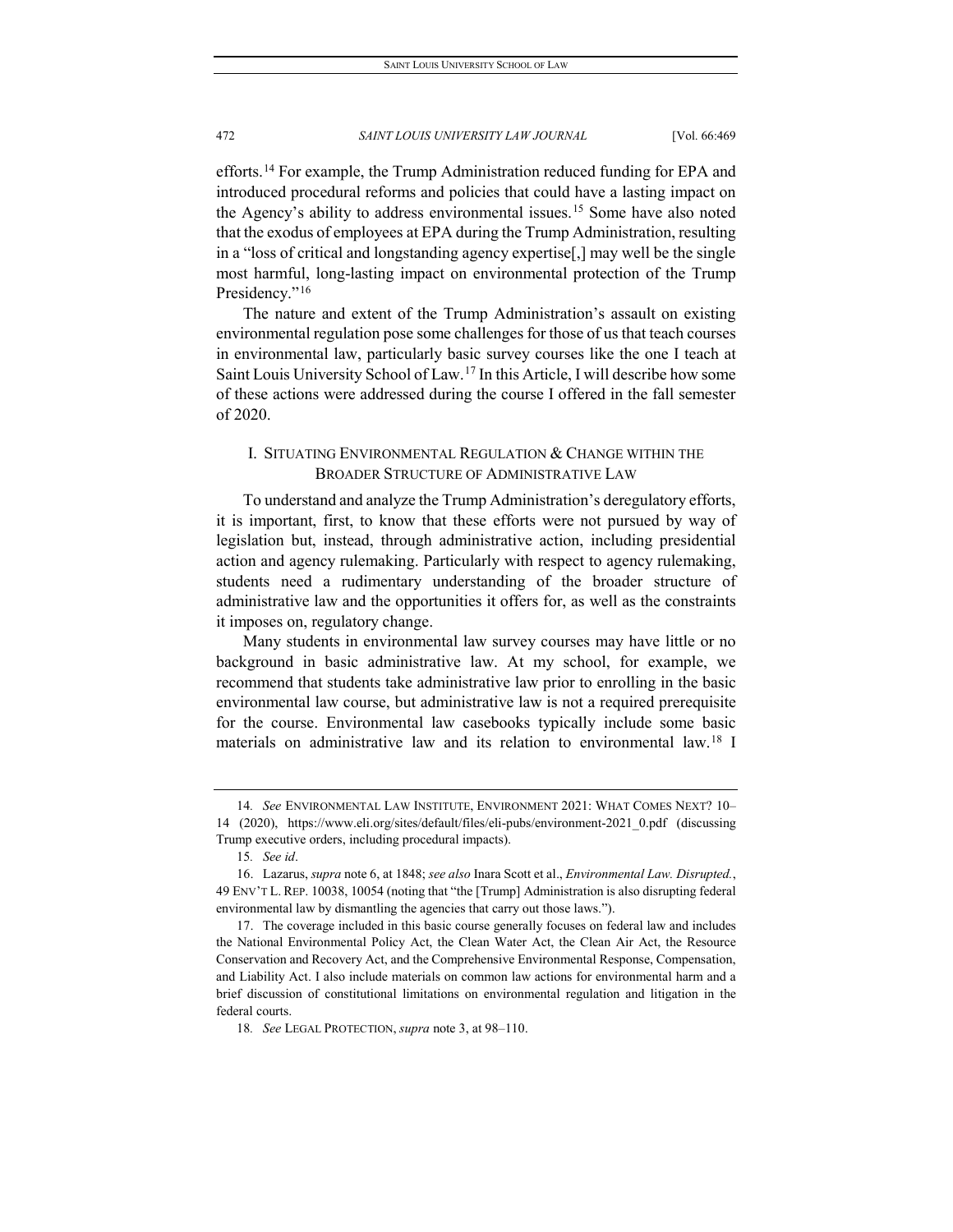commonly devote at least one class period early in the course to providing students with an administrative law mini-course, focusing primarily on administrative procedure and the scope of judicial review of agency actions. Since it is vital for environmental law students to understand the procedural requirements agencies must observe when pursuing regulatory initiatives, as well as the forms litigation takes when agency actions are challenged, spending a little class time on administrative law basics has proved to be an investment with real dividends.

Students must first appreciate that binding regulatory requirements, even longstanding agency rules, can be altered by an agency vested with the statutory authority to do so.<sup>[19](#page-5-0)</sup> But agencies may not simply revoke or revise existing rules by decree; they must follow certain procedural requirements, some of which can be time-consuming and require significant investment of agency resources.<sup>[20](#page-5-1)</sup> Indeed, "administrative law checks and balances work to limit [a new presidential administration's] ability to change a rule based on purely political factors . . . ."[21](#page-5-2)

Since most environmental regulation comes by way of informal agency rulemaking rather than more formal rulemaking processes or through case-bycase adjudication, the general "notice and comment" rulemaking procedures of the Administrative Procedure Act ("APA") typically apply.<sup>[22](#page-5-3)</sup> The APA defines rulemaking to include not only the "formulat<sub>[ion</sub>]" of a rule, but also the "process for ... amending, or repealing a rule."<sup>[23](#page-5-4)</sup> The APA also includes procedural requirements that govern all rulemakings, including repeals of existing rules, unless a specific exception is applicable.<sup>[24](#page-5-5)</sup> These notice and

<span id="page-5-0"></span><sup>19.</sup> Another way that agency regulations can be altered is through the legislative process. Congress can, of course, repeal existing rules, provided that the President signs such legislation or the Congress overrides a presidential veto. In some cases, a fast-track procedure known as the Congressional Review Act, 5 U.S.C. §§ 801–808, can be employed to void recently promulgated regulations, and it has been used in recent presidential transitions. For a discussion of the Congressional Review Act, see Bethany A. Davis Noll & Richard L. Revesz, *Regulation in Transition*, 104 MINN. L. REV. 1, 14–23 (2019). The Congressional Review Act was recently used to void a Trump administration EPA rule that rescinded or revised volatile organic compounds and methane regulatory requirements for oil and gas facilities. This action effectively restored regulations promulgated by the Obama administration to control emissions of these two pollutants. *See* Jeff Brady, *Biden Signs Bill to Restore Regulations on Climate-Warming Methane Emissions*, NAT'L PUB. RADIO: MORNING EDITION (June 30, 2021), https://www.npr.org/2021/04/28/991635 101/congress-votes-to-restore-regulations-on-climate-warming-methane-emissions.

<span id="page-5-2"></span><span id="page-5-1"></span><sup>20.</sup> Stephen M. Johnson, *Killing WOTUS 2015: Why Three Rulemakings May not be Enough*, 64 ST. LOUIS U. L.J. 373, 374 (2020) [hereinafter *Killing WOTUS*].

<sup>21</sup>*. Id*.

<sup>22</sup>*. See* 5 U.S.C. § 553 (establishing procedural requirements for "rulemaking").

<sup>23.</sup> 5 U.S.C. § 551.

<span id="page-5-5"></span><span id="page-5-4"></span><span id="page-5-3"></span><sup>24</sup>*. See* Perez v. Mortgage Bankers Ass'n, 575 U.S. 92, 101 (2015) (noting that the APA "mandate[s] that agencies use the same procedures when they amend or repeal a rule as they used to issue the rule in the first instance.").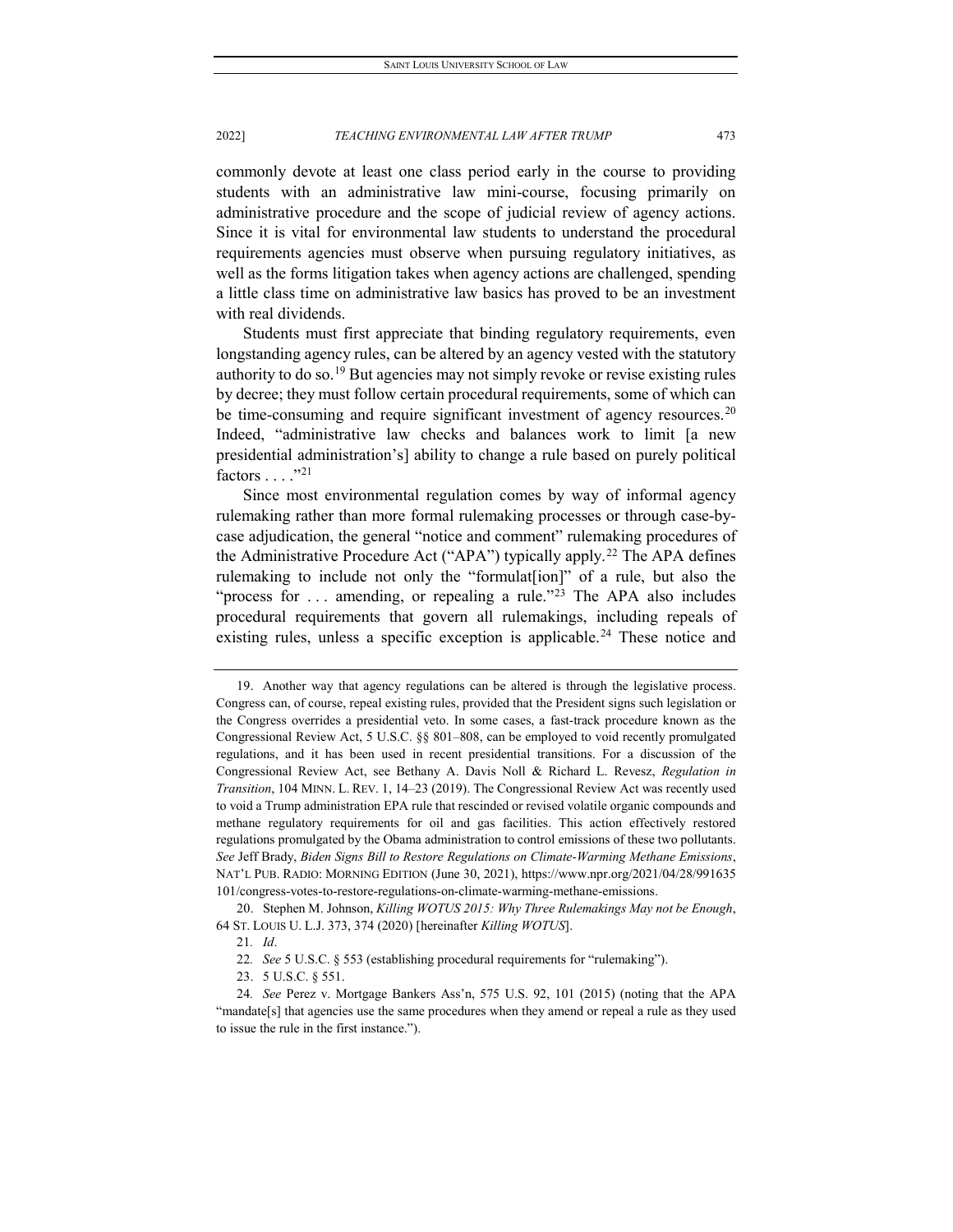comment procedures generally require the responsible agency to undergo a public process in which interested parties may participate in the rulemaking.<sup>[25](#page-6-0)</sup> Students must appreciate that the notice and comment process provides an opportunity for lawyers (and others) to submit evidence and argument to the agency in support of their clients' positions on a proposed rule. Participation in the rulemaking process may also be necessary to preserve any objections to the agency's action should judicial review of that agency action later be sought.<sup>[26](#page-6-1)</sup>

In the environmental law context, students must also be aware that the APA's procedural requirements may be supplemented or replaced by more particular procedures included in environmental legislation, such as the Clean Air Act.<sup>[27](#page-6-2)</sup> The CAA, like the APA, specifies procedures governing both the "promulgation or revision" of most rules issued by EPA under the CAA.<sup>[28](#page-6-3)</sup> These procedures are like those required by the APA, but in many particulars are more stringent than the bare APA requirements governing notice and comment rulemaking.

In terms of judicial review, I focus primarily on approaches to reviewing agencies' interpretations of law—specifically interpretations of the agency's enabling act—and the "arbitrary and capricious" standard of review governing agency fact-finding and policy choices. But since this is an environmental law course, not an administrative law course, my review necessarily must be truncated. Two prominent cases can provide students with some basics as well as insights about how courts review efforts by agencies to change their rules and policies—*Chevron U.S.A., Inc. v. Nat. Res. Def. Council*[29](#page-6-4) and *Motor Vehicle Mfrs. Ass'n v. State Farm Mut. Ins. Co.*[30](#page-6-5)

*Chevron* is, of course, a foundational case in which the Court articulated the well-known two-part "test" for courts to apply when reviewing agency interpretations of the statutes Congress has charged the agencies to implement.<sup>[31](#page-6-6)</sup>

<span id="page-6-3"></span><span id="page-6-2"></span>27*. See* 42 U.S.C. § 7607(b) (establishing procedural requirements for most rulemakings under the Clean Air Act).

<span id="page-6-0"></span><sup>25</sup>*. See generally* Admin. Conf. of the U.S., Recommendation 2018–7, *Public Engagement in Rulemaking*, 84 Fed. Reg. 2146 (Feb. 6, 2019), https://www.govinfo.gov/content/pkg/FR-2019-02- 06/pdf/2019-01284.pdf.

<span id="page-6-1"></span><sup>26.</sup> The failure to raise issues or challenges during the agency rulemaking process can result in denial of judicial review of the issue or challenge. *See, e.g.*, Nat'l Wildlife Fed'n v. EPA, 286 F.3d 554, 562 (D.C. Cir. 2002) ("It is well established that issues not raised in comments before the agency are waived and this Court will not consider them.").

<sup>28</sup>*. See id*.

<sup>29.</sup> 467 U.S. 837 (1984).

<sup>30.</sup> 463 U.S. 29 (1983).

<span id="page-6-6"></span><span id="page-6-5"></span><span id="page-6-4"></span><sup>31.</sup> The Court in *Chevron* held, "When a court reviews an agency's construction of the statute which it administers, it is confronted with two questions. First, always, is the question whether Congress has directly spoken to the precise question at issue. If the intent of Congress is clear, that is the end of the matter; for the court, as well as the agency, must give effect to the unambiguously expressed intent of Congress. If, however, the court determines Congress has not directly addressed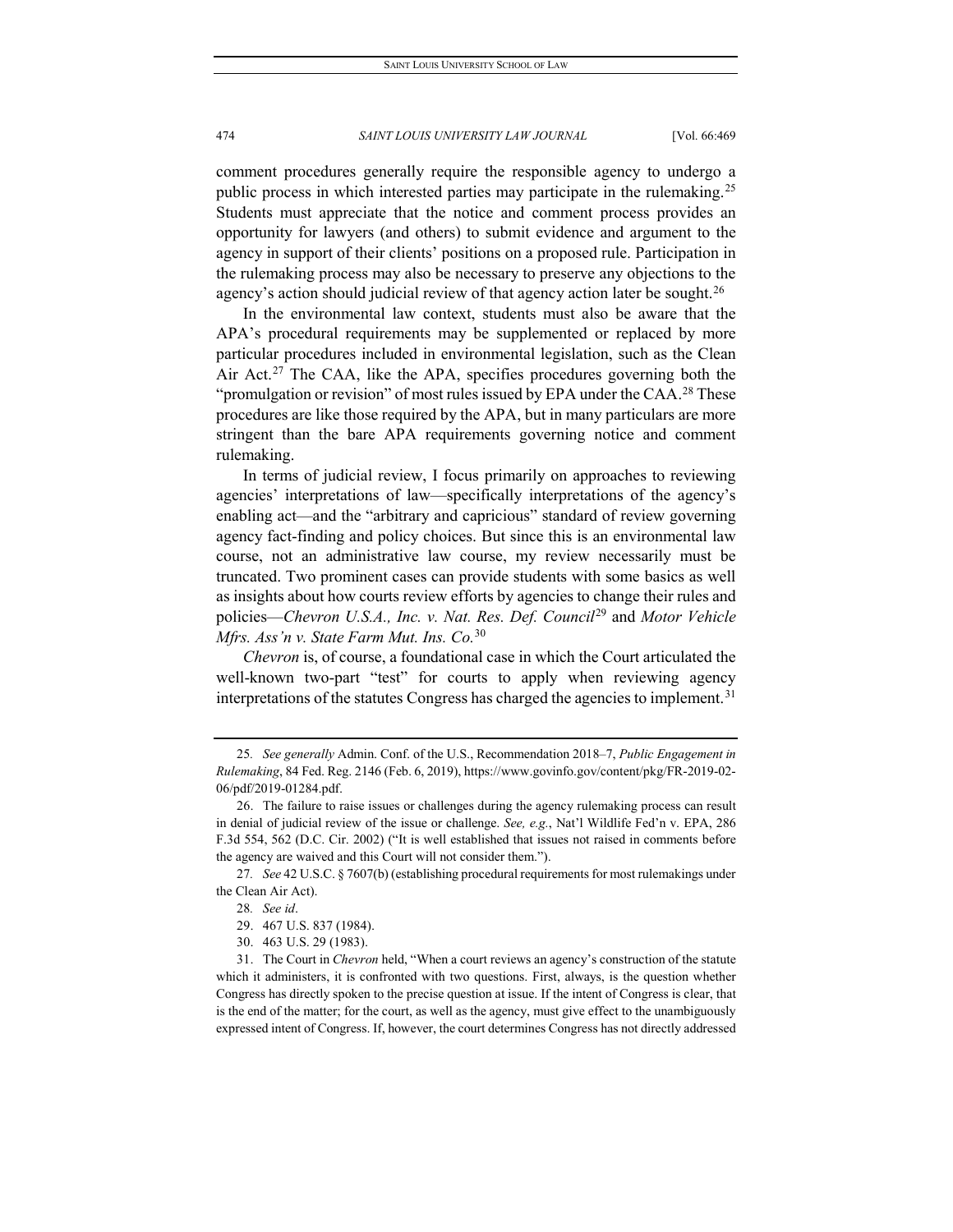I reserve detailed and more sophisticated treatment of *Chevron* for courses in administrative law. For purposes of the environmental law course, it is sufficient for students to understand that in many circumstances, it is up to agencies (including EPA), rather than the courts, to determine how ambiguous statutory language may be interpreted in service of appropriate policy and regulatory objectives. But *Chevron* also provides an opportunity to explore how an agency, in the exercise of its discretionary authority, can interpret statutory language to support changes that the incumbent administration deems desirable to pursue. The famous "bubble concept" at the heart of the rule being reviewed in *Chevron*  was, after all, a significant effort at deregulation fueled by the Reagan Administration's government-wide regulatory review.<sup>[32](#page-7-0)</sup> To explore an agency's ability to reverse or amend polices, I typically ask students whether EPA, at the insistence of a new President, could revoke the bubble concept and the plantwide definition of "stationary source," which the Court approved in *Chevron*. I ask them to consider the Court's statement:

The fact that the agency has from time to time changed its interpretation of the term 'source' does not . . . lead us to conclude that no deference should be accorded the agency's interpretation of the statute. An initial agency interpretation is not instantly carved in stone. On the contrary, the agency, to engage in informed rulemaking, must consider varying interpretations and the wisdom of its policy on a continuing basis.  $33$ 

I also ask them to consider what limits might cabin the agency's discretionary authority. What kind of explanation must the agency provide to make its interpretation of ambiguous statutory language "reasonable"?

Like *Chevron*, *State Farm* arises in the context of the Reagan Administration's efforts to reduce regulatory requirements for businesses—in

the precise question at issue, the court does not simply impose its own construction on the statute, as would be necessary in the absence of an administrative interpretation. Rather, if the statute is silent or ambiguous with respect to the specific issue, the question for the court is whether the agency's answer is based on a permissible construction of the statute." *Id.* at 842–43 (internal citations omitted). The scholarly literature on *Chevron* is voluminous. For some recent articles and commentary, see Cass R. Sunstein, *Chevron as Law*, Geo. L.J. 1613 (2019); Kristine E. Hickman & Aaron L. Nielson, *Narrowing Chevron's Domain*, Duke L.J. 931 (2021).

<span id="page-7-0"></span><sup>32.</sup> In the rulemaking adopting the bubble concept for nonattainment areas, EPA stated, "The decision to reconsider the [bubble concept for] . . . nonattainment area new source review has been made in the context of a Government-wide reexamination of regulatory burdens and complexities that is now in progress. . . The Agency has concluded that the . . . rules being proposed today will substantially reduce the burdens imposed on the regulated community without significantly interfering with timely achievement of the goals of the Clean Air Act." Requirements for Preparation, Adoption, and Submittal of Implementation Plans; Approval and Promulgation of Implementation Plans, 46 Fed. Reg. 16,281 (Mar. 12, 1981).

<span id="page-7-1"></span><sup>33</sup>*. Chevron*, 467 U.S. at 863–64.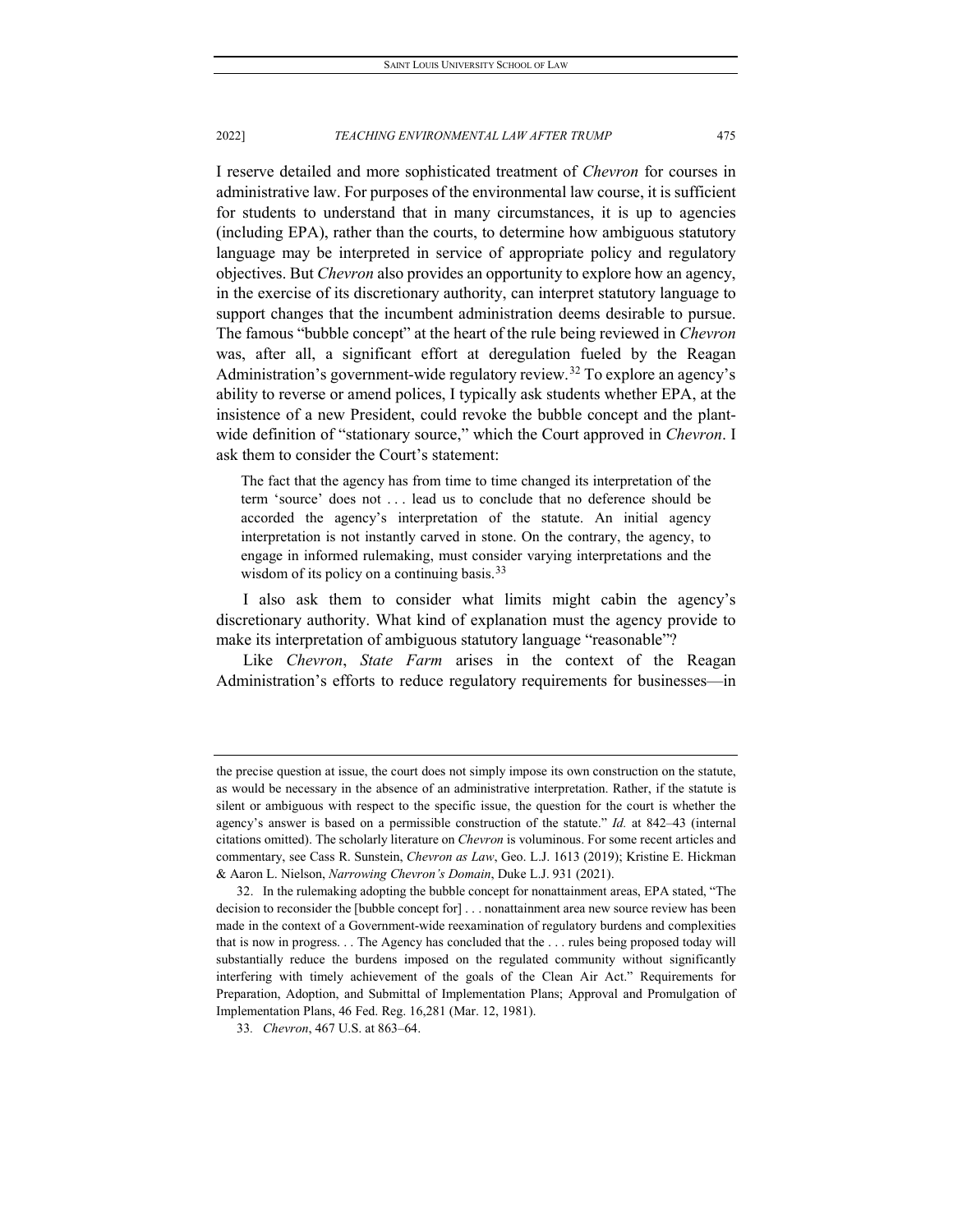this case, the automobile manufacturing industry.[34](#page-8-0) The National Highway Traffic Safety Administration ("NHTSA") conducted a rulemaking to revoke the agency's passive restraint standard—a regulation that required automobile manufacturers to install either automatic seatbelts or airbags.<sup>[35](#page-8-1)</sup> In setting aside this agency action, the Court importantly held that an agency's revocation or modification of a rule is subject to the same standard of review as an agency's promulgation of a new rule—here, the APA's "arbitrary and capricious" standard.<sup>[36](#page-8-2)</sup> The Court notes that "the direction in which an agency chooses to move does not alter the standard of judicial review established by law" and "an agency changing its course by rescinding a rule is obligated to supply a reasoned analysis for the change  $\dots$ ."<sup>[37](#page-8-3)</sup> In this case, NHTSA "failed to present an adequate basis and explanation for rescinding the passive restraint requirement  $\ldots$  . . . 38

The Court in *State Farm* provided a classic formulation of the arbitrary and capricious standard, one that can advance students' understanding about what to look for in making arguments for or against a challenged agency action.<sup>[39](#page-8-5)</sup> The Court helpfully explained that while "review under the arbitrary and capricious standard is narrow," agencies have a responsibility to provide a "rational connection between the facts found and the choice[s] made"[40](#page-8-6) by the agencies and whether the agencies have "considere[d] . . . the relevant factors" or made "a clear error of judgment."<sup>[41](#page-8-7)</sup> The Court also noted:

Normally, an agency rule would be arbitrary and capricious if the agency has relied on factors which Congress has not intended it to consider, entirely failed to consider an important aspect of the problem, offered an explanation for its decision that runs counter to the evidence before the agency, or is so implausible that it could not be ascribed to a difference in view or the product of agency expertise. The reviewing court should not attempt itself to make up for such deficiencies; we may not supply a reasoned basis for the agency's action that the agency itself has not given. . . . We will, however, "uphold a decision of less than ideal clarity if the agency's path may reasonably be discerned."<sup>[42](#page-8-8)</sup>

<span id="page-8-1"></span><span id="page-8-0"></span><sup>34.</sup> For an interesting review of the *State Farm* decision, see Jerry L. Mashaw, *The Story of*  Motor Vehicle Manufacturers Association of the U.S. v. State Farm Mutual Automobile Insurance Co.*: Law, Science and Politics in the Administrative State*, *in* ADMINISTRATIVE LAW STORIES 335, 335 (Peter L. Strauss ed., 2006).

<sup>35.</sup> Motor Vehicle Mfrs. Ass'n v. State Farm Mut. Ins. Co., 463 U.S. 29, 37–38 (1983).

<sup>36</sup>*. Id.* at 41–42.

<sup>37</sup>*. Id.* at 42.

<sup>38</sup>*. Id.* at 34.

<sup>39</sup>*. Id.*

<span id="page-8-6"></span><span id="page-8-5"></span><span id="page-8-4"></span><span id="page-8-3"></span><span id="page-8-2"></span><sup>40.</sup> Motor Vehicle Mfrs. Ass'n v. State Farm Mut. Ins. Co., 463 U.S. 29, 43 (1983) (quoting Burlington Truck Lines, Inc. v. United States, 371 U. S. 156, 168 (1962)).

<span id="page-8-8"></span><span id="page-8-7"></span><sup>41</sup>*. Id.* at 43 (quoting Bowman Transportation, Inc. v. Arkansas-Best Freight System, Inc., 419 U. S. 281, 285 (1974)).

<sup>42</sup>*. Id.*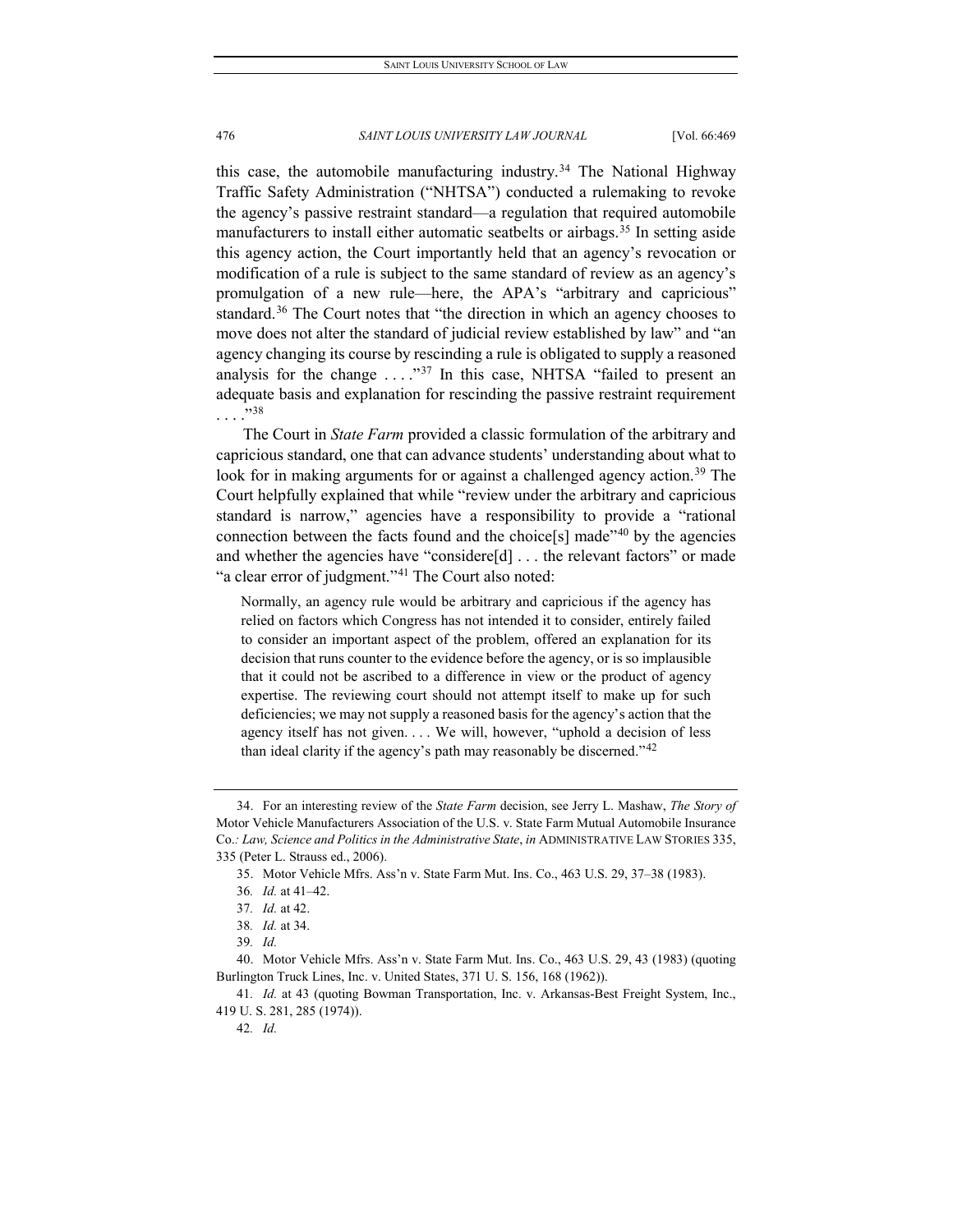Together, *Chevron* and *State Farm* provide a good starting point for analyzing many of the cases encountered in a basic environmental law survey course. They are especially helpful for probing the legal basis for the Trump Administration's deregulatory efforts as well as potential vulnerabilities those efforts may encounter when challenged in federal court. As others have demonstrated, many of the Trump Administration's deregulatory efforts have been thwarted by the courts due to agencies' failures to observe basic administrative law requirements.<sup>[43](#page-9-0)</sup>

#### II. TRUMP'S EFFORTS TO DISMANTLE ENVIRONMENTAL REGULATION

Despite the wide-ranging nature of Trump's assault on environmental regulation, the basic environmental law course I offer provides only limited opportunities to explore these deregulatory efforts. Nonetheless, the opportunities that do exist involve some of the most critical issues in contemporary environmental law and arise under key statutory programs: the National Environmental Policy Act, the Clean Water Act, and the Clean Air Act.

# *A. Environmental Impacts, Public Information, & Agency Decisionmaking— Narrowing the Scope of the National Environmental Policy Act*

My students' first extended encounter with an environmental statute and an agency's efforts to implement it involves the National Environmental Policy Act ("NEPA") and the Council on Environmental Quality's ("CEQ") influential regulations.[44](#page-9-1) Our study of NEPA also provides a first look at the Trump Administration's attack on environmental regulation.

NEPA, viewed by many as the "Magna Carta of global environmental law,"<sup>[45](#page-9-2)</sup> requires "all agencies of the Federal Government" to prepare "a detailed statement . . . on the environmental impact" of any "major Federal action[]" that may be proposed by those agencies if the proposed action may "significantly affect[] the quality of the human environment."[46](#page-9-3) The detailed statement has become known as an "EIS" or environmental impact statement. The NEPA process "is intended to help government make informed decisions, encourage the public to participate in those decisions, and make the government

<span id="page-9-0"></span><sup>43</sup>*. See, e.g.*, *Killing WOTUS*, *supra* note 20, at 396–99. Professor Johnson reports that, "[w]hile federal agencies historically have prevailed in about 70% of the cases brought against them alleging violations of the Administrative Procedures Act, federal agencies in the Trump Administration only prevailed in about 6% of the cases decided by March, 2019." *Id.* at 396.

<span id="page-9-1"></span><sup>44.</sup> The CEQ regulations are binding on other federal agencies. 40 C.F.R. § 1500.3 (2020). The courts extend considerable deference to these regulations when entertaining NEPA cases. *See, e.g.*, Marsh v. Or. Nat. Res. Council, 490 U.S. 360, 372 (1989) (noting that "CEQ regulations . . . are entitled to substantial deference.").

<span id="page-9-3"></span><span id="page-9-2"></span><sup>45.</sup> Robert L. Glicksman & Alejandro E. Camacho, *The Trump Card: Tarnishing Planning, Democracy, and the Environment*, 50 ENV'T L. REP. 10281, 10281 (2020).

<sup>46.</sup> 42 U.S.C. § 4332(2)(C)(i).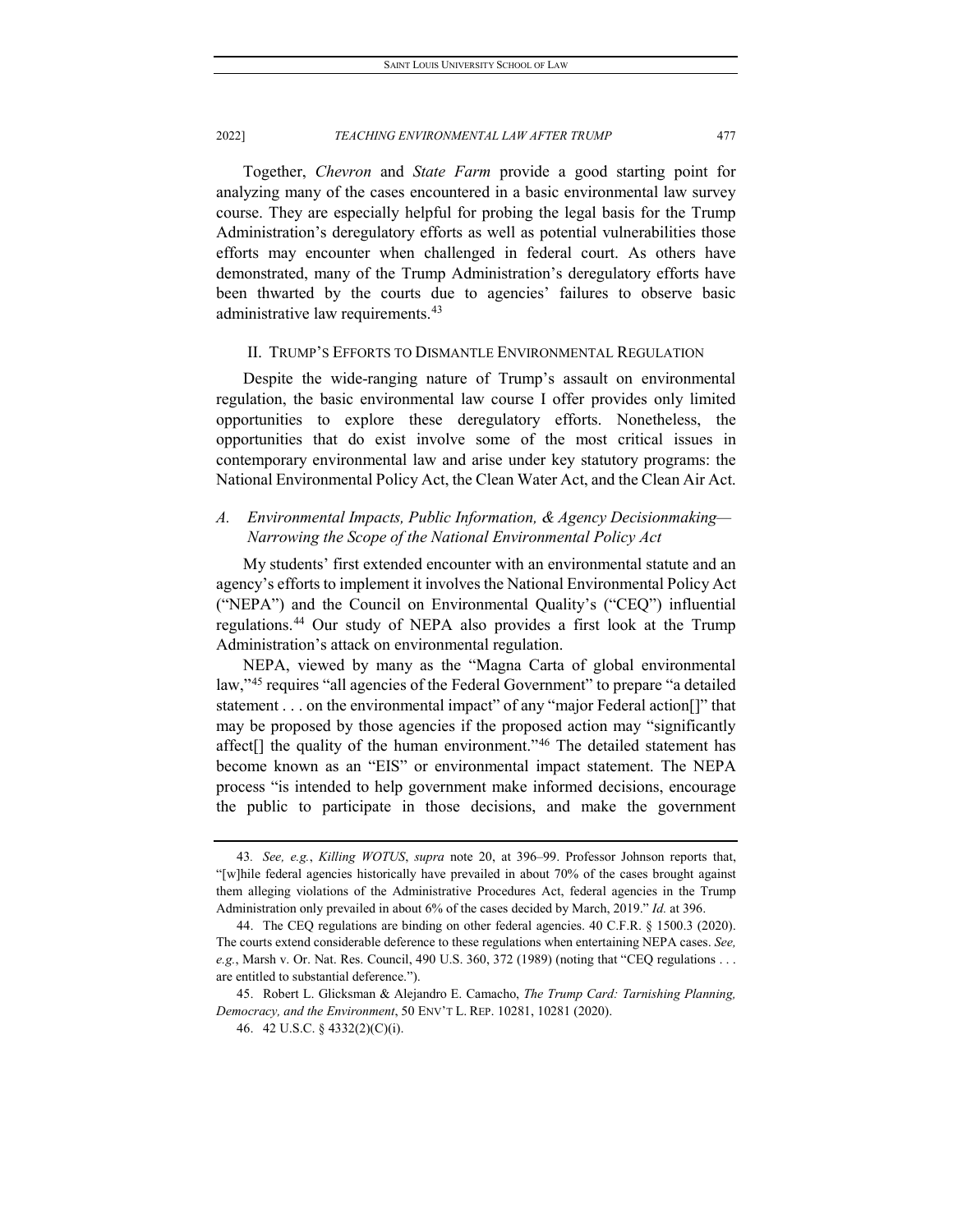accountable for its decisions."[47](#page-10-0) Indeed, "[p]ublic participation is a central part of the NEPA process."[48](#page-10-1) Thus, the EIS and information generated by agencies during NEPA processes contribute to more transparent and more informed agency decisions. In some cases, NEPA also fuels controversy and can yield confrontational encounters between a federal agency and interested members of the public. Litigation over an agency's compliance with NEPA, while representing a very small percentage of all agency actions subject to NEPA, is common.[49](#page-10-2)

NEPA does not require agencies to avoid or mitigate the environmental impacts of their proposals. Although the Supreme Court has characterized NEPA as "action-forcing" legislation, it has also held that "NEPA itself does not mandate particular results, but simply prescribes the necessary process."[50](#page-10-3) While the agency must identify, consider, and evaluate environmental impacts, including alternatives to the proposed action,<sup>[51](#page-10-4)</sup> "the agency is not constrained by NEPA from deciding that other values outweigh the environmental costs."[52](#page-10-5)

To achieve the benefits of transparency, public participation, and agency accountability, it is undoubtedly true that NEPA adds to the costs of implementing and the completion times for federal actions. Those costs may, of course, be offset by the benefits of reducing environmental impacts by implementing a less environmentally destructive alternative or measures to mitigate adverse environmental impacts. But an EIS can take several years to complete and run into the hundreds of pages.<sup>[53](#page-10-6)</sup> It should be noted, however, that these delays affect a very small number of proposed agency actions. NEPA compliance generally does not require the completion of a full-blown EIS; indeed, CEQ has estimated that less than one percent of federal agency project

- 51. 42 U.S.C. § 4332(2)(C)(iii).
- 52*. Methow Valley Citizens Council*, 490 U.S. at 350.

<span id="page-10-0"></span><sup>47.</sup> GOV. ACCOUNTABILITY OFF., NATIONAL ENVIRONMENTAL POLICY ACT: LITTLE INFORMATION EXISTS ON NEPA ANALYSES, GAO-14-369, at 15 (Apr. 2014).

<span id="page-10-1"></span><sup>48</sup>*. Id.* at 15–16. *See also* Robertson v. Methow Valley Citizens Council, 490 U.S. 332, 349 (1989) (NEPA "ensures that the agency, in reaching its decision, will have available, and will carefully consider, detailed information concerning significant environmental impacts; it also guarantees that the relevant information will be made available to the larger audience that may also play a role in both the decisionmaking process and the implementation of that decision.").

<span id="page-10-3"></span><span id="page-10-2"></span><sup>49</sup>*. See* John Ruple & Heather Tanana, *Debunking the Myths Behind the NEPA Review Process*, 35 NAT.RES. &ENV'T 14, 16 (2020) (estimating that .22% of NEPA decisions by agencies are subject to litigation).

<sup>50</sup>*. Methow Valley Citizens Council*, 490 U.S. at 350.

<span id="page-10-6"></span><span id="page-10-5"></span><span id="page-10-4"></span><sup>53.</sup> A recent report by the CEQ found that for the period 2013–2018, the average length of an EIS was 661 pages, while the median length was 447 pages. COUNCIL ON ENV'T QUALITY, LENGTH OF ENVIRONMENTAL IMPACT STATEMENTS 1 (June 12, 2020), https://ceq.doe.gov/docs/nepapractice/CEQ\_EIS\_Length\_Report\_2020-6-12.pdf. Data on the government-wide costs of preparing EISs are not readily available, though some agencies do have some cost data. *See* GAO-14-369, *supra* note 38, at 10–13. The same report notes that data for 2012 showed that the average preparation time for EISs was 4.6 years. *Id.* at 13.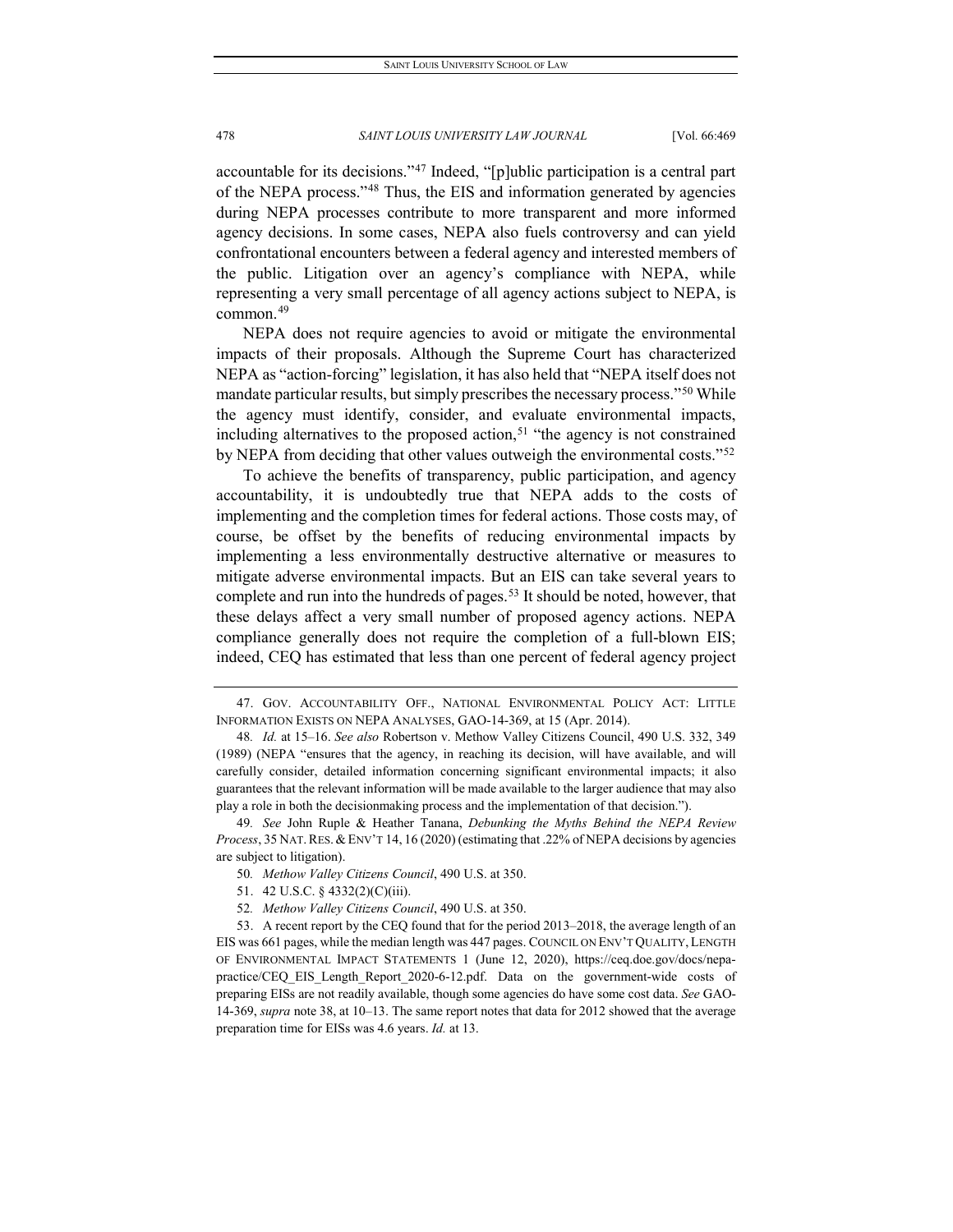proposals require (or at least yield) an EIS.[54](#page-11-0) Most agency proposals—as many as ninety-five percent—are excluded from the EIS requirement because they fall within categories of actions which the agencies have pre-determined do not normally have the potential for significant environmental impacts.<sup>[55](#page-11-1)</sup> The process for avoiding an EIS in this way is known as a "categorical exclusion" ("CE").<sup>[56](#page-11-2)</sup> Many additional projects are found to have no significant impacts after an "environmental assessment," or EA, which is a less intensive analysis of environmental impacts than an EIS and can usually be completed quickly and at a fraction of the costs of an EIS.[57](#page-11-3)

Projects that do require the preparation of an EIS are typically large, complex projects and may be high-profile actions or large infrastructure projects. These projects generate considerable official and public attention, like the Keystone XL and Dakota Access pipeline projects.[58](#page-11-4) Especially in these kinds of projects, the costs and time associated with NEPA compliance may be increased by litigation over the agency's compliance with NEPA.<sup>[59](#page-11-5)</sup> At the same time, it is generally these projects that are controversial precisely because of the significant environmental impacts they will have if completed. Often the need

<span id="page-11-3"></span>57. The CEQ regulations authorize EAs when the agency's proposed action is not likely to have significant environmental impacts or when the impacts are unknown and neither a categorical exclusion applies nor has the agency decided to prepare an EIS. 40 C.F.R. § 1501.5(a). The regulations define an EA as "a concise public document prepared by a Federal agency to aid an agency's compliance with the Act and support its determination of whether to prepare an environmental impact statement or a finding of no significant impact." 40 C.F.R. § 1508.1(h). If an EA finds that the proposed project will have significant environmental impacts, the agency must prepare an EIS. 40 C.F.R. § 6.200(a).

<span id="page-11-4"></span>58*. See* Indigenous Env't Network v. Dep't of State, 347 F. Supp. 3d 561, 591 (D. Mont. 2018), *vacated as moot*, 2019 WL 2542756 (9th Cir. 2019) (Keystone XL project); Standing Rock Sioux Tribe v. Army Corps of Eng'rs, 255 F. Supp. 3d 101, 111 (D.D.C. 2017) (Dakota Access pipeline). *See* Or. Nat. Desert Ass'n v. Jewell, 840 F.3d 562, 565 (9th Cir. 2016) (Challenges on NEPA grounds to large infrastructure projects span the gamut, including wind farms), Grand Canyon Trust v. Fed. Aviation Admin.*,* 290 F.3d 339, 339–40 (D.C. Cir. 2002) (airports), Utahns for Better Transp. v. Dep't of Transp., 319 F.3d 1207, 1161 (10th Cir. 2003) (major highway projects), Backcountry Against Dumps v. Chu, 215 F. Supp. 3d 966, 972 (S.D. Cal. 2015), *app. dismissed*, 2018 WL 1989500 (9th Cir 2018) (electrical transmission projects).

<span id="page-11-5"></span>59. For an effort to assess the effects NEPA has on agency decisionmaking and litigation, see Ruple & Tanana, *supra* note 40.

<sup>54</sup>*. See id.* at 7.

<sup>55.</sup> GAO-14-369, *supra* note 38, at 7.

<span id="page-11-2"></span><span id="page-11-1"></span><span id="page-11-0"></span><sup>56</sup>*. See id.* at 3. The categorical exclusions are authorized by the CEQ's NEPA regulations, see 40 C.F.R. §§ 1507.3(e)(2), 1508.1(d). Categorical exclusions are normally adopted by an agency through a notice and comment rulemaking process. *See, e.g.*, Nuclear Regulatory Commission, Categorical Exclusions from Environmental Review, Advance Notice of Proposed Rulemaking, 86 Fed. Reg. 24,514 (May 7, 2021).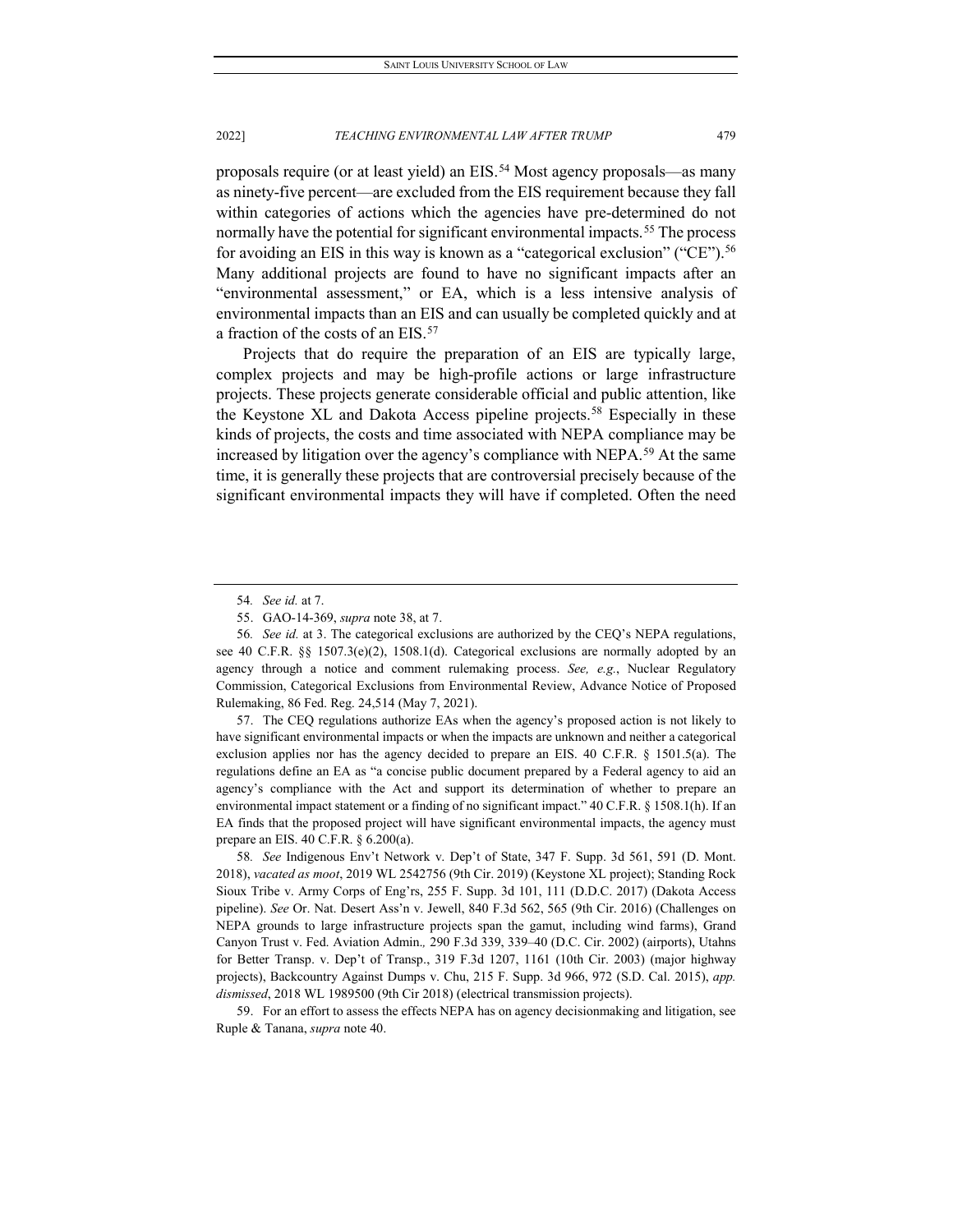for, and benefits of, such projects are highly contested. $60$  And in these circumstances, transparency, public participation, and agency accountability may be especially warranted.

Over the years since NEPA was enacted and across several Congresses and presidential administrations, efforts have been made to streamline the NEPA process to reduce its costs and delays.<sup>[61](#page-12-1)</sup> This is understandable for a variety of reasons—some good, some more questionable. In many cases, the push to streamline NEPA is understandable because political leaders benefit from large infrastructure projects that are highly visible and provide tangible benefits to some of their constituents; in these circumstances, leaders will want to get projects done quickly to ensure they receive credit for them. By contrast, there may be little opposition to streamlining in some cases because the environmental costs of such projects may be less visible and less immediate, or may be distributed among the population in ways that do not generate significant political opposition, perhaps raising significant environmental justice concerns[.62](#page-12-2) The Trump Administration, however, mounted a sustained effort to reduce NEPA's influence and its ability to be used as a legal tool to question the need or wisdom of major federal projects. In the process, those efforts have likely reduced the effectiveness of NEPA as an "action-forcing" statute that promotes agency transparency, reasoned and informed agency decisionmaking, and robust public participation in agency actions.<sup>[63](#page-12-3)</sup>

President Trump's assault on existing NEPA practices began almost immediately. On January 30, 2017, just ten days after assuming office, Trump signed Executive Order 13766, which announced a policy "to streamline and expedite, in a manner consistent with law, environmental reviews and approvals

<span id="page-12-0"></span><sup>60.</sup> Kevin DeGood, *The Importance of NEPA Review for Infrastructure Projects*, Report, CTR. FOR AM. PROGRESS (Aug. 16, 2018), https://www.americanprogress.org/article/importance-nepareview-infrastructure-projects/.

<span id="page-12-1"></span><sup>61.</sup> For a review of some of those efforts, see Sam Kalen, *NEPA's Trajectory: Our Waning Environmental Charter from Nixon to Trump?*, 50 ENV'T L. REP. 1039 (2020).

<span id="page-12-2"></span><sup>62.</sup> "The purpose of an environmental justice analysis is to determine whether a project will have a disproportionately adverse effect on minority and low income populations." Mid States Coal. For Progress v. Surface Transp. Bd., 345 F.3d 520, 541 (8th Cir. 2003). For a recent example of a court finding an agency's NEPA analysis inadequate in respect to environmental justice concerns, see *Standing Rock Sioux*, 255 F. Supp. 3d at 136–40. CEQ has issued guidance to agencies on how to address environmental justice in NEPA analysis. COUNCIL ON ENV'T QUALITY, ENVIRONMENTAL JUSTICE: GUIDANCE UNDER THE NATIONAL ENVIRONMENTAL POLICY ACT (Dec. 10, 1997), https://ceq.doe.gov/docs/ceq-regulations-and-guidance/regs/ej/justice.pdf. For a summary, see ENV'T PROT. AGENCY, ENVIRONMENTAL JUSTICE AND NATIONAL ENVIRONMENTAL POLICY ACT https://www.epa.gov/environmentaljustice/environmental-justiceand-national-environmental-policy-act (last visited Mar. 1, 2022).

<span id="page-12-3"></span><sup>63</sup>*. See, e.g*., Glicksman & Camacho, *supra* note 36, at 10289.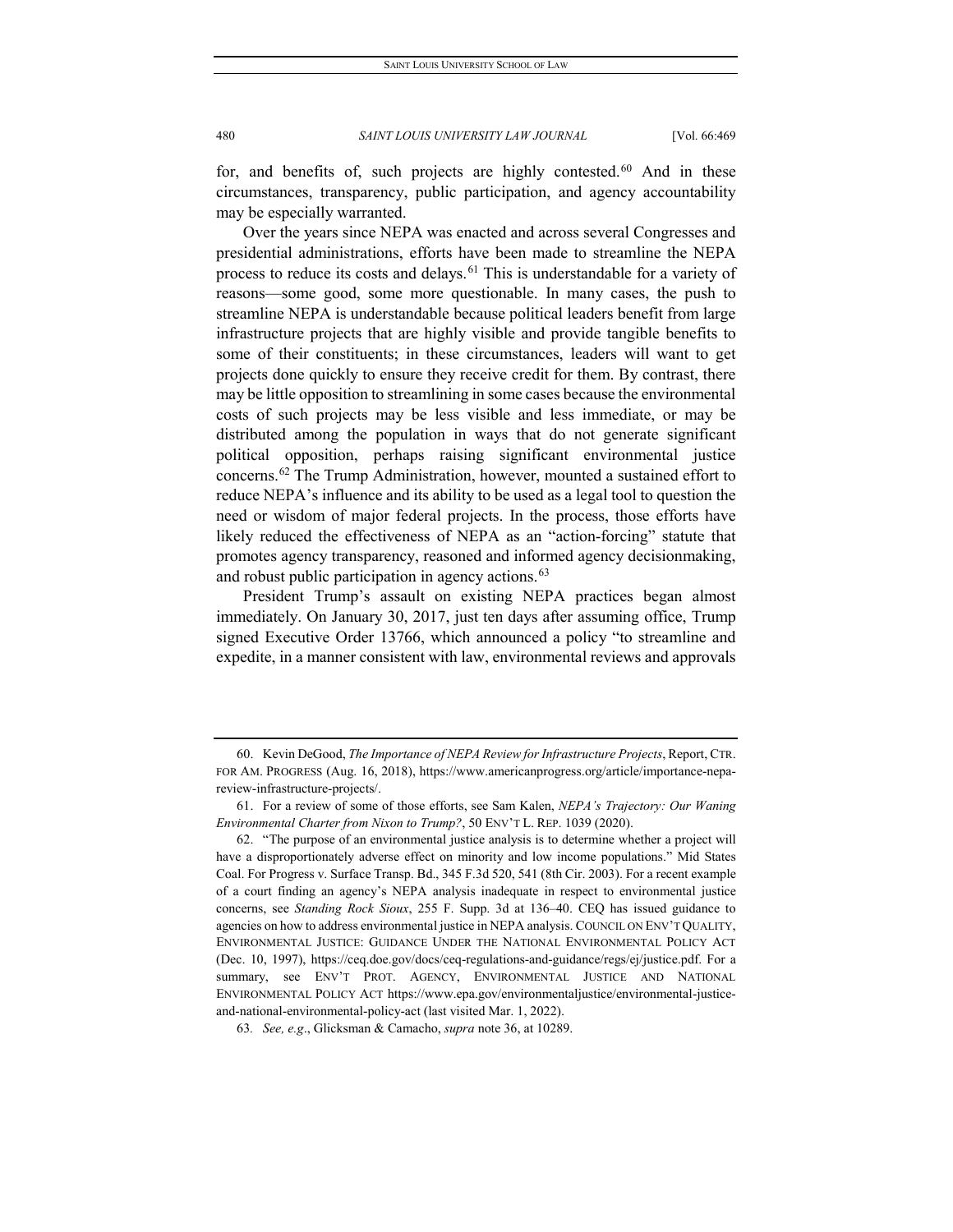for all infrastructure projects."<sup>[64](#page-13-0)</sup> Additional executive orders followed.<sup>[65](#page-13-1)</sup> In Executive Order 13783, President Trump directed CEQ to rescind its Final Guidance for Federal Departments and Agencies on Consideration of Greenhouse Gas Emissions and the Effects of Climate Change in [NEPA] Reviews.[66](#page-13-2) The order also rescinded an interagency working group's determinations and protocol regarding how the social cost of carbon may be calculated and used in regulatory impact analysis. [67](#page-13-3)

An interesting question I raised for my class concerned the effect of these executive orders on agencies' NEPA analyses and judicial review of those analyses. The orders themselves all include boilerplate language to the effect that they are not to be construed to affect or impair agencies' legal authority, but their effect on an agency's discretionary authority remains somewhat uncertain.[68](#page-13-4) At the time of my class, a number of courts had entertained NEPA challenges after these executive orders were issued. Some considered the manner in which agencies addressed the impact of their proposed actions in terms of greenhouse gas emissions and climate change[.69](#page-13-5) For example, in *Sierra Club v. FERC*, the D.C. Circuit held that an EIS was inadequate because the agency failed to provide a quantitative estimate of the downstream greenhouse gas emissions resulting from its approval of a natural gas pipeline project.<sup>[70](#page-13-6)</sup> The court also directed the agency to consider on remand whether using a social cost of carbon methodology might usefully link the quantified emissions to climate change impacts.[71](#page-13-7) While Executive Order 13783 is briefly mentioned in the court's opinion,<sup>[72](#page-13-8)</sup> it had no apparent impact on the court's review of the agency's compliance with NEPA.

More recent cases suggest that the Trump Administration's efforts to streamline NEPA processes by rescinding key guidance and protocols, such as those relating to climate change, may backfire. For example, in *Wild Earth Guardians v. Bernhardt*, the court expressly considered the effects of Executive Order 13783 on the agency's NEPA obligations.<sup>[73](#page-13-9)</sup> The court held that the Bureau of Land Management failed to take the required "hard look" under

<sup>64.</sup> Exec. Order No. 13,766, 82 Fed. Reg. 8657 (Jan. 30, 2017).

<span id="page-13-2"></span><span id="page-13-1"></span><span id="page-13-0"></span><sup>65</sup>*. See* Exec. Order No. 13783, 82 Fed. Reg. 16,093, 16,094 (Mar. 31, 2017); Exec. Order No. 13,087, 82 Fed. Reg. 40,463, 40,466 (Aug. 24, 2017).

<sup>66.</sup> 82 Fed. Reg. at 16,094.

<sup>67</sup>*. Id.* at 16,095.

<sup>68</sup>*. See, e.g.*, *id.* at 16096.

<span id="page-13-6"></span><span id="page-13-5"></span><span id="page-13-4"></span><span id="page-13-3"></span><sup>69.</sup> For a short summary, see Christy Goldfuss et al., *12 Climate Wins From the National Environmental Policy Act*, (May 29, 2019), https://www.americanprogress.org/issues/green/news /2019/05/29/470374/12-climate-wins-national-environmental-policy-act/.

<sup>70.</sup> 867 F.3d 1357, 1374 (D.C. Cir. 2017).

<sup>71</sup>*. Id.* at 1375.

<sup>72</sup>*. Id*.

<span id="page-13-9"></span><span id="page-13-8"></span><span id="page-13-7"></span><sup>73.</sup> Wild Earth Guardians v. Bernhardt, No. CV 17-80-BLG-SPW, 2021 WL 363955, at \*9 (D. Mont. Feb. 3, 2021).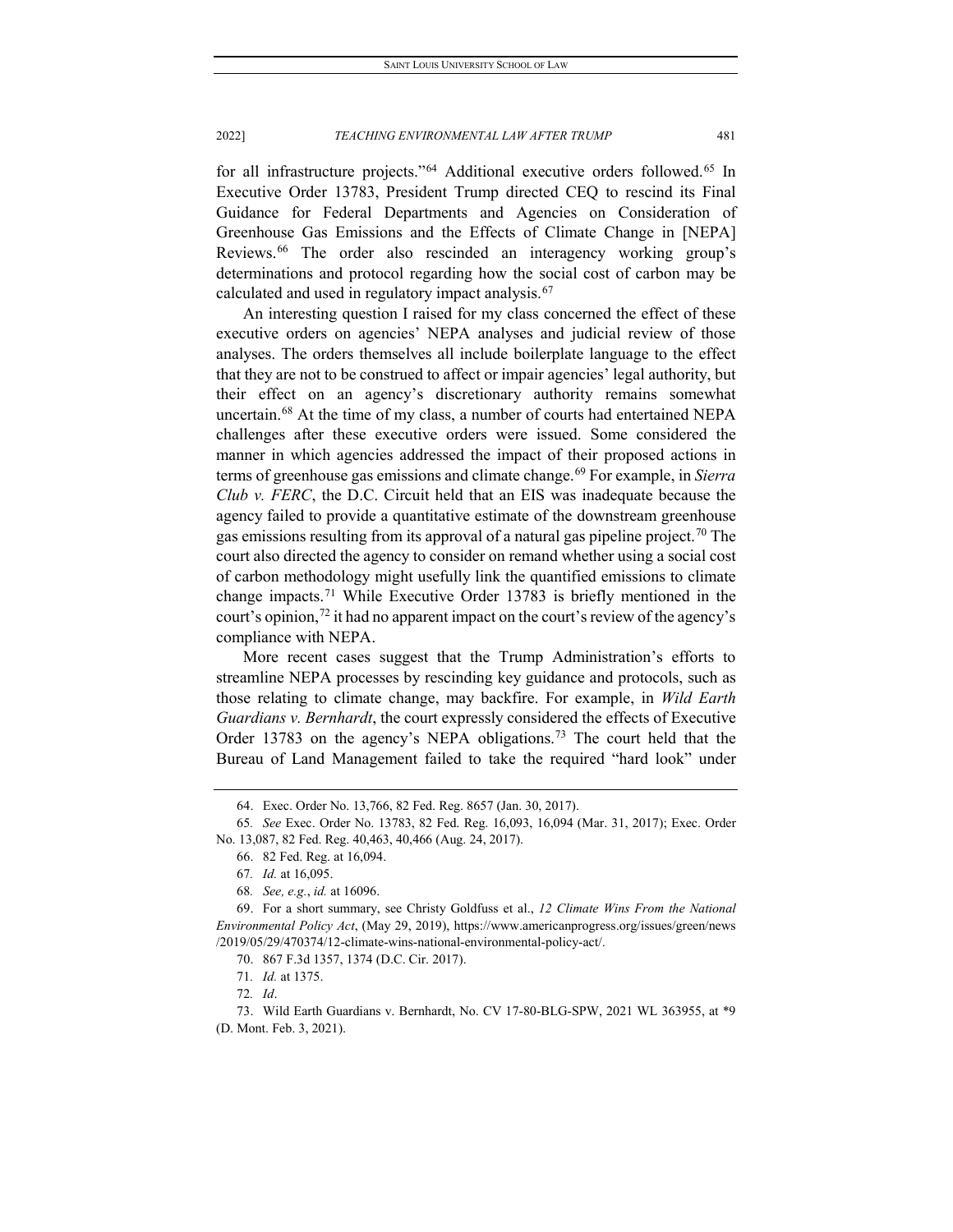NEPA at the costs of the greenhouse gas emissions associated with its granting of a coal mining lease, and, additionally, failed to adequately explain why it refused to quantify those costs.<sup>[74](#page-14-0)</sup> In addressing the executive order, the court held:

Federal agencies cannot ignore more accurate scientific information when it is available. . . . While [Executive](https://1.next.westlaw.com/Link/Document/FullText?findType=Y&serNum=2041340594&pubNum=0001043&originatingDoc=I77a637e0669e11eba660be4ce62361b9&refType=CA&originationContext=document&transitionType=DocumentItem&contextData=(sc.Keycite)) Order No. 13783 withdrew the technical support documents for [social cost of carbon protocol], it did not change the nature of the scientific information forming the basis for the Protocol*. California v. Bernhardt,* 472 F. Supp. 3d 573, 611 (N.D. Cal. July 15, 2020) ("In other words, the President did not alter by fiat what constitutes the best available science. The Executive Order in and of itself has no legal impact on the consensus that IWG's estimates constitute the best available science about monetizing the impacts of greenhouse gas emissions."). Thus, the [social cost of carbon protocol] remains a viable model tool for monetizing the costs of greenhouse gas emissions despite Executive Order No. 13783.<sup>[75](#page-14-1)</sup>

The court's decision in *Wild Earth Guardians* makes clear that the executive orders do not relieve agencies of their NEPA responsibilities to evaluate the environmental impacts of their actions, even if those impacts may be difficult to assess and quantify, such as climate change impacts.<sup>[76](#page-14-2)</sup> While the prior guidance was not legally binding on agencies, it may have provided a normalizing and acceptable method to reduce the vagaries of and opportunities for litigation involving agencies' responsibility to comply with NEPA mandates. By rescinding previous guidance about how agencies may comply with that responsibility, the Trump executive orders may inadvertently have provided new opportunities for litigating these issues in court, which of course may delay the implementation of proposed agency actions.<sup>[77](#page-14-3)</sup>

I also focused on the efforts by the Trump CEQ to engage in a comprehensive review of its 1978 NEPA implementing regulations, which were prompted in part by Executive Order 13087. CEQ issued a final rule adopting significant revisions on July 16, 2020.<sup>[78](#page-14-4)</sup> The key features of the regulations included:

<sup>74</sup>*. Id.* at \*8.

<sup>75</sup>*. Id.* at \*9–10.

<sup>76</sup>*. Id.* at \*10.

<span id="page-14-3"></span><span id="page-14-2"></span><span id="page-14-1"></span><span id="page-14-0"></span><sup>77</sup>*. See* Sharon Buccino, *Understanding Trump's Harmful Attack on NEPA*, NAT. RES. DEF. COUNCIL (July 15, 2020), https://www.nrdc.org/experts/sharon-buccino/understanding-trumpsharmful-attack-nepa (explaining that "[o]ne irony of the Trump administration's regulatory attack on NEPA is that while it's aimed at fast-tracking approvals for pipelines, coal mines, and oil drilling, it's actually going to lead to more of a legal mess that will slow down all kinds of projects.").

<span id="page-14-4"></span><sup>78.</sup> 85 Fed. Reg. 43,304 (July 16, 2020).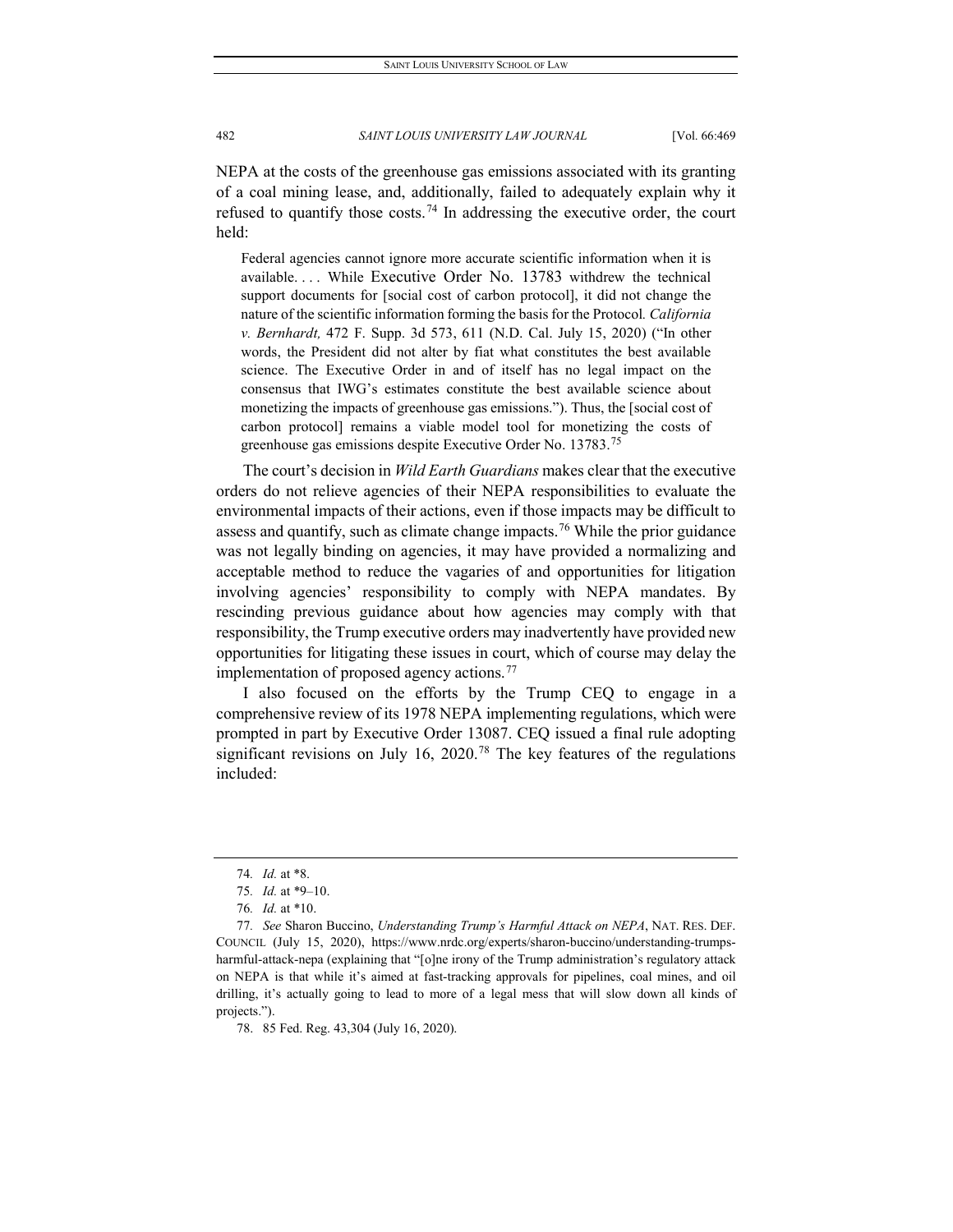- Reversing decades of precedent and assigning independent significance to the term "major" in determining whether a proposed agency action requires the preparation of an EIS[79](#page-15-0)
- Expanding the (already widespread) use of categorical exclusions ("CEs") by allowing agencies to use CEs even in some "extraordinary circumstances"<sup>[80](#page-15-1)</sup>
- Eliminating the requirement for agencies to consider cumulative and indirect impacts when making judgments about CEs and findings of no significant impacts, as well as in preparing  $EISs<sup>81</sup>$  $EISs<sup>81</sup>$  $EISs<sup>81</sup>$
- Narrowing the range of alternatives to a proposed action that an agency must consider<sup>[82](#page-15-3)</sup>
- Placing time limits (generally two years for an EIS and one year for an EA) and page limits on EISs (generally 150 pages or, for "proposals of unusual scope or complexity,"  $300 \text{ pages}$ <sup>[83](#page-15-4)</sup>
- Including restrictive provisions designed to reduce or limit opportunities for litigation and/or remedies for NEPA noncompliance<sup>[84](#page-15-5)</sup>

While each one of these categories of revisions may hamper the goals of transparency, public participation, and agency accountability, perhaps the most

80. 40 C.F.R. § 1501.4(b)(1).

<span id="page-15-2"></span><span id="page-15-1"></span>81*. See* 85 Fed. Reg. at 43,343–44 (discussing "cumulative" and "indirect" effects). The 1978 regulations required agencies to consider direct, indirect, and cumulative impacts. 40 C.F.R. § 1508.25(c) (2018). Cumulative impact was defined as "the impact on the environment which results from the incremental impact of the action when added to past, present, and reasonably foreseeable future actions regardless of what agency (Federal or non-Federal) or person undertakes such other actions. Cumulative impacts can result from individually minor but collectively significant actions taking place over a period of time." *Id.* 1508.7.

<span id="page-15-3"></span>82. The 1978 regulations stated that the alternatives analysis "is the heart of the environmental impact statement." 40 C.F.R. § 1502.14 (2018). The old regulations also included a requirement that EISs "[r]igorously explore and objectively evaluate all reasonable alternatives," *id.* § 1502.14(a), and "include reasonable alternatives not within the jurisdiction of the lead agency." *Id.* § 1502.14(c). These provisions have been eliminated in the new regulations. As if to underscore the departure from the previous regulations, the Trump CEQ revisions include a requirement that agencies "[l]imit their consideration to a reasonable number of alternatives." 40 C.F.R. § 1502.14(f) (2021).

83. 40 C.F.R. §§ 1501.10(b)(1)–(2), 1502.7.

<span id="page-15-5"></span><span id="page-15-4"></span>84*. See id*. §§ 1500.3(b) (exhaustion requirement), 1500.3(c) (authorizing agencies to require posting of bond), 1500.3(d) (no presumption that injunctive relief is appropriate for NEPA violations and harmless error rule), 1503.3(b) (exhaustion).

<span id="page-15-0"></span><sup>79.</sup> 40 C.F.R. § 1508.1(q). The 1978 CEQ regulations provided that the term "Major reinforces but does not have a meaning independent of significantly." *See* 43 Fed. Reg. 55,978, 55,989 (Nov. 29, 1978) (explaining that "[t]he Council determined that any Federal action which significantly affects the quality of the human environment is 'major' for purposes of NEPA"); *see also* City of Davis v. Coleman, 521 F.2d 661, 673 n.15 (9th Cir. 1975) (giving the term "major" independent significance "does little to foster the purposes of [NEPA]").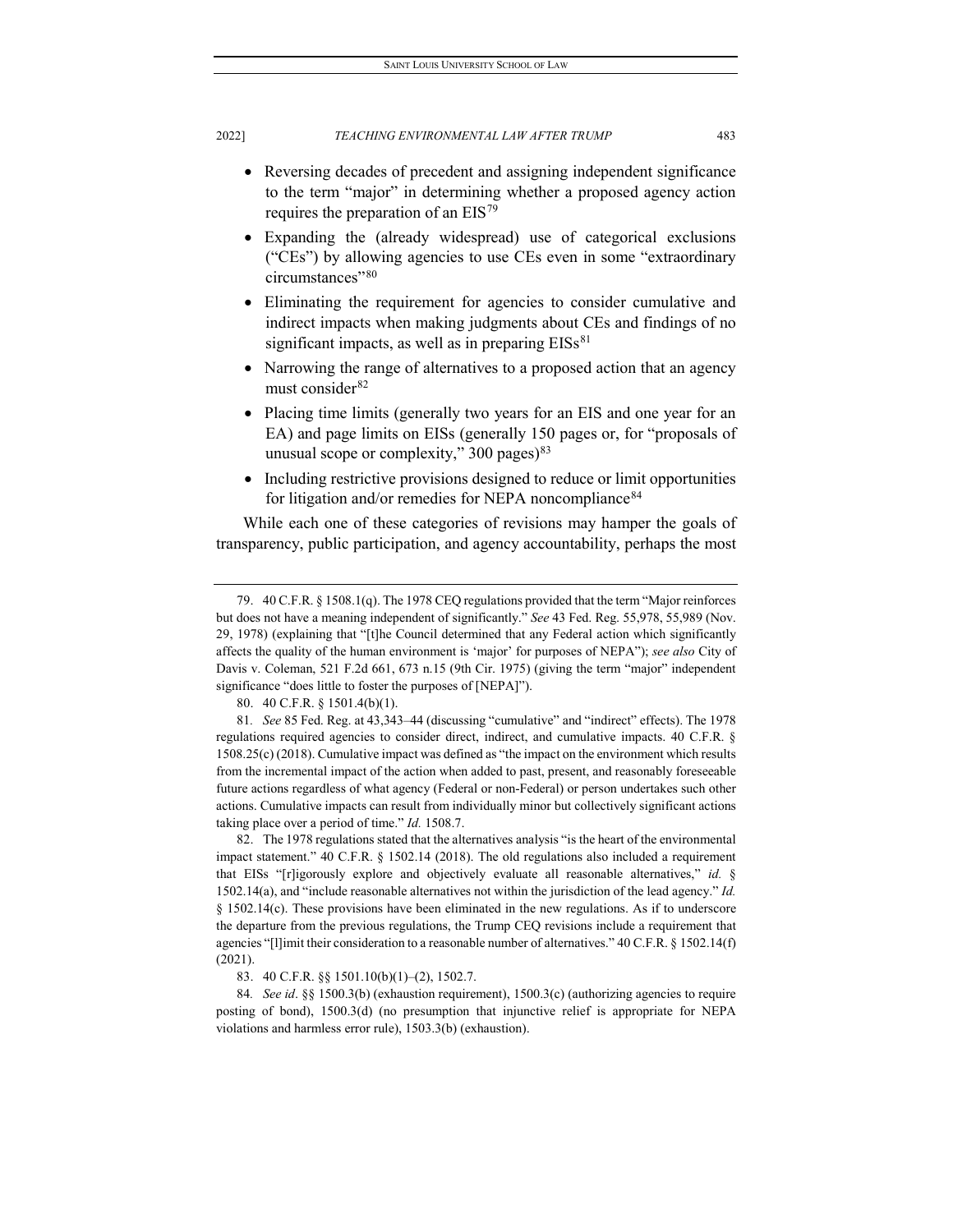significant revision relates to the elimination of an explicit requirement for EISs to include a discussion of a proposed project's cumulative and indirect environmental impacts. The new regulations define "effects" or "impacts" as "changes to the human environment from the proposed action or alternatives that are reasonably foreseeable and have a reasonably close causal relationship to the proposed action or alternatives  $\dots$ ."<sup>[85](#page-16-0)</sup> Additionally, the new regulations also provide that "[a] 'but for' causal relationship is insufficient to make an agency responsible for a particular effect under NEPA. Effects should generally not be considered if they are remote in time, geographically remote, or the product of a lengthy causal chain."[86](#page-16-1) And in another departure from the 1978 rules, the new rules provide that "[e]ffects do not include those effects that the agency has no ability to prevent due to its limited statutory authority or would occur regardless of the proposed action.["87](#page-16-2)

The rather clear target of these revisions is the agency's obligation to consider a proposed action's effect on greenhouse gas emissions and global climate change. As Professors Glicksman and Camacho have concluded,

There is little doubt that both the intention and effect of these revisions would be to minimize agency responsibilities to consider climate change, given the complexity of the causal chains between some human activities and the resulting climate effects, and the length of time it may take for climate effects to manifest.[88](#page-16-3)

Relatedly, the Trump CEQ had earlier issued draft guidance to agencies on how to consider greenhouse gas emissions in their NEPA reviews.<sup>[89](#page-16-4)</sup> This guidance replaces and weakens Obama-era guidance, which, as noted above, CEQ was directed to rescind by President Trump's Executive Order 13783.

One of the primary difficulties that teachers of environmental law may have in addressing the CEQ revisions relates to their potential longevity or impact on NEPA litigation. Whether the courts will accept these revisions as consistent with the statute and not arbitrary and capricious remains to be seen. It may be that the courts will dismiss present challenges in light of Biden Administration actions.[90](#page-16-5) The Biden CEQ has rescinded the draft guidance on greenhouse gas emissions and is currently reconsidering the Trump revisions to the NEPA regulations.<sup>[91](#page-16-6)</sup> It has asked a federal court to remand without vacating the challenged regulations as the agency reconsiders them.<sup>[92](#page-16-7)</sup>

<span id="page-16-0"></span><sup>85</sup>*. Id*. § 1508.1(g).

<sup>86</sup>*. Id.* § 1508.1(g)(2).

<sup>87</sup>*. Id*.

<sup>88.</sup> Glicksman & Camacho, *supra* note 37, at 10285.

<sup>89.</sup> 84 Fed. Reg. 30,097 (June 26, 2019).

<sup>90.</sup> The CEQ revised regulations have been challenged in four separate lawsuits. *See* REG.

<span id="page-16-7"></span><span id="page-16-6"></span><span id="page-16-5"></span><span id="page-16-4"></span><span id="page-16-3"></span><span id="page-16-2"></span><span id="page-16-1"></span>TRACKER, *supra* note 10.

<sup>91</sup>*. See id*.

<sup>92</sup>*. Id*.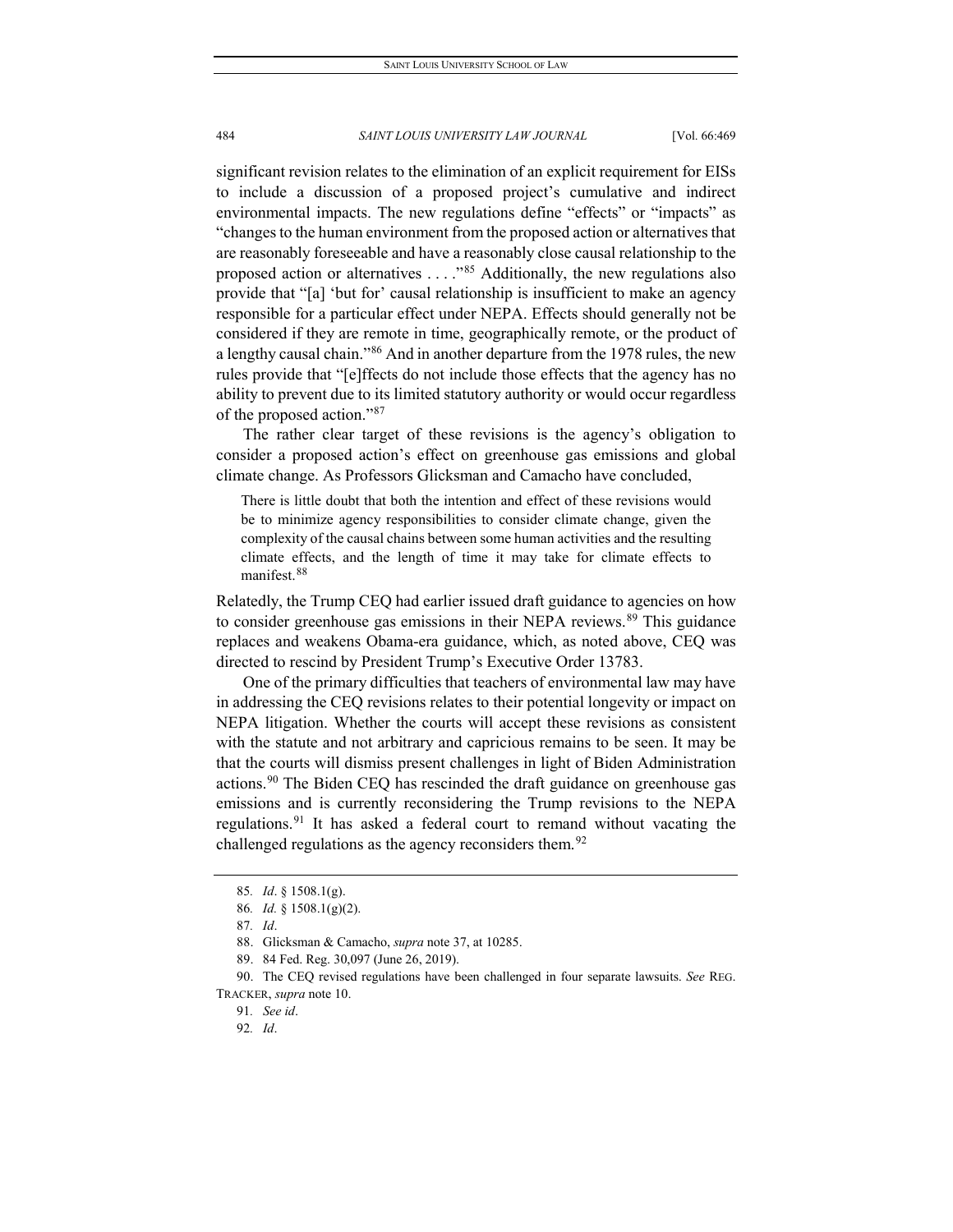# *B. The Vagaries of Cooperative Federalism: Trump & the Clean Water Act*

One of the common features of the major federal environmental programs, like the Clean Water Act ("CWA"), is a commitment to "cooperative federalism."[93](#page-17-0) In the CWA, for example, Congress declared a goal to "restore and maintain the chemical, physical, and biological integrity of the Nation's waters."<sup>[94](#page-17-1)</sup> At the same time, Congress deemed it a national policy to "recognize, preserve, and protect the primary responsibilities of States to prevent, reduce, and eliminate pollution [and] to plan the development and use . . . of land and water resources . . . . "<sup>[95](#page-17-2)</sup> The role of the States in controlling water pollution and protecting water quality depends both on the responsibilities States may assume under the CWA and the jurisdictional limits placed on federal agencies in terms of the waters they may protect and the activities they may regulate. In the absence of federal jurisdiction, the quality of waters will depend on the willingness of States to regulate polluting activities, the efficacy of any efforts they may undertake to do so, and the extent to which State authority is preempted by federal legislation or regulatory action.<sup>[96](#page-17-3)</sup>

The Trump Administration promulgated two rules that address the cooperative federalism approach of the CWA, including concerns about preserving the States' role in controlling water pollution. The first rule, known as the Navigable Waters Protection Rule, addresses the scope of EPA's and the Army Corps of Engineers' ("Corps") jurisdiction over "navigable waters" under the CWA. $97$  The second rule addresses the States' authority to impose conditions on federal licenses and permits to protect water resources within their respective jurisdictions.<sup>[98](#page-17-5)</sup> Together, these rules paint a vague and inconsistent view of the CWA's cooperative federalism structure.

<span id="page-17-0"></span><sup>93</sup>*. See, e.g.*, Arkansas v. Oklahoma, 503 U.S. 91, 101 (1992) ("The Clean Water Act anticipates a partnership between the States and the Federal Government, animated by a shared objective: 'to restore and maintain the chemical, physical, and biological integrity of the Nation's waters.'") (quoting 33 U.S.C. § 1251(a)); Am. Farm Bureau Fed'n v. Env't Prot. Agency, 792 F.3d 281, 288 (3d Cir. 2015) ("Under [the Clean Water Act], the EPA and the states participate in a 'cooperative federalism' framework working together to clean the Nation's waters."); *see* Robert V. Percival, *Environmental Federalism: Historical Roots and Contemporary Models*, 54 MD. L. REV. 1147, 1174–76 (1995) (describing cooperative federalism model in environmental law).

<sup>94.</sup> 33 U.S.C. § 1251(a).

<sup>95</sup>*. Id.* § 1251(b).

<span id="page-17-5"></span><span id="page-17-4"></span><span id="page-17-3"></span><span id="page-17-2"></span><span id="page-17-1"></span><sup>96.</sup> For a discussion of cooperative federalism in the Clean Water Act, see Douglas R. Williams, *Toward Regional Governance in Environmental Law*, 46 AKRON L. REV. 1047, 1064– 69 (2013).

<sup>97.</sup> 85 Fed. Reg. 22,250 (Apr. 21, 2020).

<sup>98.</sup> 85 Fed. Reg. 42,210 (July 13, 2020).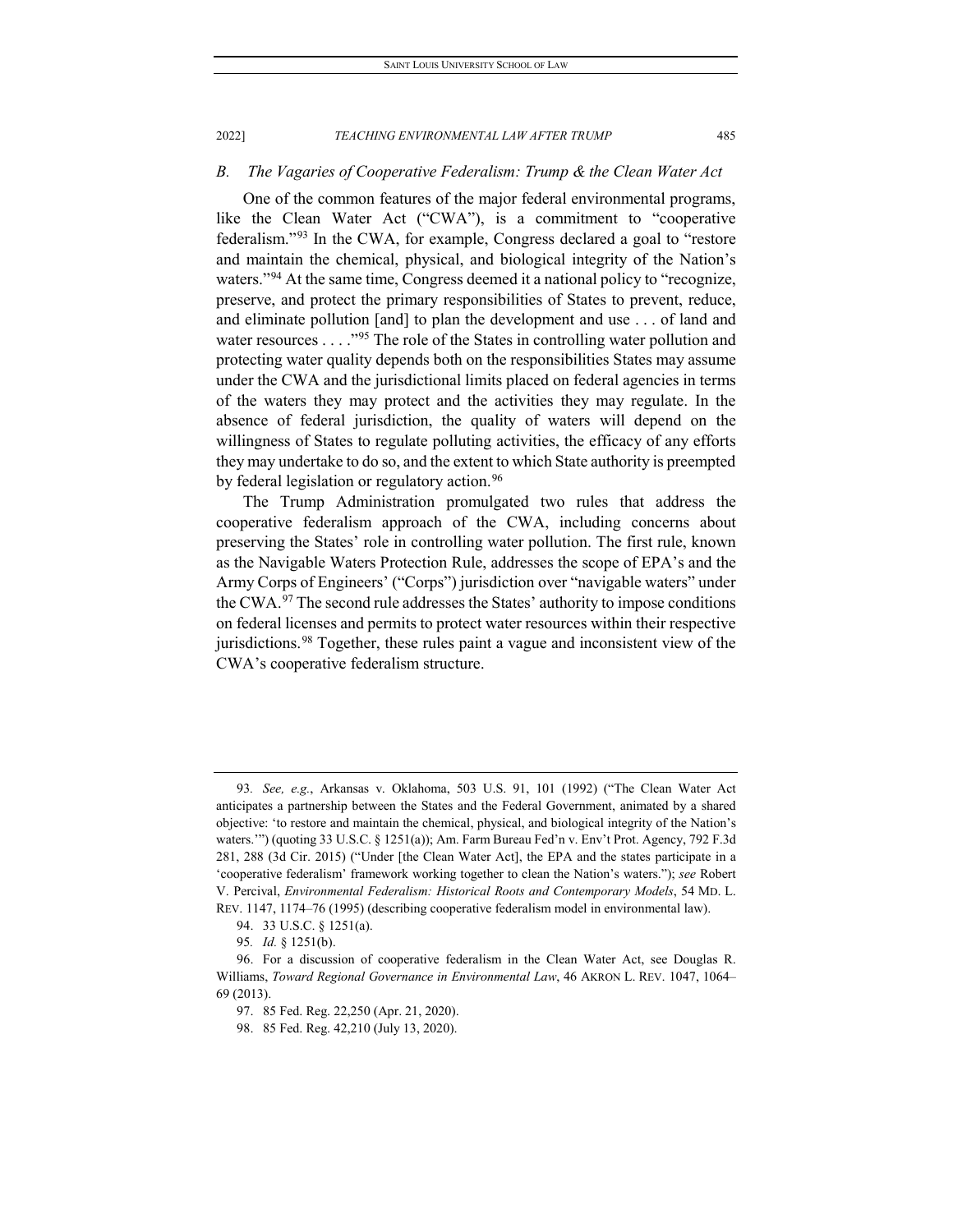### 1. The Scope of the CWA's Jurisdiction over "Navigable Waters"

The key jurisdictional limitations on federal authority can be gleaned from Section 301 of the CWA, which declares that "the discharge of any pollutant by any person shall be unlawful," unless the discharge meets the requirements of various provisions of the CWA, including a requirement to obtain a discharge permit.[99](#page-18-0) The CWA defines the term "discharge of a pollutant" to include only discharges that add pollutants from "point sources" into "navigable waters."<sup>100</sup> Thus, for federal jurisdiction to attach, the polluting activity must be a point source discharge, must add pollutants, and must be into a navigable water. Polluting activities such as non-point source pollution, including urban and agricultural runoff, and all discharges into waters deemed not to be "navigable," may be regulated, if at all, only by the States, though there are provisions in the CWA that provide incentives for the States to address these problems[.101](#page-18-2) Additionally, the CWA gives the States primary authority to promulgate water quality standards, including the designated uses of water resources and criteria to ensure those uses are protected.<sup>[102](#page-18-3)</sup> States may also administer a permitting program within their respective States, so long as the program meets minimum federal standards; otherwise EPA is charged with administering the permit program.[103](#page-18-4) The CWA also provides that applicants for federal licenses and permits for activities that may result in a discharge into navigable waters must obtain a certification from the relevant State that the discharge will comply with various provisions of the CWA, including water quality standards, and "any other appropriate requirement of State law."[104](#page-18-5)

The CWA's key geographic jurisdictional term, "navigable waters," has been notoriously controversial.<sup>[105](#page-18-6)</sup> Congress, rather unhelpfully, defined "navigable waters" as "waters of the United States, including the territorial seas."<sup>[106](#page-18-7)</sup> The Supreme Court has addressed the scope of this jurisdictional term repeatedly, but the most important decisions by the Court are *United States v. Riverside Bayview Homes*, [107](#page-18-8) *Solid Waste Agency of the Northern Cook County* 

<sup>99.</sup> 33 U.S.C. § 1311(a).

<span id="page-18-0"></span><sup>100</sup>*. Id*. § 1362(12).

<span id="page-18-1"></span><sup>101</sup>*. Id.* § 1329.

<sup>102</sup>*. Id*. § 1313(a)(3).

<sup>103</sup>*. Id*. § 1342(b).

<sup>104</sup>*. Id*. § 1341(d).

<span id="page-18-7"></span><span id="page-18-6"></span><span id="page-18-5"></span><span id="page-18-4"></span><span id="page-18-3"></span><span id="page-18-2"></span><sup>105</sup>*. See generally Killing WOTUS*, *supra* note 20; Erin Ryan, *Federalism, Regulatory Architecture, and the Clean Water Rule: Seeking Consensus on the Waters of the United States*, 46 ENV'T L. 277 (2016); Jeffrey G. Miller, *Plain Meaning, Precedent, and Metaphysics: Interpreting the "Navigable Waters" Element of the Clean Water Act Offense*, 45 ENV'T L. REP. NEWS & ANALYSIS 10548 (2015).

<sup>106.</sup> 33 U.S.C. § 1362(7).

<span id="page-18-8"></span><sup>107.</sup> 474 U.S. 121 (1985).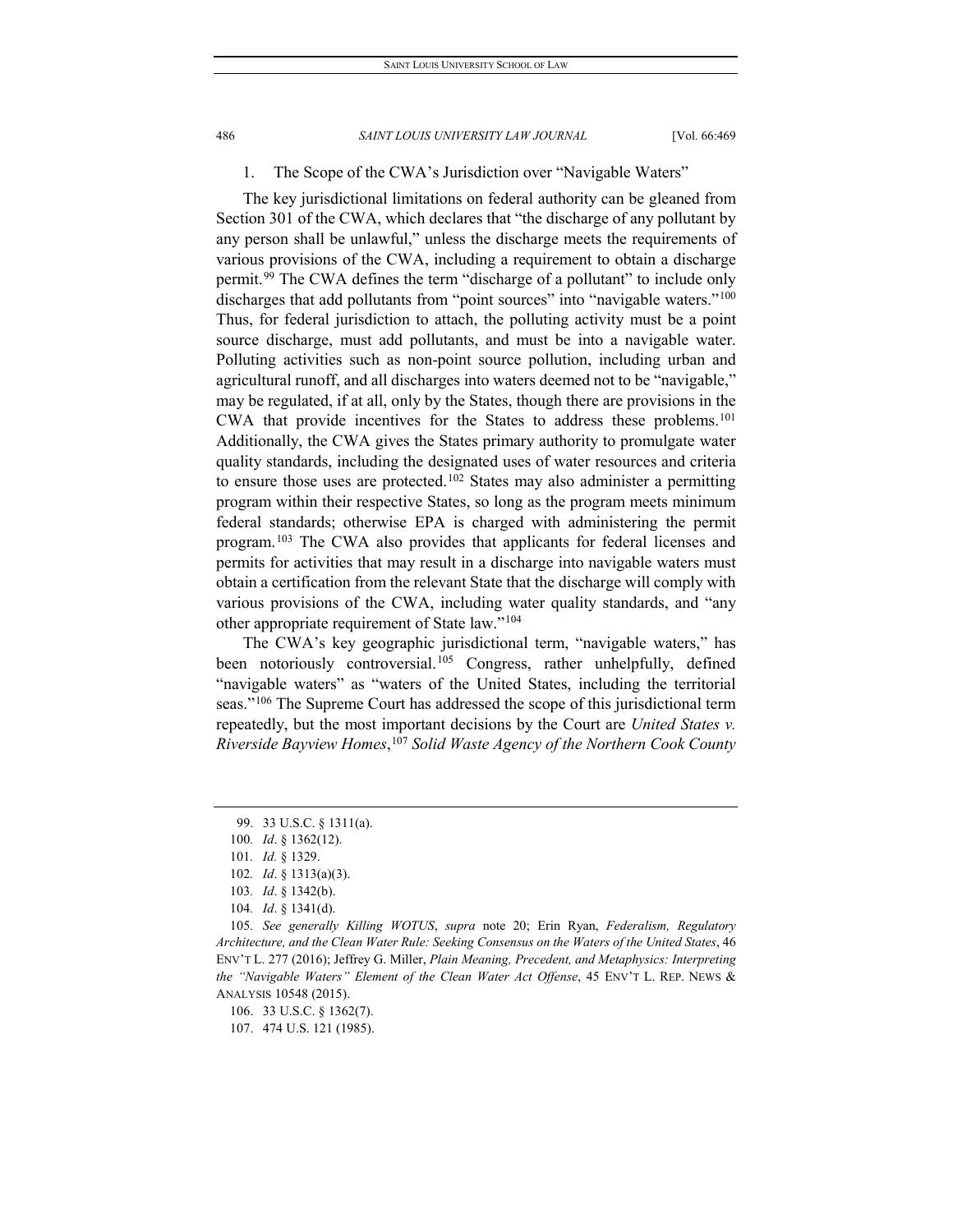*v. Army Corps of Engineers* (*SWANCC*), [108](#page-19-0) and *Rapanos v. United States*. [109](#page-19-1) Likewise, EPA and the Corps, which share key and respectively distinctive roles under the CWA, have jointly promulgated various definitions of "waters of the United States" ("WOTUS") over the years. Their efforts during the Trump Administration included a series of actions to delay the implementation of a 2015 rule and, eventually, a new rule dramatically narrowing the scope of the CWA's jurisdiction from what it was under the 2015 Obama Administration rule $110$ 

Most of the class time I devote to discussing the CWA's geographic jurisdiction focuses on the three Supreme Court cases mentioned above. The combined effect of the Court's decisions in *Riverside Bayview Homes*, *SWANCC*, and *Rapanos* has been growing uncertainty both about which "waters" fall within the jurisdiction of the CWA, as well as the amount of deference the courts should extend to EPA's and the Corps' efforts to draw the regulatory boundaries.

In *Riverside Bayview Homes*, the Court confronted the issue of whether the CWA's jurisdiction extended to wetlands determined by the Corps to be "adjacent" to a navigable body of water—in this case, Lake St. Clair in Michigan—and thus, a "water of the United States" under then-existing regulations. The Court agreed with the Corps that the wetlands in question were "adjacent" within the meaning of the regulations.<sup>[111](#page-19-3)</sup> It then considered whether the CWA permitted the Corps to extend its jurisdiction to such wetlands. In considering that question, the Court first noted that "an agency's construction of a statute it is charged with enforcing is entitled to deference if it is reasonable and not in conflict with the expressed intent of Congress."[112](#page-19-4) Applying this standard, the Court held that including adjacent wetlands in the definition of "waters of the United States" was a reasonable interpretation of the CWA.<sup>[113](#page-19-5)</sup> The Court noted that, given "the breadth of federal regulatory authority" under the CWA and the "inherent difficulties of defining precise bounds to regulable waters, the Corps' ecological judgment about the relationship between waters and their adjacent wetlands provides an adequate basis for a legal judgment that adjacent wetlands may be defined as waters under the [CWA]."[114](#page-19-6)

<sup>108.</sup> 531 U.S. 159 (2001).

<sup>109.</sup> 547 U.S. 715 (2006).

<span id="page-19-2"></span><span id="page-19-1"></span><span id="page-19-0"></span><sup>110.</sup> The Trump-era rule, known as the "Navigable Waters Protection Rule," was published in the Federal Register on April 21, 2020. 85 Fed. Reg. 22,250 (Apr. 21, 2020). The Obama-era rule, known as the "Clean Water Rule," was promulgated in June 2015. 80 Fed. Reg. 37,054 (June 29, 2015). The complicated history of the Clean Water Rule and the Navigable Waters Protection Rule is detailed in REG. TRACKER, *supra* note 10.

<sup>111</sup>*. Riverside Bayview Homes*, 474 U.S. at 130–31.

<span id="page-19-4"></span><span id="page-19-3"></span><sup>112.</sup> United States v. Riverside Bayview Homes, 474 U.S. 121, 131 (1985).

<span id="page-19-5"></span><sup>113</sup>*. Id.* at 134–35.

<span id="page-19-6"></span><sup>114</sup>*. Id.* at 134.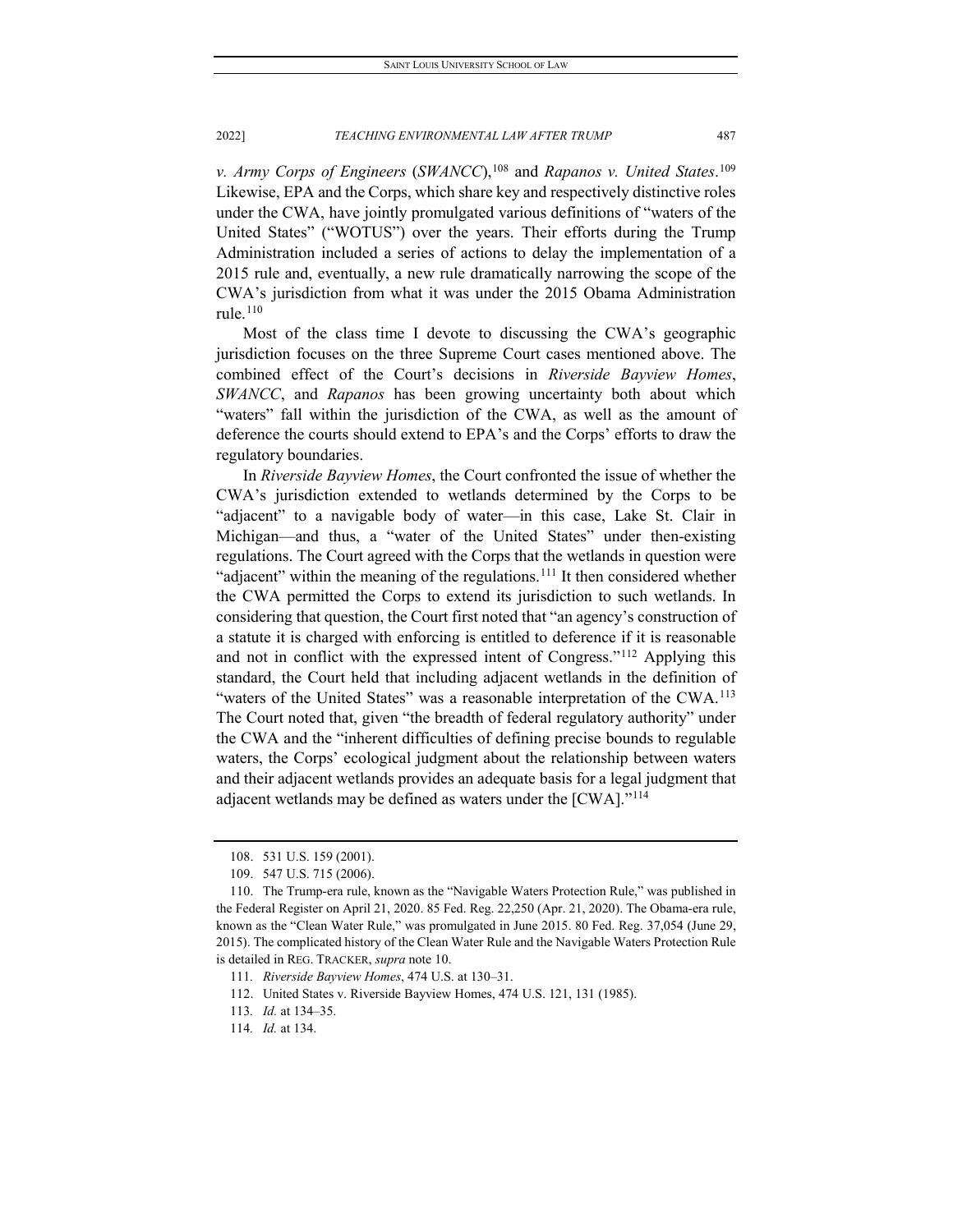*Riverside Bayview Homes* thus suggests that courts should defer to the Corps' efforts to mark the boundaries of its jurisdiction under the CWA so long as the basis for its decisions implicates a reasonable "ecological" judgment about the relationship between the waters in question and traditional "navigable" waters. This suggestion is further supported by the Court's conclusion in *Riverside Bayview Homes*that CWA jurisdiction over "adjacent" wetlands could properly attach "even when the moisture creating the wetlands does not find its source in the adjacent bodies of water."<sup>[115](#page-20-0)</sup> This is because the Corps could reasonably conclude that such wetlands "may function as integral parts of the aquatic environment," performing such services as improving water quality, containing surface runoff, preventing or limiting flooding, and providing food and habitat for a variety of aquatic species.<sup>[116](#page-20-1)</sup> In another important conclusion, the Court concluded that the Corps may regulate all such adjacent wetlands, even in those instances in which the wetlands "are not significantly intertwined with the ecosystem of adjacent waterways" because "the existence of such cases does not seriously undermine the Corps' decision to define all adjacent wetlands as 'waters."<sup>[117](#page-20-2)</sup> In the Court's view, when the Corps does encounter such a wetland, it may "always allow development . . . for other uses simply by issuing a permit."<sup>[118](#page-20-3)</sup>

In *SWANCC*, the Court rejected the Corps' efforts to assert jurisdiction over an abandoned gravel pit that, over time, evolved into a series of seasonal and permanent ponds ranging in size from under one-tenth of an acre to several acres. The Corps premised its jurisdiction over these waters on the basis that they served as habitat for hundreds of migratory birds and a regulation that defined waters of the United States to include "waters such as intrastate lakes, rivers, streams . . . , mudflats, sandflats, wetlands, sloughs, prairie potholes, wet meadows, playa lakes, or natural ponds, the use, degradation or destruction of which could affect interstate or foreign commerce."<sup>[119](#page-20-4)</sup> In the preamble to that regulation, the Corps (and EPA) had stated that the CWA's jurisdiction extended to intrastate waters used as habitat for migratory birds.<sup>[120](#page-20-5)</sup> This statement became known as the "Migratory Bird Rule."[121](#page-20-6)

The Court refused to defer to the Corps' interpretation of the statute. Concluding that the statute was "clear,"[122](#page-20-7) the Court went on to apply the avoidance canon, noting that "where an otherwise acceptable construction of a

<sup>115</sup>*. Id.* at 135.

<sup>116</sup>*. Id.* at 134–35.

<sup>117.</sup> United States v. Riverside Bayview Homes, 474 U.S. 121, 135 n.9 (1985).

<sup>118</sup>*. Id*.

<span id="page-20-7"></span><span id="page-20-6"></span><span id="page-20-5"></span><span id="page-20-4"></span><span id="page-20-3"></span><span id="page-20-2"></span><span id="page-20-1"></span><span id="page-20-0"></span><sup>119.</sup> Solid Waste Agency of the Northern Cook County v. Army Corps of Engineers, 531 U.S. 159, 163 (2001) (quoting 33 C.F.R. § 328.3(a)(3) (1999)).

<sup>120.</sup> 51 Fed. Reg. 41,217.

<sup>121</sup>*. SWANCC*, 531 U.S. at 164.

<sup>122</sup>*. Id.* at 172.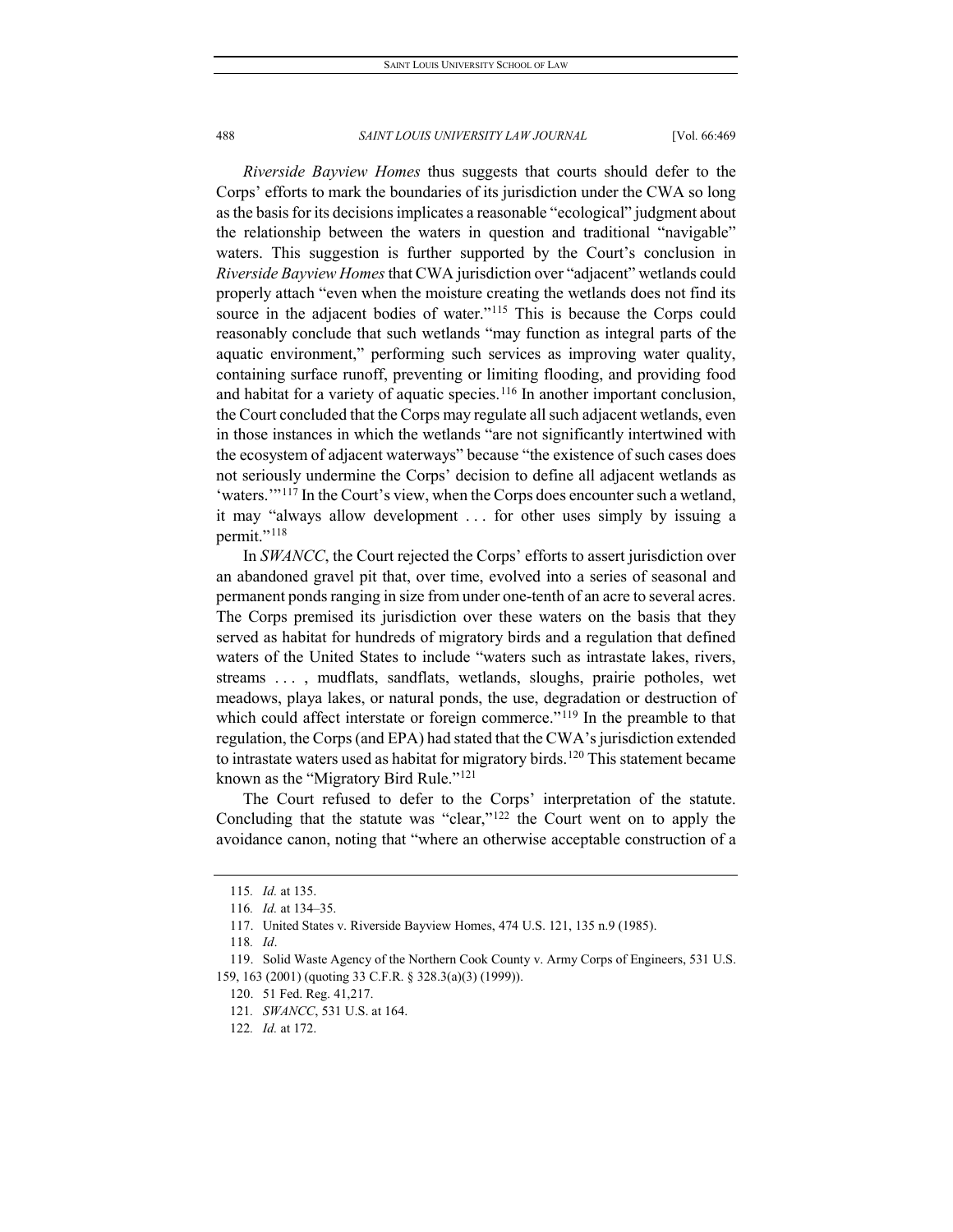statute would raise serious constitutional problems, the Court will construe the statute to avoid such problems unless such a construction is plainly contrary to the intent of Congress.["123](#page-21-0) It concluded that the Corps application of the statute to the waters in question raised "significant constitutional questions" about the reach of Congressional power under the Commerce Clause. It therefore held that the "Migratory Bird Rule" exceeded the Corps authority under the CWA.

The Court distinguished *Riverside Bayview Homes*, concluding that "[i]t was the significant nexus between the wetlands and 'navigable waters'" that rendered the Corps' jurisdiction in that case appropriate.<sup>[124](#page-21-1)</sup> By contrast, to support the Corps' jurisdiction over the waters in *SWANCC,* the Court would have to "assume that 'the use of the word navigable in the statute . . . does not have any independent significance," which the Court was unprepared to do.<sup>125</sup> Thus, even though *Riverside Bayview Homes* had concluded that the term "navigable" in the CWA was of "limited import,"<sup>[126](#page-21-3)</sup> for the Court in this case, "navigable" made clear that "nonnavigable, isolated, intrastate waters" were not to be considered "waters of the United States."[127](#page-21-4)

*SWANCC* also introduced another set of concerns about the scope of CWA jurisdiction not raised in *Riverside Bayview Homes*. As mentioned above, *SWANCC* expressed doubts about whether Congress wanted to test the limits of its Commerce Clause authority in the CWA and chose to avoid a construction of the act that would force the Court to address those limits. This concern was also tied in *SWANCC* to the Court's then-resurgent "federalism" jurisprudence, echoing concerns expressed in other cases about congressional efforts to diminish and intrude into areas of "traditional State concern."[128](#page-21-5) Thus, the Court reasoned that "[p]ermitting [the Corps] to claim federal jurisdiction over ponds and mudflats falling within the 'Migratory Bird Rule' would result in a significant impingement of the States' traditional and primary power over land and water use.["129](#page-21-6)

*SWANCC* and *Riverside Bayview Homes* differ significantly in both tone and reasoning, and the cases left EPA and the Corps—and just about everyone

<span id="page-21-0"></span><sup>123</sup>*. Id*. at 173 (quoting Edward J. DeBartolo Corp. v. Fla. Gulf Coast Bldg. & Constr. Trades Council, 485 U.S. 568, 575 (1988)).

<span id="page-21-2"></span><span id="page-21-1"></span><sup>124.</sup> Solid Waste Agency of the Northern Cook County v. Army Corps of Engineers, 531 U.S. 159, 167 (2001).

<sup>125</sup>*. Id.* at 172.

<sup>126</sup>*. Id.* at 172 (quoting United States v. Riverside Bayview Homes, 474 U.S. 121, 133(1985)). 127*. Id*.

<span id="page-21-5"></span><span id="page-21-4"></span><span id="page-21-3"></span><sup>128</sup>*. See* United States v. Morrison, 529 U.S. 598, 615–16 (2000); United States v. Lopez, 514 U.S. 549, 564–65 (1995). For a discussion of how concerns about state authority and federalism influenced the Rehnquist Court, see Erwin Chemerinsky, *The Assumptions of Federalism*, 58 STAN. L. REV. 1763, 1769–87 (2006) and Ernest A. Young, *The Rehnquist Court's Two Federalisms*, 83 TEX. L. REV. 1, 37–38 (2004).

<span id="page-21-6"></span><sup>129.</sup> Solid Waste Agency of the Northern Cook County v. Army Corps of Engineers, 531 U.S. 159, 174 (2001).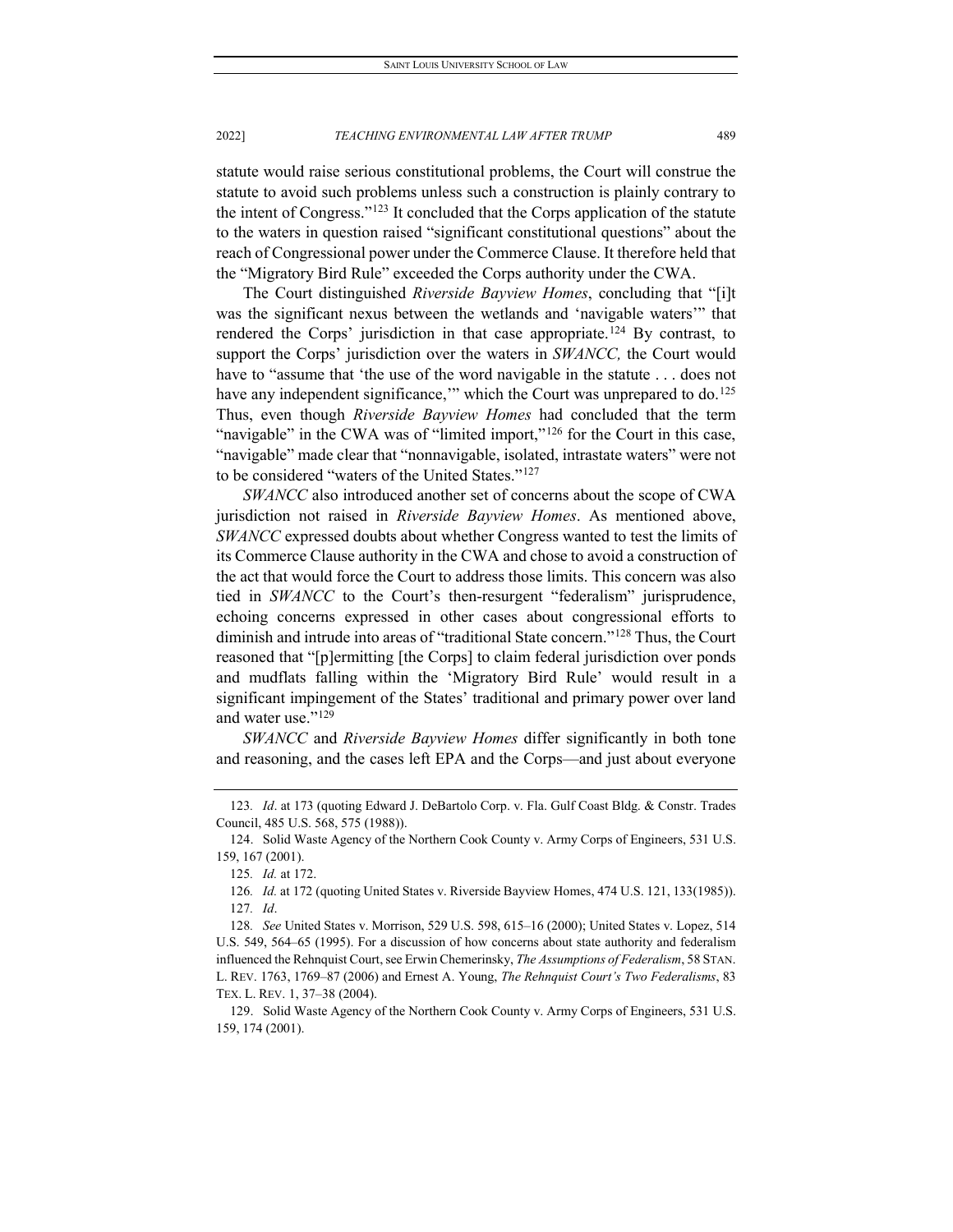else—in considerable doubt about the extent of CWA's jurisdiction[.130](#page-22-0) The Court's decision in *Rapanos* did little to clarify the reigning uncertainty and, in fact, significantly exacerbated it.

*Rapanos* was decided by a badly fractured Court, with a concurring opinion by Justice Kennedy providing the key deciding vote.<sup>[131](#page-22-1)</sup> Justice Kennedy did not join a four-Justice plurality opinion authored by Justice Scalia. The plurality concluded that under the CWA, the Corps could exercise jurisdiction over wetlands only if the Corps could establish that the wetlands "have a continuous surface connection" with "a relatively permanent body of water connected to traditional interstate navigable waters."[132](#page-22-2) Justice Kennedy sharply disagreed with Justice Scalia's reasoning, but agreed with the plurality that a remand was appropriate because the Corps had not established a "significant nexus" between the wetlands in question and "navigable waters in the traditional sense."[133](#page-22-3) Four Justices dissented, and applying *Chevron*, concluded that the Corps' could reasonably interpret "waters of the United States" to include wetlands adjacent to a tributary of traditional navigable waters, such as the wetlands at issue in the case. [134](#page-22-4)

Justice Scalia's plurality opinion relied heavily on a dictionary definition of waters to conclude that only "relatively permanent, standing or continuously flowing bodies of water 'forming geographic features' that are described in ordinary parlance as 'streams[,] . . . oceans, rivers, [and] lakes'" could be considered "waters of the United States."[135](#page-22-5) As for wetlands, Justice Scalia acknowledged that they could be considered "waters of the United States" under *Riverside Bayview Homes*, but he interpreted that case to permit jurisdiction only in those circumstances in which there was "ambiguity in defining where water ends and abutting ('adjacent') wetlands begin."<sup>[136](#page-22-6)</sup> It was this ambiguity that, in Justice Scalia's view, informed SWANCC's idea of a "significant nexus between the wetlands and 'navigable waters.'"[137](#page-22-7) Indeed, Justice Scalia read *SWANCC* as "reject [ing] the notion that the ecological considerations upon

<span id="page-22-0"></span><sup>130.</sup> In the wake of *SWANCC*, the agencies made some effort to initiate a rulemaking to clarify and redefine "waters of the United States," but eventually abandoned that effort. Instead, the agencies issued "interim guidance" that required field offices to seek guidance from the Corps' headquarters before asserting jurisdiction over any isolated, non-navigable water. *See* LEGAL PROTECTION, *supra* note 3, at 200–01.

<sup>131.</sup> Rapanos v. United States, 547 U.S. 715 (2006).

<sup>132</sup>*. Id.* at 742 (plurality opinion).

<sup>133</sup>*. Id.* at 779, 783 (Kennedy, J., concurring).

<span id="page-22-4"></span><span id="page-22-3"></span><span id="page-22-2"></span><span id="page-22-1"></span><sup>134</sup>*. Id.* at 788 (Stevens, J., dissenting) ("The Corps' . . . decision to treat these wetlands as encompassed within the term 'waters of the United States' is a quintessential example of the Executive's reasonable interpretation of a statutory provision.").

<span id="page-22-7"></span><span id="page-22-6"></span><span id="page-22-5"></span><sup>135</sup>*. Id*. at 739 (plurality opinion) (quoting Webster's New International Dictionary 2882 (2d ed. 1954)).

<sup>136.</sup> Rapanos v. United States, 547 U.S. 715, 742 (2006).

<sup>137</sup>*. Id*.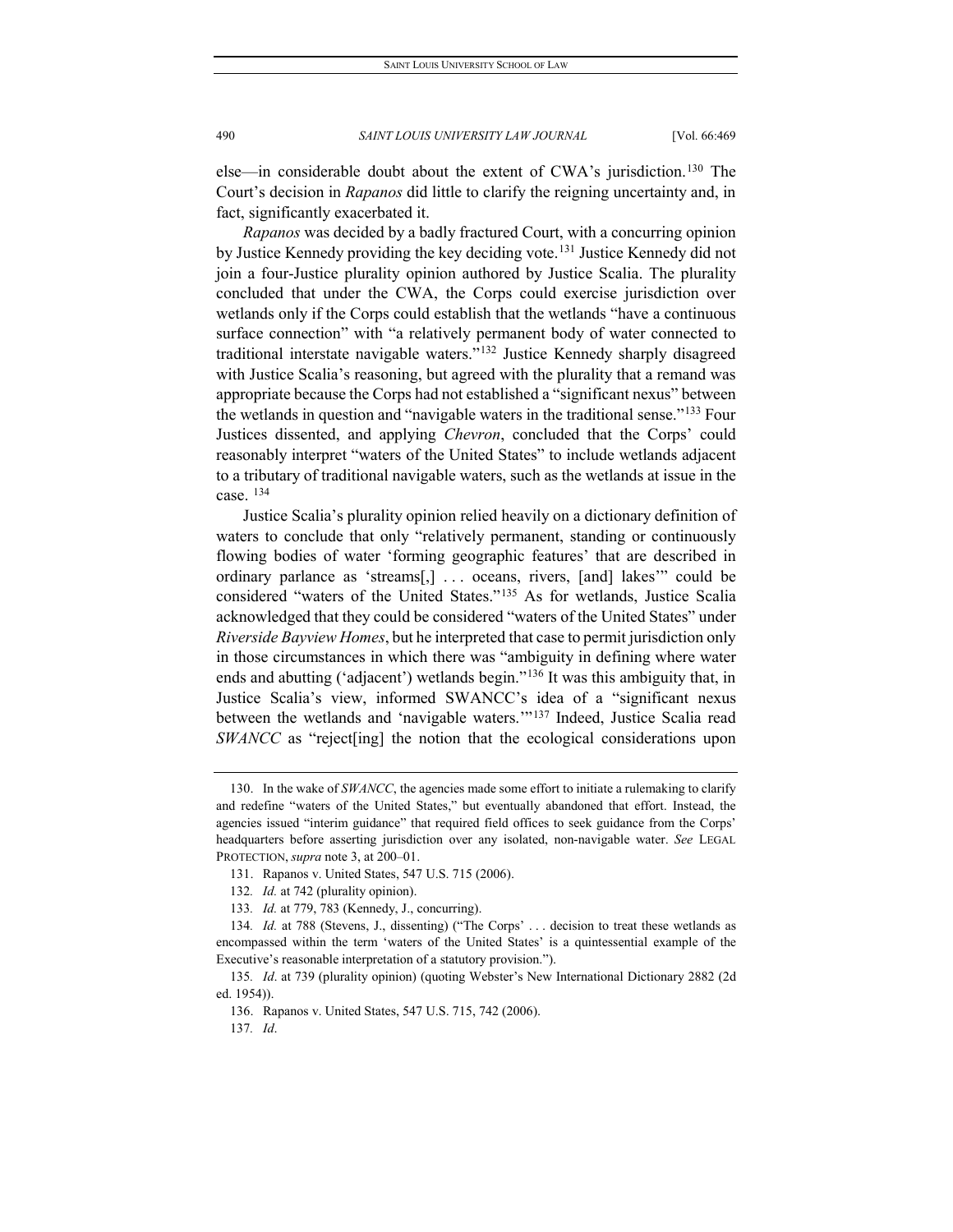which the Corps relied in *Riverside Bayview* . . . provided an *independent* basis for including entities like 'wetlands' (or "ephemeral streams") within the phrase 'the waters of the United States.'"[138](#page-23-0) Accordingly, "only those wetlands with a continuous surface connection to bodies that are 'waters of the United States' in their own right, so [] there is no clear demarcation between 'waters' and wetlands, are 'adjacent to' such waters and covered by the Act.["139](#page-23-1)

Like Chief Justice Rehnquist in *SWANCC*, Justice Scalia placed considerable emphasis on federalism concerns he believed were implicated by the Corps' assertion of jurisdiction in *Rapanos*. He concluded that deference to the Corps' interpretation of the CWA was inappropriate because the statute was clear, and for two additional reasons: (1) affirming the Corps' jurisdiction "would 'result in a significant impingement of the States' traditional and primary power over land and water use;'"[140](#page-23-2) and (2) the Corps' interpretation would raise significant constitutional questions about the scope of Congress's powers under the Commerce Clause.[141](#page-23-3)

Justice Kennedy, disagreeing with the plurality, interpreted the "significance nexus" theory in *SWANCC* as referring to ecological connections between wetlands and other waters. He therefore concluded that "wetlands possess the requisite nexus, and thus come within the statutory phrase 'navigable waters,' if the wetlands, either alone or in combination with similarly situated lands in the region, significantly affect the chemical, physical, and biological integrity of other waters more readily understood as 'navigable.'"[142](#page-23-4) In terms of the Corps' regulatory authority, Justice Kennedy concluded that "[w]hen the Corps seeks to regulate wetlands adjacent to navigable-in-fact waters, it may rely on adjacency to establish its jurisdiction. Absent more specific regulations, however, the Corps must establish a significant nexus on a case-by-case basis when it seeks to regulate wetlands based on adjacency to nonnavigable tributaries."[143](#page-23-5) He added that the Corps could issue regulations that,

[I]dentify categories of tributaries that, due to their volume of flow . . . , their proximity to navigable waters, or other relevant considerations, are significant enough that wetlands adjacent to them are likely, in the majority of cases, to perform important functions for an aquatic system incorporating navigable waters.<sup>[144](#page-23-6)</sup>

<sup>138</sup>*. Id.* at 741.

<sup>139</sup>*. Id.* at 742.

<span id="page-23-5"></span><span id="page-23-4"></span><span id="page-23-3"></span><span id="page-23-2"></span><span id="page-23-1"></span><span id="page-23-0"></span><sup>140</sup>*. Id*. at 738 (quoting Solid Waste Agency of the Northern Cook County v. Army Corps of Engineers, 531 U.S. 159, 174 (2001)).

<sup>141.</sup> Rapanos v. United States, 547 U.S. 715, 738 (2006).

<sup>142</sup>*. Id.* at 780 (Kennedy, J., concurring).

<sup>143</sup>*. Id.* at 782.

<span id="page-23-6"></span><sup>144</sup>*. Id.* at 781.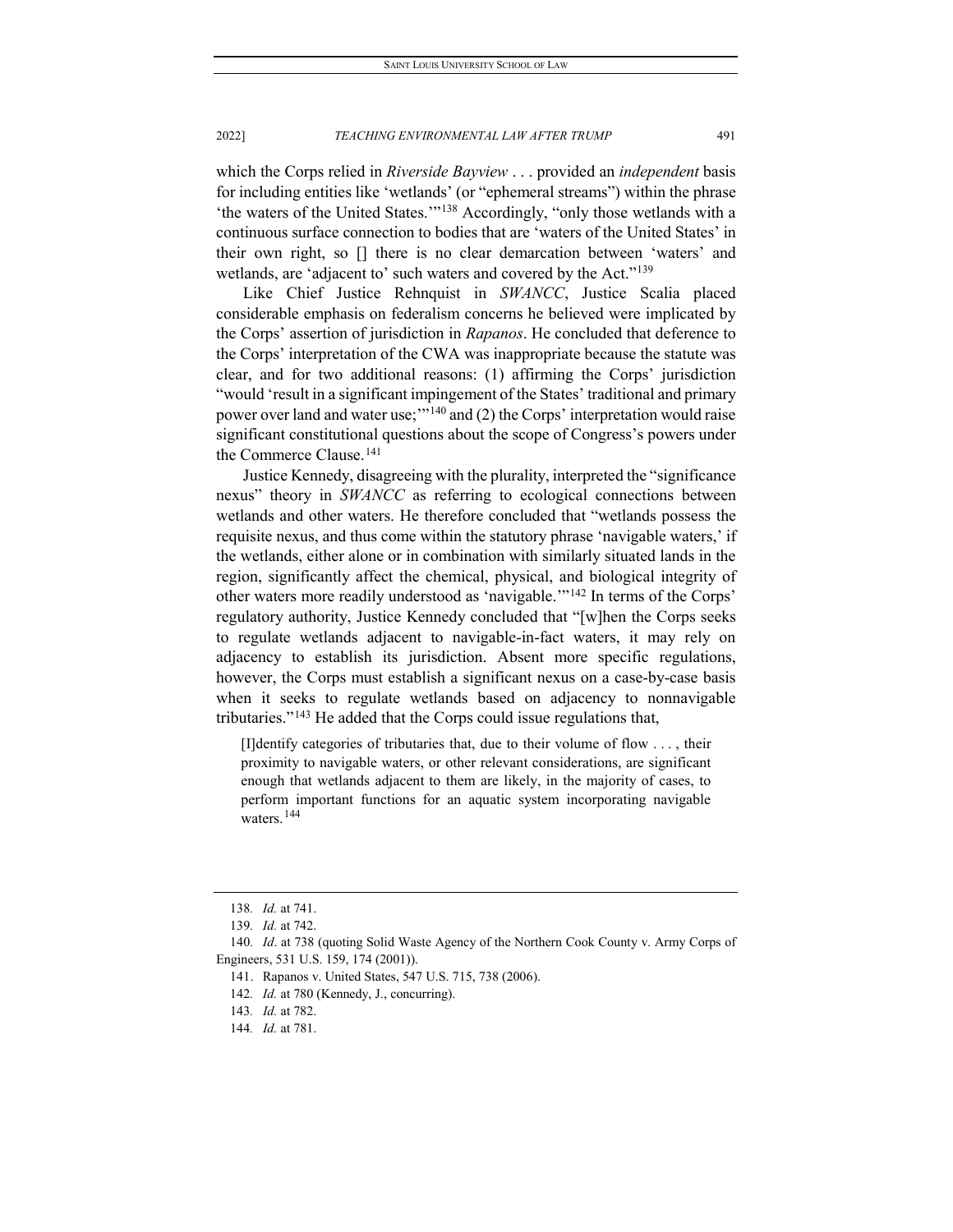In Justice Kennedy's view, his interpretation "does not raise federalism or Commerce Clause concerns sufficient to support a presumption against its adoption.["145](#page-24-0)

Chief Justice Roberts wrote a concurring opinion bemoaning the Corps' failure to promulgate more tailored regulations in the wake of the *SWANCC*  decision.[146](#page-24-1) He noted that under *Chevron*, and "[g]iven the broad, somewhat ambiguous, but nonetheless clearly limiting terms Congress employed in the Clean Water Act, the Corps and EPA would have enjoyed plenty of room to operate in developing *some* notion of an outer bound to the reach of their authority."<sup>[147](#page-24-2)</sup>

Finally, the four dissenters concluded that the Corps' assumption of jurisdiction over wetlands adjacent to tributaries of navigable waters was based on appropriate ecological concerns consistent with the CWA and was owed deference, as in *Riverside Bayview Homes*. [148](#page-24-3) The dissenters also rejected the idea that federalism or constitutional considerations could appropriately override the deference owed by the Court to the Corps' interpretation of the CWA.[149](#page-24-4)

Eventually, EPA and the Corps would take up Chief Justice Roberts' suggestion and revise its regulations defining "waters of the United States." The result was the 2015 Obama Administration Clean Water Rule.<sup>[150](#page-24-5)</sup> At the center of this new rule was the "significant nexus" standard advanced by Justice Kennedy in *Rapanos*. [151](#page-24-6) The Trump Administration went through a series of rulemakings<sup>[152](#page-24-7)</sup> and eventually replaced the Clean Water Rule with the Navigable Waters Protection Rule.<sup>[153](#page-24-8)</sup> This time, the "significant nexus" standard, as articulated by Justice Kennedy, was jettisoned in favor of the approach outlined in Justice Scalia's plurality opinion in *Rapanos,* as President Trump suggested in Executive Order 13778[.154](#page-24-9) This is an approach followed by none of courts of appeals that decided cases in the wake of *Rapanos*. [155](#page-24-10)

153. Navigable Waters Protection Rule, 85 Fed. Reg. 22,250 (Apr. 21, 2020).

154*. See id.* at 22,273.

<sup>145</sup>*. Id.* at 782.

<span id="page-24-1"></span><span id="page-24-0"></span><sup>146.</sup> Rapanos v. United States, 547 U.S. 715, 757–58 (2006) (Roberts, C.J., concurring).

<sup>147</sup>*. Id.* at 758.

<sup>148</sup>*. Id.* at 788, 792 (Stevens, J., dissenting).

<sup>149</sup>*. Id.* at 803–04.

<sup>150.</sup> Clean Water Rule, 80 Fed. Reg. 37,054 (June 29, 2015).

<span id="page-24-6"></span><span id="page-24-5"></span><span id="page-24-4"></span><span id="page-24-3"></span><span id="page-24-2"></span><sup>151</sup>*. Id.* at 37,061 ("[EPA and the Corps] utilize the significant nexus standard, as articulated by Justice Kennedy's opinion and informed by the unanimous opinion in Riverside Bayview and the plurality opinion in *Rapanos*. . . to interpret the scope of the statutory term 'waters of the United States."").

<span id="page-24-8"></span><span id="page-24-7"></span><sup>152</sup>*. See Killing WOTUS*, *supra* note 20, at 399–402 (describing the Trump administration's rulemaking process).

<span id="page-24-10"></span><span id="page-24-9"></span><sup>155</sup>*. See* N. Cal. River Watch v. Wilcox, 633 F.3d 766, 769 (9th Cir. 2011) (applying the Kennedy test); Precon Dev. Corp. v. U.S. Army Corps of Eng'rs, 633 F.3d 278, 288 (4th Cir. 2011)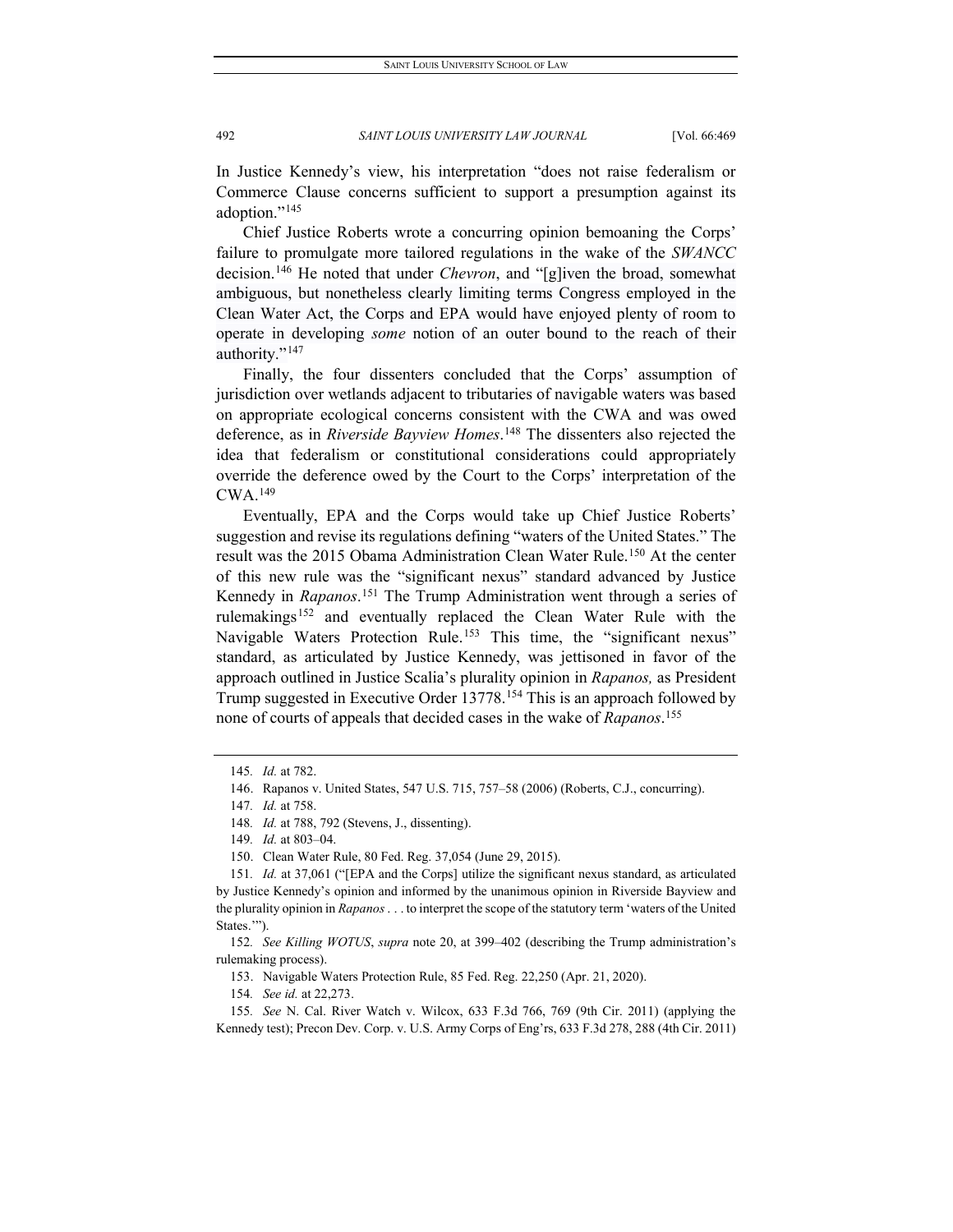The primary regulatory differences between the 2015 Clean Water Rule and the Navigable Waters Protection Rule lie in the way two key terms are defined: "tributaries" and "adjacent" waters, including wetlands.[156](#page-25-0) The Navigable Waters Protection Rule eliminates jurisdiction over a significant number of streams and wetlands that would have fallen within EPA's and the Corps' jurisdiction under the Clean Water Rule.<sup>[157](#page-25-1)</sup> These regulatory differences were fueled in part by very large differences in the Trump and Obama agencies' understandings of the role of federalism and the States under the CWA.

In fashioning the Navigable Waters Protection Rule, EPA and the Corps relied heavily on the federalism concerns expressed by the Court in *SWANCC*  and by Justice Scalia in *Rapanos*. [158](#page-25-2) In addition, however, the agencies adopted an interpretation of the CWA that treats federal efforts to achieve the CWA's objective of "restor[ing] and maintain[ing] the physical, chemical, and biological integrity of the Nation's waters"<sup>[159](#page-25-3)</sup> to be limited by Section 101(b) of the CWA's "policy" "to recognize, preserve and protect the primary responsibilities and rights of States to prevent, reduce and eliminate pollution ... and to plan the development and use ... of land and water resources."<sup>[160](#page-25-4)</sup> As Professor Johnson has argued, this approach to statutory interpretation makes critical errors, particularly in treating the "policy" as controlling the extent to

<sup>(</sup>same); United States v. Donovan, 661 F.3d 174, 180 (3d. Cir. 2011) (holding that CWA jurisdiction may be established under the Kennedy or Scalia test); United States v. Bailey, 571 F.3d 791, 799 (8th Cir. 2009) (same); United States v. Cundiff, 555 F.3d 200, 208 (6th Cir. 2009) (either the Kennedy or Scalia test); United States v. Lucas, 516 F.3d 316, 326–27 (same); United States v. Robison, 505 F.3d 1208, 1221 (11th Cir. 2007) (Kennedy test); United States v. Gerke Excavating, Inc., 464 F.3d 723, 725 (7th Cir. 2006) (Kennedy test); United States v. Johnson, 467 F.3d 56, 66 (1st Cir. 2006) (Kennedy or Scalia test).

<span id="page-25-0"></span><sup>156.</sup> Under the Navigable Waters Protection Rule, tributaries must be "intermittent" or "perennial." 85 Fed. Reg. at 22,339. By contrast, the Clean Water Rule defined tributaries more broadly to include even some ephemeral streams, so long as they are "characterized by the presence of the physical indicators of a bed and banks and an ordinary high water mark." 80 Fed. Reg. at 37,106. To be considered "adjacent" under the Navigable Waters Protection Rule, a wetland would have to "abut" or have a "direct hydrologic connection" with other jurisdictional waters. *See* 85 Fed. Reg. at 22,307. By contrast, the Clean Water Rule defined "adjacent" broadly to include wetlands "neighboring" other jurisdictional waters and defined "neighboring" to include wetlands within one of three "distance thresholds." *See* 80 Fed. Reg. at 37,080. For a more detailed discussion of the differences in these rules, see *Killing WOTUS*, *supra* note 20, at 419–20; Adam S. Ward & Riley Walsh, *New Clean Water Act Rule Leaves U.S. Waters Vulnerable*, EOS (Feb. 11, 2020), https://eos.org/opinions/new-clean-water-act-rule-leaves-u-s-waters-vulnerable.

<span id="page-25-1"></span><sup>157</sup>*. See, e.g.*, Evan Richards, *Debunking the Trump Administration's New Water Rule*, CTR. FOR AM. PROGRESS (Mar. 27, 2019), https://www.americanprogress.org/issues/green/news/2019 /03/27/467697/debunking-trump-administrations-new-water-rule/ (noting that the rule would eliminate jurisdiction over eighteen percent of stream and river miles and fifty-one percent of wetlands); *see also Killing WOTUS*, *supra* note 20, at 421.

<sup>158</sup>*. See, e.g.*, Navigable Waters Protection Rule, 85 Fed. Reg. 22,250, 22,253 (Apr. 21, 2020).

<span id="page-25-3"></span><span id="page-25-2"></span><sup>159.</sup> 33 U.S.C. § 1251(a).

<span id="page-25-4"></span><sup>160</sup>*. Id.* § 1251(b).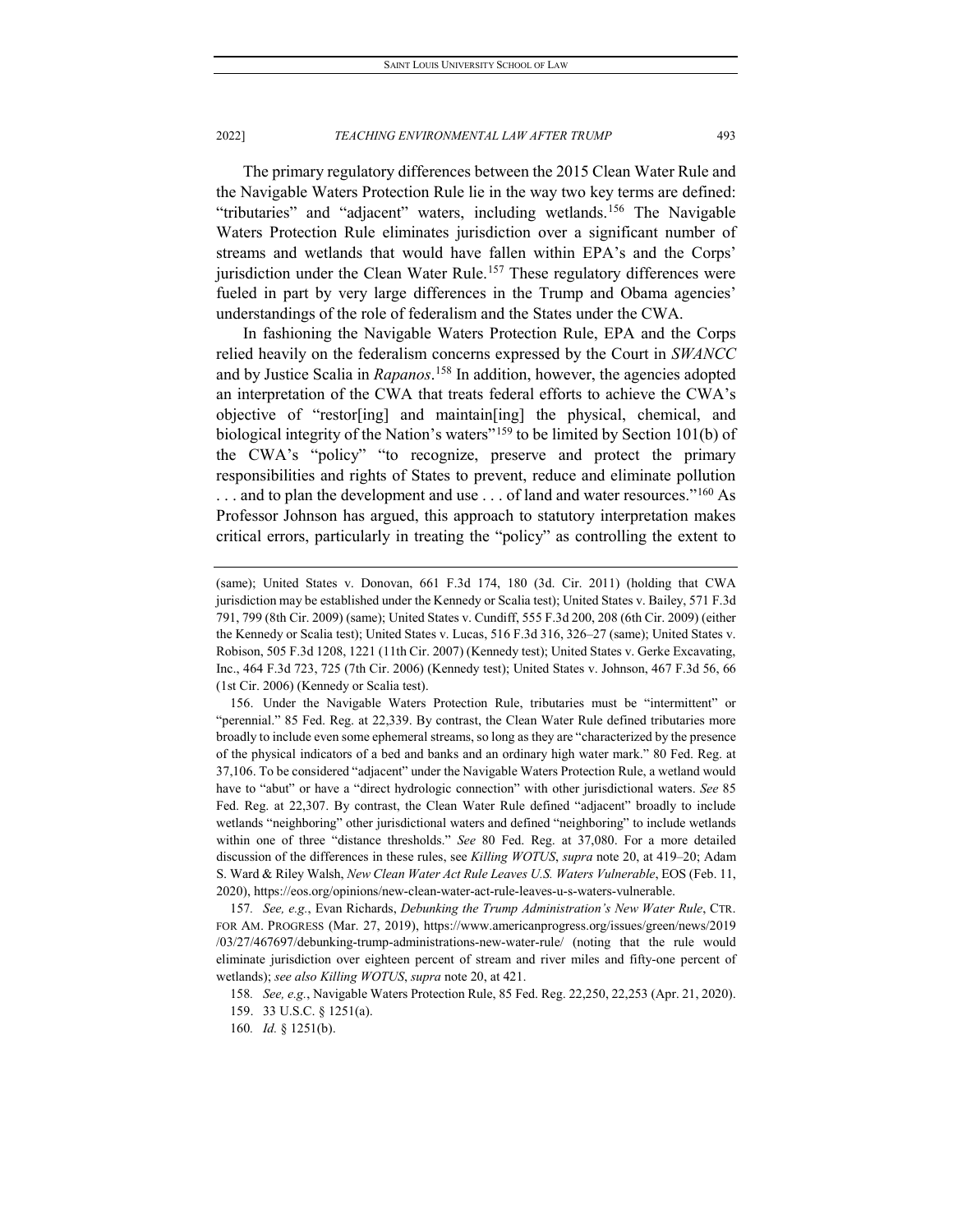which a statute's objective may be pursued.<sup>[161](#page-26-0)</sup> An appropriate interpretation would recognize that if the CWA's objectives can be met in different ways, some of which intrude upon the authority of the States and others that do not, the agencies should select the approach that does not intrude upon State authority. What the agencies should not do, as EPA and the Corps did in the Navigable Waters Protection Rule, is "to advance states' rights when it interferes with achieving the objectives of the statute."[162](#page-26-1)

While it is impractical to explore the federalism issues raised by the Court in *SWANCC* and *Rapanos* and by the agencies in the Navigable Waters Protection Rule in any depth in an environmental law course, students must understand that these issues are likely to continue to inform the agencies' and the Court's interpretation of the CWA, particularly the term "waters of the United States." But it is also important to highlight how federalism concerns may be malleable and vary across the different regulatory authorities included in the CWA. In other words, in other CWA programs, the agencies may not be as inclined to protect "the States' traditional and primary power over land and water use" as they were in the Navigable Waters Protection Rule. One of those programs is Section 401, a certification procedure that the Trump Administration targeted as an impediment to infrastructure and other projects that require a federal license or permit. To highlight differences in how federalism impacts the agencies' regulatory approaches in the CWA, I spend some time exploring the Section 401 program and contrast it with how "waters of the United States" has been interpreted.

2. Section 401 State Certification & the Trump Administration's Narrowing of State Authority

In contrast to the rather explicit effort to expand the States' role under the CWA in the Navigable Waters Protection Rule (by limiting federal jurisdiction), the Trump EPA rather doggedly *limited* State authority in another rulemaking this under Section 401 of the CWA which governs state certification of federal permits and licenses.<sup>[163](#page-26-2)</sup>

Section 401 requires any applicant for a "Federal license or permit . . . which may result in any discharge into the navigable waters . . . [to] provide the licensing or permitting agency a certification from the State in which the discharge originates or will originate ... that any such discharge will comply" with various provisions of the CWA, including those requiring discharges to comply with approved state water quality standards.<sup>[164](#page-26-3)</sup> In performing its certification responsibilities, a State may impose requirements to ensure that the

<sup>161</sup>*. See Killing WOTUS*, *supra* note 20, at 423–25.

<span id="page-26-1"></span><span id="page-26-0"></span><sup>162</sup>*. Id.* at 425.

<span id="page-26-3"></span><span id="page-26-2"></span><sup>163</sup>*. See* Navigable Waters Protection Rule, 85 Fed. Reg. 22,250, 22,254 (Apr. 21, 2020).

<sup>164.</sup> 33 U.S.C. § 1341(a)(1).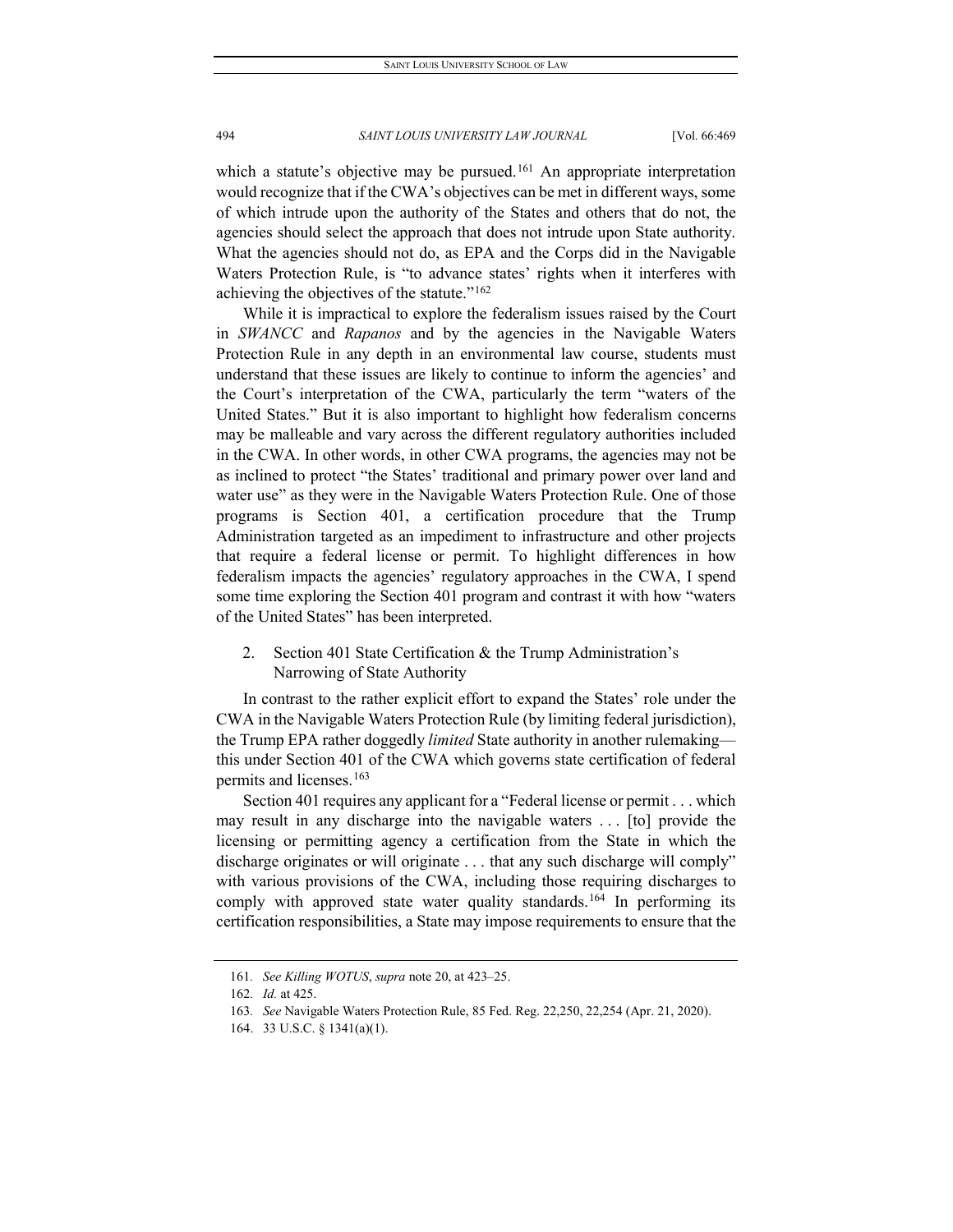applicant for the permit or license will comply with various limitations imposed by the CWA "and with any other appropriate requirement of State law."<sup>[165](#page-27-0)</sup> The requirements imposed by the certifying State then become conditions on the federal license or permit,[166](#page-27-1) and the federal agency administering the permit or license program may not issue the license or permit without including these conditions.[167](#page-27-2) Moreover, the relevant federal agency lacks authority to review state-imposed conditions to determine whether those conditions are properly within the State's authority under Section  $401.^{168}$  $401.^{168}$  $401.^{168}$ 

The Supreme Court has addressed several important issues under Section 401 and has consistently interpreted the States' certification authority broadly. The key issues addressed by the Court include Section 401's triggering mechanism for State certification—namely, a "discharge into navigable waters"—and the scope of State authority once certification has been triggered. More recently, the courts of appeals have addressed another important issue under Section 401—how the time and waiver provisions of Section 401 limit State certification authority. The Trump EPA addressed these issues (and more) in a rulemaking that revisited the States' Section 401 authority and procedures for the first time since 1971. In doing so, the agency acted in ways that dramatically alter the legal landscape under Section 401 and significantly reduce the States' role in that program.

In *S.D. Warren Co. v. Maine Bd. Of Environmental Protection*, [169](#page-27-4) the Court entertained a challenge to a state certification involving the renewal of a license from the Federal Energy Regulatory Commission ("FERC") to operate a dam as a hydroelectric facility. The state certifying authority required the applicant to maintain a minimum stream flow in bypassed portions of the river on which the dam was constructed, as well as other measures protective of migratory fish, and FERC imposed these requirements as conditions on the license renewal. The applicant for the license claimed that because the dam's discharges did not involve the "addition" of any pollutants that were not already present in the affected waters, . . . no regulable "discharge" would result from the project and, thus, no certification was required.<sup>[170](#page-27-5)</sup> In essence, this argument interprets the term "discharge" in Section 401 to be coterminous with the term "discharge of a pollutant," which governs the CWA's Section 402 permit program.<sup>[171](#page-27-6)</sup>

<sup>165</sup>*. Id*. § 1341(d).

<sup>166</sup>*. Id*.

<sup>167.</sup> Keating v. FERC, 927 F.2d 616, 619 (D.C. Cir. 1991).

<span id="page-27-3"></span><span id="page-27-2"></span><span id="page-27-1"></span><span id="page-27-0"></span><sup>168.</sup> American Rivers, Inc. v. FERC, 129 F.3d 99, 111 (2d Cir. 1997); *see, e.g.*, Debra L. Donahue, *The Untapped Power of Clean Water Act Section 401*, 23 ECOLOGY L. Q. 201, 258–59 (1996) (discussing agency authority to review state conditions).

<sup>169.</sup> 547 U.S. 370 (2006).

<sup>170</sup>*. Id*. at 379.

<span id="page-27-6"></span><span id="page-27-5"></span><span id="page-27-4"></span><sup>171.</sup> Cases decided under Section 402 hold that a typical discharge from a dam is not a "discharge of a pollutant" because the discharge does not "add" any pollutants to the relevant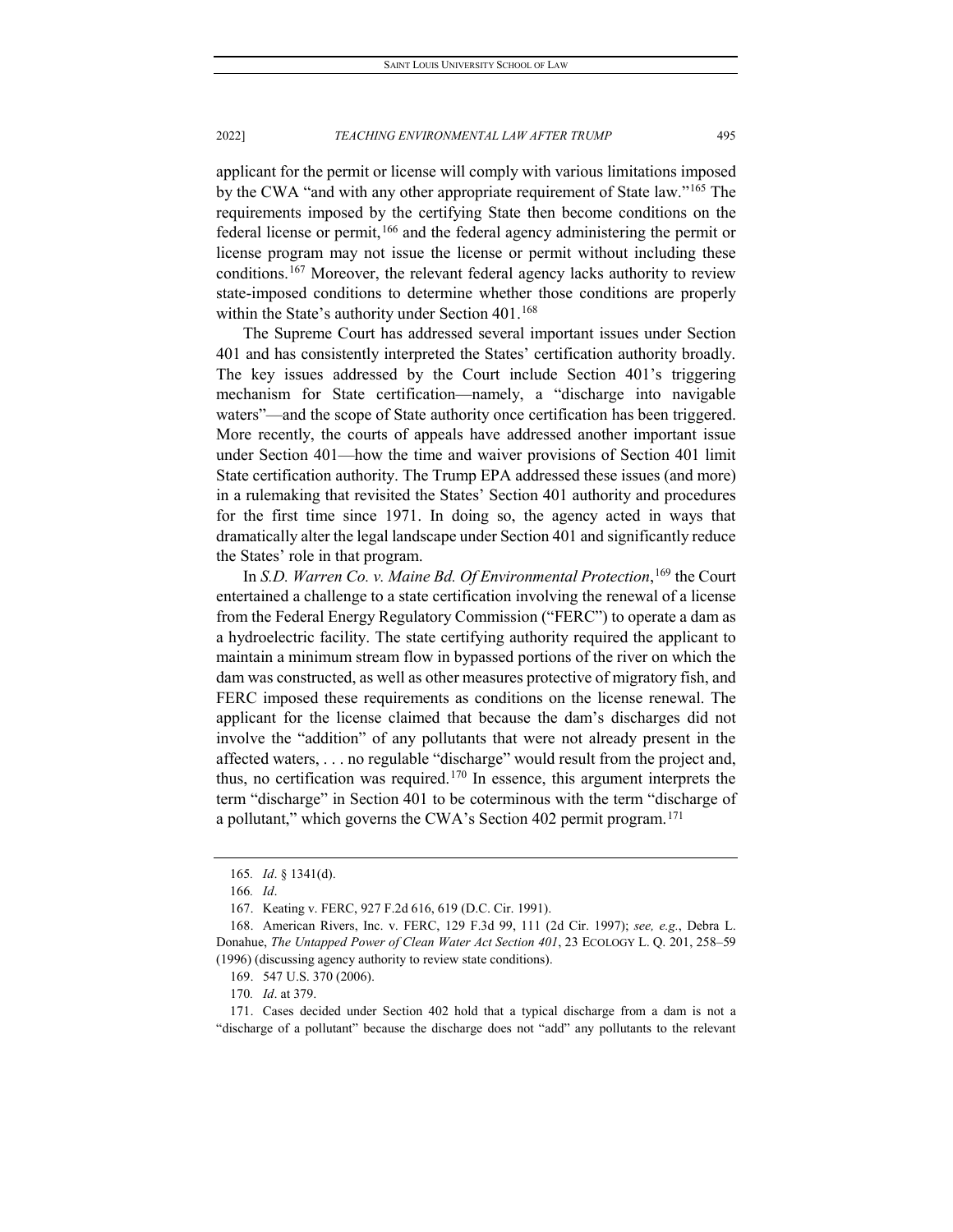The Court rejected the applicant's argument. It held that the term "discharge," though not defined in the CWA, is broader than "discharge of a pollutant," which as mentioned above, is defined in the CWA and requires the addition of a pollutant from a point source.<sup>[172](#page-28-0)</sup> Giving the statutory term its "ordinary or natural meaning,"<sup>[173](#page-28-1)</sup> the Court interpreted "discharge" to mean a "flowing or issuing out"[174](#page-28-2)—an interpretation that supports the State's certification authority in this case. Importantly, the Court noted that "State certifications under § 401 are essential in the scheme to preserve state authority to address the broad range of pollution."[175](#page-28-3) Accordingly, "[c]hanges in the river like [those at issue in the dam's license renewal] fall within a State's legitimate legislative business, and the Clean Water Act provides for a system that respects the States' concerns."[176](#page-28-4)

Despite the broad reading given the term "discharge" by the Court in *S.D. Warren*, some lower courts have continued to interpret the term restrictively to exclude nonpoint source discharges from the reach of Section 401. The leading case is the Ninth Circuit's decision in *Oregon Natural Desert Assoc. v. U.S. Forest Service*, in which the court held that grazing permits issued by the Forest Service are not subject to the State certification procedure established in Section 401 by virtue of the nonpoint source water pollution generated by grazing operations.[177](#page-28-5) In adhering to a prior decision on the issue, the court of appeals concluded that "[n]either the ruling nor the reasoning in *S.D. Warren* is inconsistent with this court's treatment of nonpoint sources in Section 401 ...."<sup>178</sup> In the court of appeals' view, *S.D. Warren* itself involved a point source discharge and could not be read to alter the court of appeals' prior conclusion, which rested on the CWA's disparate treatment of nonpoint sources and point sources.<sup>[179](#page-28-7)</sup> As the court correctly noted, "the CWA generally does not exercise jurisdiction over . . . nonpoint sources," preferring instead to leave this pollution problem to the State's traditional authority to regulate land uses.<sup>[180](#page-28-8)</sup> This is a curious argument for denying State certification authority over nonpoint sources, which if granted would permit the States to exercise at least some of their traditional authority in the context of activities that may otherwise preempt

180*. Id*.

<span id="page-28-0"></span>waters, as required by the CWA's definition of the term. *See, e.g.*, Nat'l Wildlife Fed'n v. Gorsuch, 693 F.2d 156 (D.C. Cir. 1982).

<sup>172</sup>*. S.D. Warren*, 547 U.S. at 375–76.

<sup>173</sup>*. Id*. at 376 (quoting FDIC v. Meyer, 510 U.S. 471, 476 (1994)).

<span id="page-28-5"></span><span id="page-28-4"></span><span id="page-28-3"></span><span id="page-28-2"></span><span id="page-28-1"></span><sup>174.</sup> S.D. Warren Co. v. Maine Bd. Of Environmental Protection, 547 U.S. 370 (2006) (quoting WEBSTER'S NEW INTERNATIONAL DICTIONARY 742 (2d ed.1954)).

<sup>175</sup>*. Id*. at 386.

<sup>176</sup>*. Id.* (citing 33 U.S.C. § 1251(b)).

<sup>177.</sup> 550 F.3d 778 (9th Cir. 2008).

<span id="page-28-6"></span><sup>178</sup>*. Id.* at 785.

<span id="page-28-8"></span><span id="page-28-7"></span><sup>179</sup>*. Id*.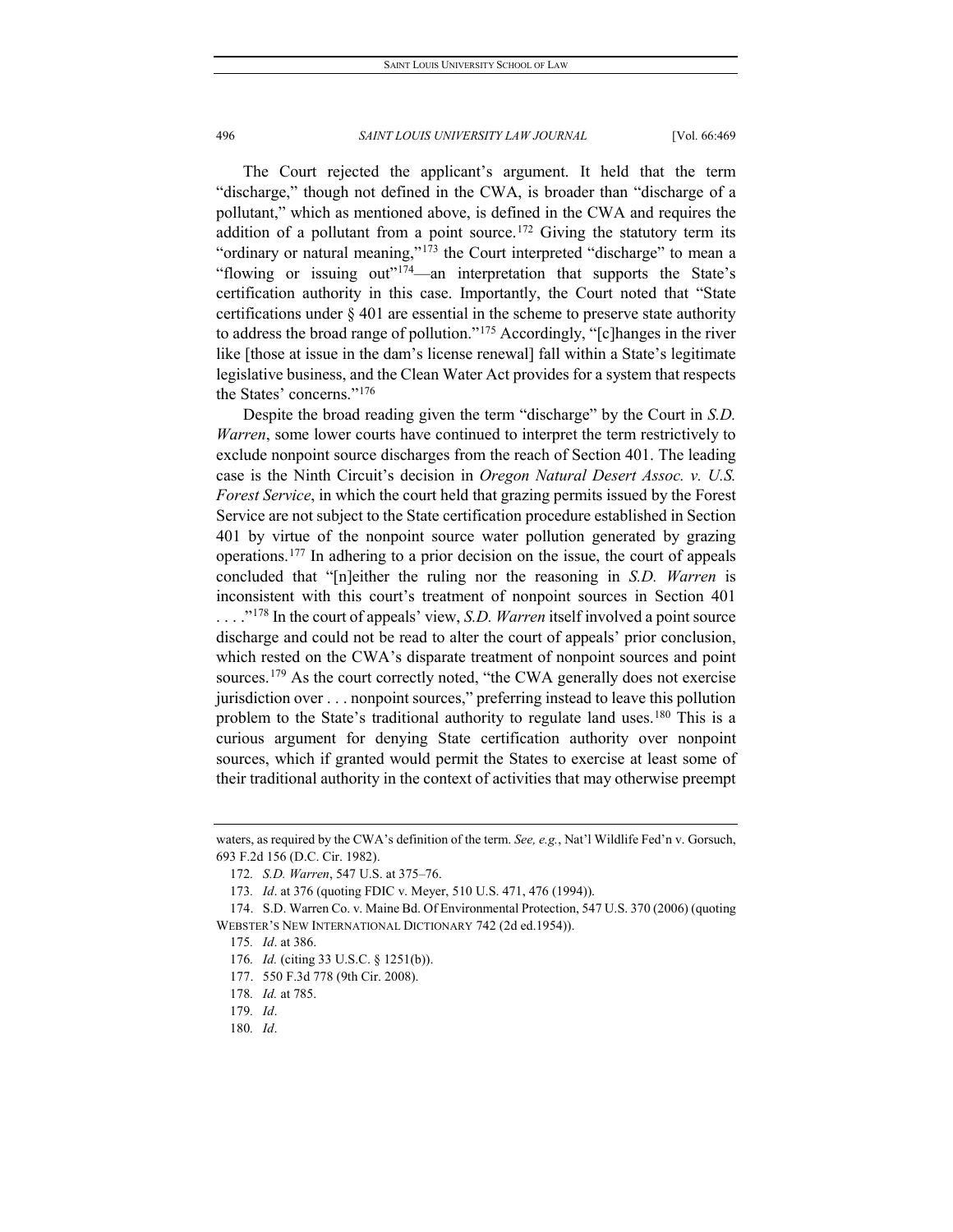State authority<sup>[181](#page-29-0)</sup> and to treat nonpoint source controls as an "appropriate requirement of State law" pursuant to Section 401(d). The ruling also leaves a potentially significant number of activities that contribute to pollution problems in waters of the United States generally beyond the reach of State and federal regulatory authority.  $182$ 

The restrictive decision in *Oregon Natural Desert* is also a bit at odds with (but not necessarily inconsistent with) a more significant Supreme Court decision—*PUD No. 1 v. Washington Dep't of Ecology.*[183](#page-29-2) In this case, as in *S.D. Warren*, the Court entertained a challenge by an applicant for a hydroelectric license from FERC.[184](#page-29-3) The applicant had applied for state certification of the project from the Washington Department of Ecology ("WDEC").<sup>[185](#page-29-4)</sup> The state agency imposed minimum stream flow requirements in its certification, to which the applicant objected.[186](#page-29-5) The applicant argued that the minimum stream flow requirements exceeded WDEC's authority under Section 401 for two reasons: (1) the requirements were unrelated to the discharges that triggered the State's authority under Section 401 and, therefore, not authorized by the CWA; (2) the minimum stream flow requirements were not a proper application of the State's water quality standards because the State had not applied specific water quality criteria in imposing such a requirement, choosing instead to rely on use designations and an antidegradation policy as bases for minimum stream flows.<sup>[187](#page-29-6)</sup>

The Court rejected both arguments and upheld the minimum stream flow requirements as a proper requirement imposed by the State under Section 401.<sup>188</sup> The Court first held that WDEC had authority to impose water quality requirements on the project as a whole even if those requirements were unrelated to the discharges that triggered the State's authority under Section  $401^{189}$  $401^{189}$  $401^{189}$  The Court relied on Section 401(d), which authorizes a State to impose "'any effluent limitations and other limitations . . . necessary to assure that *any applicant*' will

<span id="page-29-0"></span><sup>181.</sup> On the preemptive effect of federal licenses, see, e.g., California v. FERC, 495 U.S. 490, 506 (1990) (holding that FERC license preempts State minimum stream flow requirements).

<span id="page-29-1"></span><sup>182.</sup> Some federal licensing and permitting agencies may have statutory authority to impose pollution-reducing conditions on permits and licenses, so it may be possible for those agencies to address nonpoint source pollution. For example, the Corps of Engineers issues permits for the discharge of dredge and fill material into waters of the United States under Section 404 of the CWA. 33 U.S.C. § 1344(a). As part of this authority, the Corps conducts a wide-ranging environmental review and may require mitigation measures to offset the harmful effects of the permitted activity. To date, however, the agencies have shown no inclination to do so.

<sup>183.</sup> PUD No. 1 of Jefferson Cnty. v. Wash. Dep't of Ecology, 511 U.S. 700, 722 (1994).

<span id="page-29-3"></span><span id="page-29-2"></span><sup>184</sup>*. Id.* at 703.

<span id="page-29-5"></span><span id="page-29-4"></span><sup>185</sup>*. Id*.

<sup>186</sup>*. Id*.

<span id="page-29-6"></span><sup>187</sup>*. Id.* at 720.

<span id="page-29-8"></span><span id="page-29-7"></span><sup>188.</sup> PUD No. 1 of Jefferson Cnty. v. Wash. Dep't of Ecology, 511 U.S. 700, 720 (1994).

<sup>189</sup>*. Id.* at 722.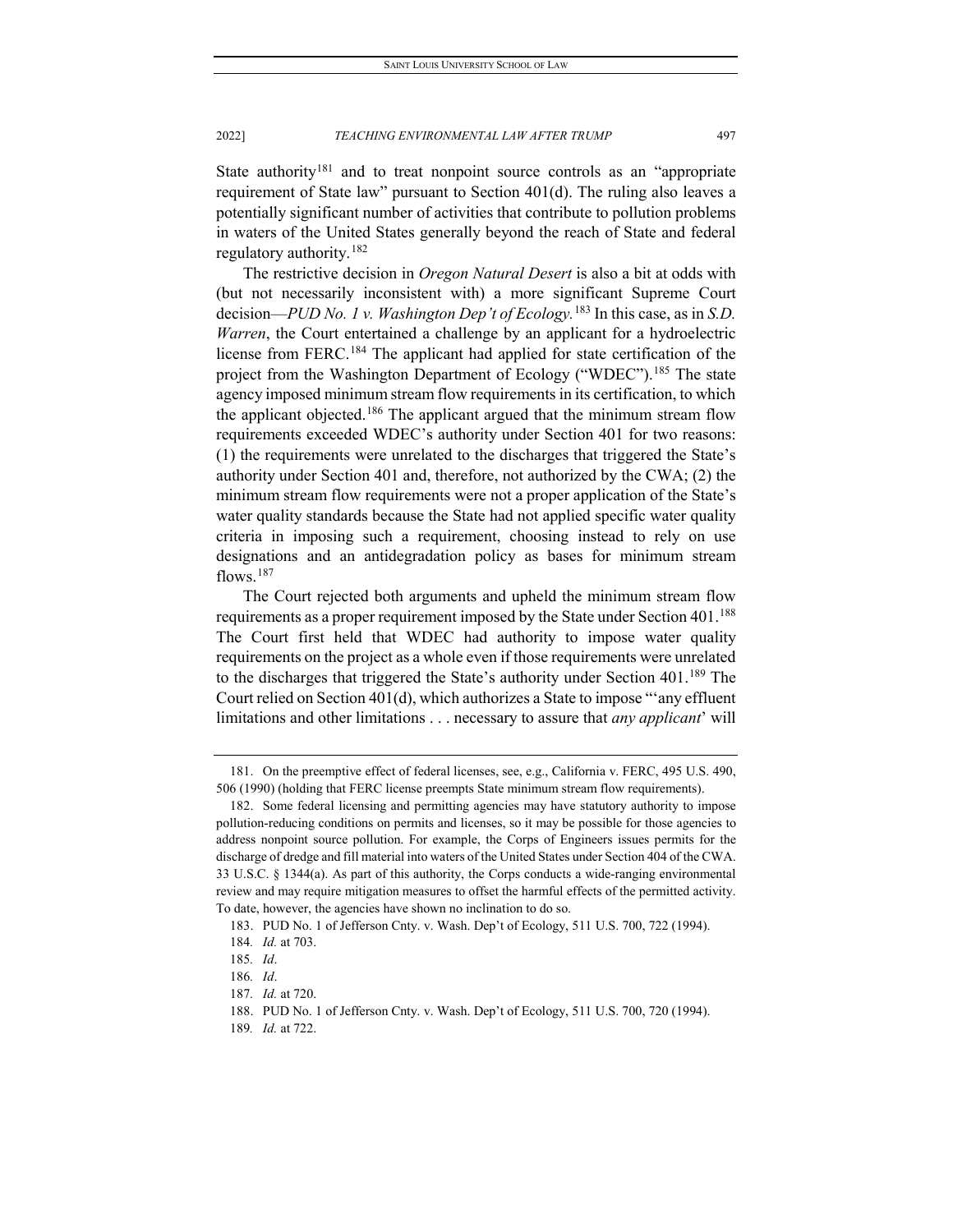comply with various provisions of the Act and appropriate state law requirements."<sup>[190](#page-30-0)</sup> The Court reasoned that the reference to "any applicant," rather than to the discharges that trigger certification, is "most reasonably read as authorizing additional conditions and limitations on the activity as a whole once the threshold condition, the existence of a discharge, is satisfied."[191](#page-30-1) This result will tend to ensure that the "applicant" and whole project is in compliance with appropriate federal and state standards, as required by the language of Section  $401(d)$ .<sup>[192](#page-30-2)</sup> The Court added that its interpretation of Section  $401(d)$ followed EPA regulations implementing Section 401, and that EPA's interpretation was entitled to deference under *Chevron*. [193](#page-30-3)

The Court then considered whether the minimum stream flow requirements were an appropriate condition under Section 401.<sup>[194](#page-30-4)</sup> It held that they were.<sup>[195](#page-30-5)</sup> States' efforts to ensure compliance with state water quality standards is "a proper function of  $\S$  401 certification."<sup>[196](#page-30-6)</sup> The Court noted that because water quality standards under the CWA must include both use designations and water quality criteria based on such uses, the CWA's language is

[M]ost naturally read to require that a project be consistent with *both* requirements, namely, the designated use *and* the water quality criteria.<sup>[197](#page-30-7)</sup> Accordingly, under the literal terms of the statute, a project that does not comply with a designated use of the water does not comply with the applicable water quality standards.[198](#page-30-8)

Hence, WDEC could condition certification of the licensed activity to protect the uses designated for waters under those standards; the State was not limited to ensuring only that the standards' water quality criteria were satisfied.<sup>[199](#page-30-9)</sup> The Court also concluded that because, absent conditions, the activity would interfere with or injure existing beneficial uses of the affected waters, the minimum stream flow requirements could be imposed pursuant to Section 401 under the State's antidegradation policy.<sup>[200](#page-30-10)</sup>

<sup>190</sup>*. Id*. at 711.

<span id="page-30-1"></span><span id="page-30-0"></span><sup>191</sup>*. Id*. at 712.

<span id="page-30-3"></span><span id="page-30-2"></span><sup>192</sup>*. Id.* at 711.

<sup>193.</sup> PUD No. 1 of Jefferson Cnty. v. Wash. Dep't of Ecology, 511 U.S. 700, 712 (1994).

<sup>194</sup>*. Id.* at 715.

<span id="page-30-5"></span><span id="page-30-4"></span><sup>195</sup>*. Id.* at 713–14.

<sup>196</sup>*. Id*.

<sup>197</sup>*. Id.* at 715.

<sup>198.</sup> PUD No. 1 of Jefferson Cnty. v. Wash. Dep't of Ecology, 511 U.S. 700, 715 (1994).

<sup>199</sup>*. Id*.

<span id="page-30-10"></span><span id="page-30-9"></span><span id="page-30-8"></span><span id="page-30-7"></span><span id="page-30-6"></span><sup>200</sup>*. Id.* at 719. The state's antidegradation policy is required by EPA regulations. *See* 40 C.F.R. § 131.12. As the Court noted, "EPA has explained that under its antidegradation policy, 'no activity is allowable . . . which could partially or completely eliminate any existing use.'" *PUD No. 1*, 511 U.S. at 718 (quoting EPA, QUESTIONS AND ANSWERS ON ANTIDEGRADATION 3 (Aug. 1985)).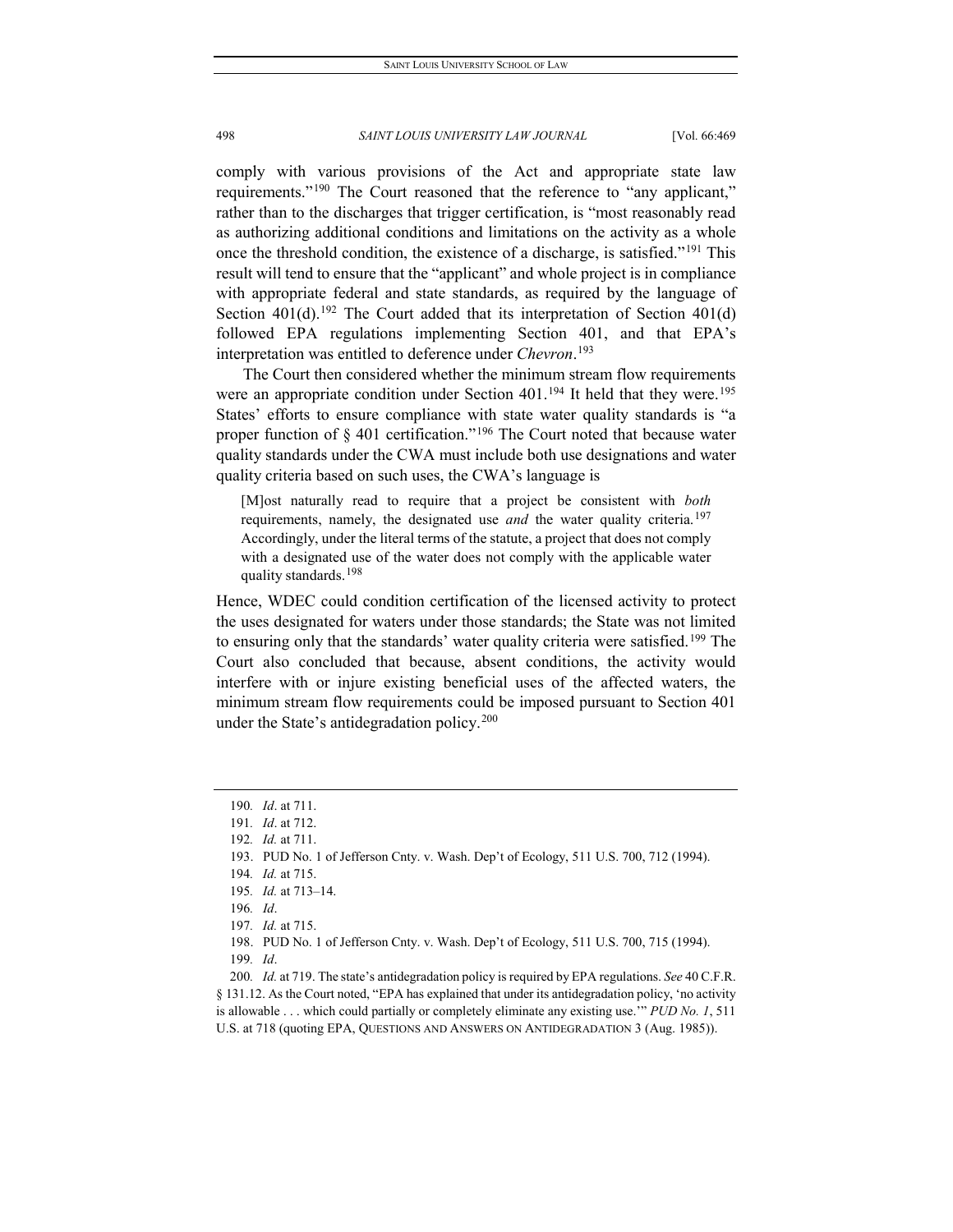Justice Thomas authored a dissenting opinion, which Justice Scalia joined. Justice Thomas disagreed with the majority on the two key issues. First, Justice Thomas would limit the states' authority under Section 401 to address only the water quality impacts of the discharges that trigger the states' certification. In his view, the majority's holding that permitted the project as a whole to be regulated undermined Congress's decision to permit State involvement only when there is discharge into navigable waters.<sup>[201](#page-31-0)</sup> Second, Justice Thomas agreed with the applicant that if a state chooses to enforce its water quality standards through the Section 401 certification process, it may rely only on water quality criteria; a state may not base its conditions solely on the beneficial uses to be protected by its water quality standards.<sup>[202](#page-31-1)</sup> In the dissenters' view, permitting states to base certification conditions on beneficial uses of waters effectively removed any constraints on the states.<sup>[203](#page-31-2)</sup>

The broad authority States enjoy under the Supreme Court's decisions in *S.D. Warren* and *PUD No.1* is, however, subject to waiver. Under the terms of Section 401, "[i]f the State . . . fails or refuses to act on a request for certification, within a reasonable period of time (which shall not exceed one year) after receipt of such request, the certification requirements of this subsection shall be waived with respect to such Federal application."<sup>[204](#page-31-3)</sup> Given the complexity of many projects for which federal licenses and permits are needed, and the variety of water quality effects these projects, the one-year time limit can sometimes be challenging for state authorities. In some cases, the states reached agreements with applicants that allowed the states to defer acting on certification requests through a process of having the applicant withdraw and later resubmit the certification request (sometimes repeatedly). The state would then claim that each renewed submission started a new one-year (or "reasonable time") certification clock.

This withdrawal/resubmission process was challenged in *Hoopa Valley*  Tribe v. FERC.<sup>[205](#page-31-4)</sup> In that case, the D.C. Circuit concluded that a "coordinated withdrawal-and-resubmission scheme"<sup>[206](#page-31-5)</sup> of the type described above could not extend the statutory certification period beyond the one year maximum; accordingly, the state, having failed to complete its certification within the prescribed period of time, waived its certification authority. [207](#page-31-6) Importantly, the court noted that the resubmitted certification requests were not "new" requests in the sense that they differed in content from previous ones.<sup>[208](#page-31-7)</sup> It declined to

<span id="page-31-0"></span><sup>201</sup>*. Id*. at 726–27.

<span id="page-31-1"></span><sup>202</sup>*. Id*. at 730.

<span id="page-31-2"></span><sup>203.</sup> PUD No. 1 of Jefferson Cnty. v. Wash. Dep't of Ecology, 511 U.S. 700, 731–32 (1994).

<span id="page-31-3"></span><sup>204.</sup> 33 U.S.C. § 1341(a)(1).

<span id="page-31-4"></span><sup>205.</sup> 913 F.3d 1099, 1003 (D.C. Cir. 2019).

<span id="page-31-5"></span><sup>206</sup>*. Id*.

<span id="page-31-6"></span><sup>207</sup>*. Id.* at 1105.

<span id="page-31-7"></span><sup>208</sup>*. Id.* at 1101.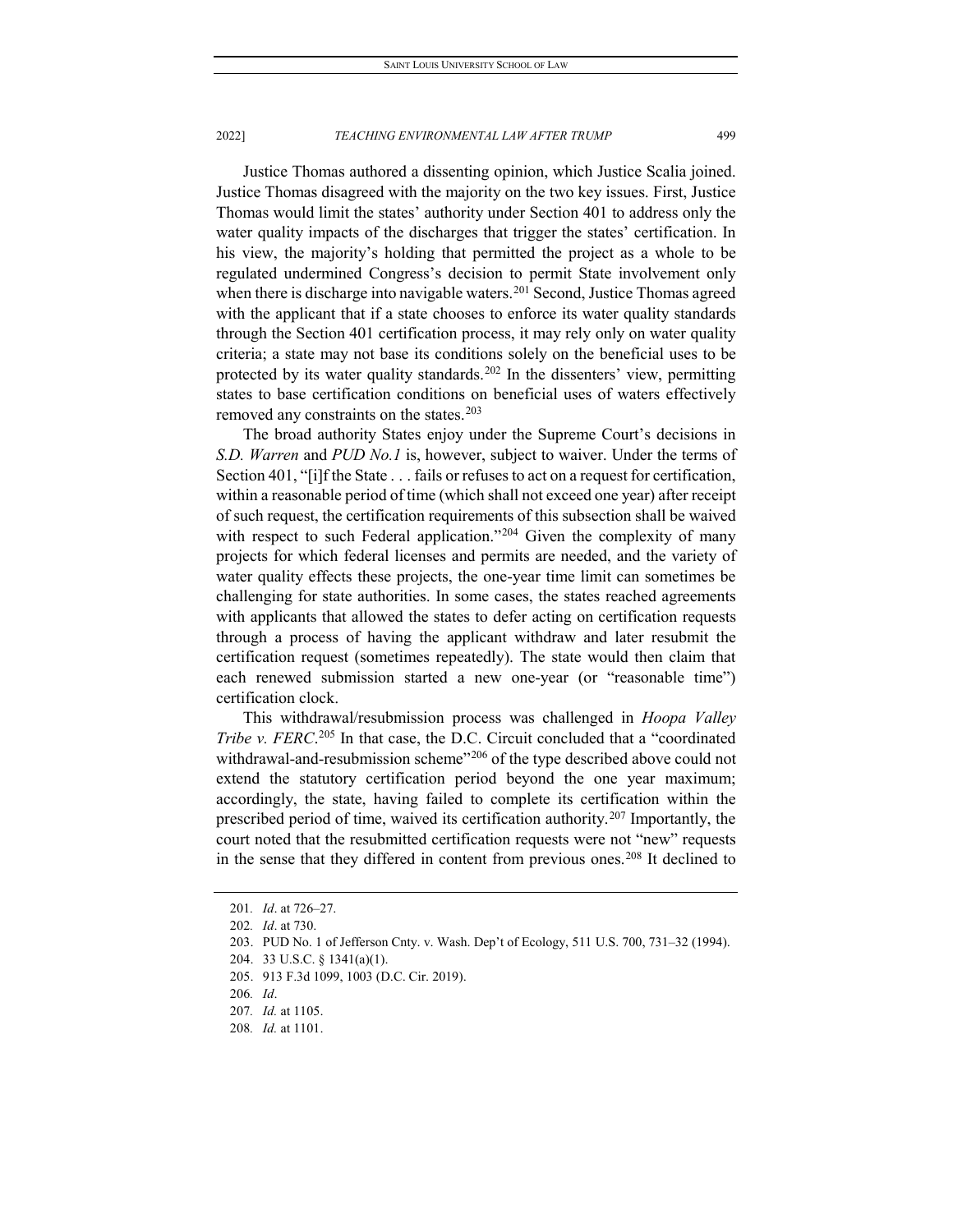address whether a "new" request would restart the certification clock, or how much different a submitted request must be from a previously submitted one to be considered a truly "new" request.<sup>[209](#page-32-0)</sup>

In Executive Order 13,868, President Trump directed EPA to review and propose revisions to the agency's existing regulations governing Section 401 certifications, claiming that existing regulations "are causing confusion and uncertainty and are hindering the development of energy infrastructure."<sup>[210](#page-32-1)</sup> In response, EPA published final regulations on July 13,  $2020$ <sup>[211](#page-32-2)</sup> The final rule departs markedly from the Court's decision in *PUD No. 1* and dramatically restricts the States' authority under Section 401. The rule's key provisions include:

- Establishing that certification is required only when a project requiring a federal license or permit may result in a discharge from a point source; nonpoint sources discharges do not trigger the state certification requirement.[212](#page-32-3)
- Employing "a holistic analysis of the text and structure of the CWA, the language of section 401, and the amendments made between 1970 and 1972" to reject the Court's interpretation in *PUD No. 1* that would permit states to impose conditions on the project as a whole, not just on the discharges that trigger certification;<sup>213</sup> under the rule, "[t]he scope of a Clean Water Act section 401 certification is limited to assuring that a discharge from a Federally licensed or permitted activity will comply with water quality requirements."<sup>[214](#page-32-5)</sup>
- Relatedly, concluding that states may not impose conditions on projects subject to certification to protect state waters (not considered navigable waters under the CWA) from point and nonpoint source discharges from the federally permitted or licensed activity.<sup>[215](#page-32-6)</sup>
- Concluding that the range of "water quality requirements" that may form the basis for certification conditions is limited to applicable provisions

<sup>209</sup>*. Id.* at 1104.

<sup>210.</sup> Executive Order No. 13,868, 84 Fed. Reg. 15,495, 15,496 (Apr. 15, 2019).

<span id="page-32-2"></span><span id="page-32-1"></span><span id="page-32-0"></span><sup>211.</sup> Environmental Protection Agency, Clean Water Act Section 401 Certification Rule, 85 Fed. Reg. 42,210 (July 13, 2020). For my class, I asked students to work in groups to identify key aspects of the Section 401 certification rulemaking and to prepare a PowerPoint presentation that included their findings.

<sup>212.</sup> 40 C.F.R. § 121.1(f) (2021).

<span id="page-32-4"></span><span id="page-32-3"></span><sup>213.</sup> 85 Fed. Reg. at 42,233. The agency went to some length to explain why *PUD. No. 1* does not foreclose its narrower interpretation of State authority. *See id*. at 42,233–34. It justified the narrower interpretation not on policy grounds, however; instead, it simply viewed the narrower interpretation as "reasonable and the most appropriate reading of the statute and related legal authorities." *Id.* at 42,233.

<sup>214.</sup> 40 C.F.R. § 121.3 (2021).

<span id="page-32-6"></span><span id="page-32-5"></span><sup>215.</sup> 85 Fed. Reg. at 42,235.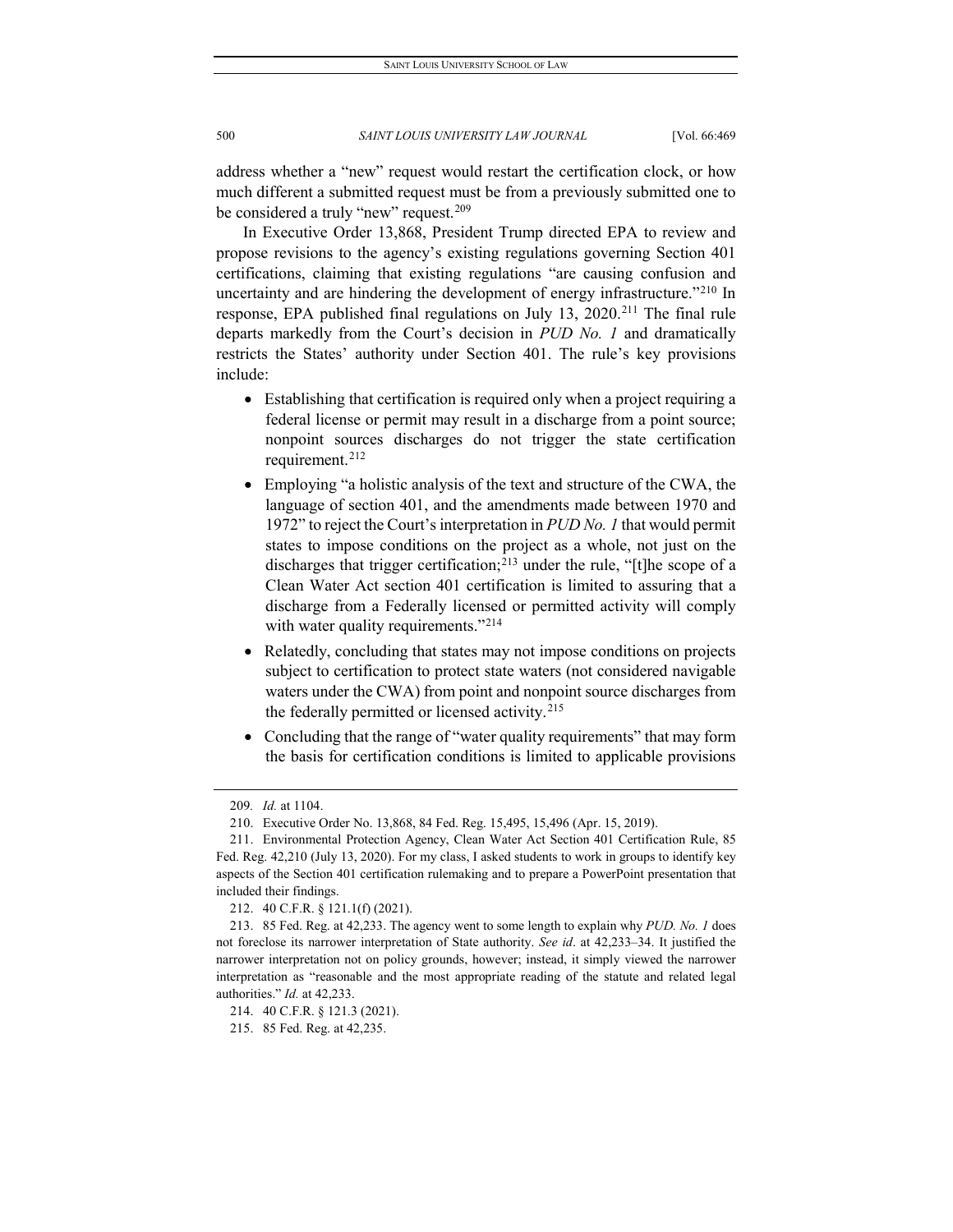of the CWA and "state or tribal regulatory requirements for point source discharges into waters of the United States.["216](#page-33-0)

- Authorizing federal agencies to review state certifications and conditions to ensure that they conform to the "procedural" requirements of the rule, and creating a new, non-statutory basis for waivers of certification authority if those requirements are not satisfied.<sup>[217](#page-33-1)</sup>
- Adhering to a strict interpretation of the time limits for certification, concluding that the certification "clock does not toll for any reason,["218](#page-33-2) and prohibiting the states from requesting project proponents to withdraw a certification request or to extend the certification period without the approval of the relevant federal agency.<sup>[219](#page-33-3)</sup>

In making these changes to its existing rule, the Agency barely addressed the federalism issues raised by several commenters, summarily concluding that "the final rule does not infringe upon the roles of States as co-regulators, nor does it undermine cooperative federalism."[220](#page-33-4) Unlike the Navigable Waters Protection Rule, there is virtually no analysis from EPA explaining with particularity how the new rule protects the States' traditional authority over land and water uses. Plainly, the rule diminishes that authority, at least with respect to projects requiring federal permits or licenses. In fact, the new rule runs counter to both the objectives—protecting the integrity of the nation's waters and the policies—preserving traditional state authority—Congress articulated in the CWA.

The two Trump Administration rulemakings, and their inconsistent treatments of federalism issues under the CWA, leave many students (and instructors) a bit bewildered about what role such federalism concerns should play in the CWA's various regulatory programs. The consistent theme of both the Navigable Waters Protection Rule and the Section 401 Certification Rule is, however, one of reducing regulatory barriers to infrastructure and development projects, with little regard for the overall impact these rulemakings may have on the quality of the nation's water resources.

The two Trump rulemakings discussed in this Section have both been challenged in numerous filings in the federal courts.<sup>[221](#page-33-5)</sup> EPA and the Corps have announced their intention to revise the Navigable Waters Protection Rule and to

<sup>216.</sup> 40 C.F.R. § 121.13.

<sup>217</sup>*. Id.* § 121.16.

<span id="page-33-3"></span><span id="page-33-2"></span><span id="page-33-1"></span><span id="page-33-0"></span><sup>218.</sup> Environmental Protection Agency, Clean Water Act Section 401 Certification Rule, 85 Fed. Reg. 42,210, 42,262 (July 13, 2020).

<sup>219.</sup> 40 C.F.R. § 121.30.

<sup>220.</sup> 85 Fed. Reg. at 42,226.

<span id="page-33-5"></span><span id="page-33-4"></span><sup>221.</sup> For a list of the challenges to the Navigable Waters Protection Rule, see REG. TRACKER, *supra* note 7. For challenges to the Section 401 certification rule, see 85 Fed. Reg. at 42,226.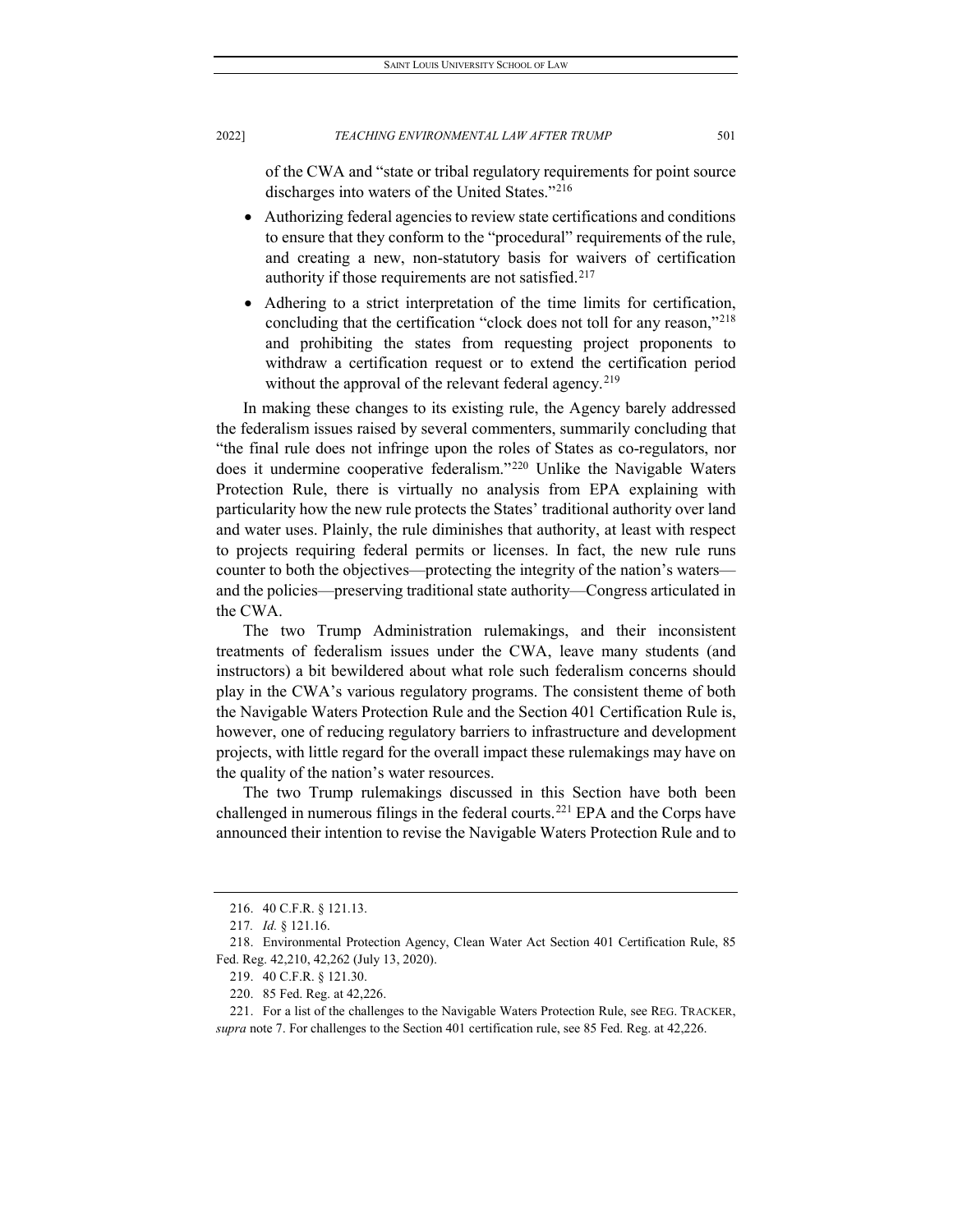seek remands from the courts in which challenges to the rule have been raised.<sup>[222](#page-34-0)</sup> It is very likely that neither of these rules will survive under the Biden Administration. Accordingly, when teaching the CWA, these Trump Administration rulemakings serve as examples of the volatile and partisan character of environmental regulatory programs. They also provide an opportunity to review the functioning of our overall legal system in the face of dramatic regulatory changes not induced by legislative action.

#### *C. Undoing the Obama Climate Change Program*

The last, but perhaps most dramatic, of the Trump Administration's attack on environmental regulation I consider in my class relates to the control emissions of pollutants—greenhouse gases ("GHGs")—that contribute to global climate change under the Clean Air Act ("CAA"). The full extent of the Trump Administration's assault on the Obama Administration's climate change programs—both regulatory and nonregulatory, domestic and international—has been discussed in other recent scholarship.<sup>[223](#page-34-1)</sup> Here, I focus on two areas: rules and practices restricting GHG emissions from new motor vehicles and the Trump EPA's efforts to repeal the Obama Administration's Clean Power Plan.

The transportation sector accounts for the largest portion of the nation's overall GHG emissions.[224](#page-34-2) In the wake of the Supreme Court's decision in Massachusetts v. EPA,<sup>[225](#page-34-3)</sup> which rejected EPA's efforts to eliminate the CAA as a regulatory tool to address GHG emissions from motor vehicles,<sup>[226](#page-34-4)</sup> the Obama EPA took three important actions to address GHG emissions from new motor

225. 549 U.S. 497 (2007).

<span id="page-34-0"></span><sup>222</sup>*. See* Press Release, Env't Prot. Agency, Army Announce Intent to Revise Definition of WOTUS (June 9, 2021), https://www.epa.gov/newsreleases/epa-army-announce-intent-revisedefinition-wotus.

<span id="page-34-1"></span><sup>223</sup>*. See, e.g.*, Lazarus, *supra* note 6; Nathan Richardson, *The Rise and Fall of Clean Air Act Climate Policy*, 10 MICH. J. ENV'T & ADMIN. L. 69 (2020); Cinnamon B. Carlarne, *U.S. Climate Change Law: A Decade of Flux and an Uncertain Future*, 69 AM. U.L. REV. 387 (2019); Melissa Powers, *Zero-Sum Climate and Energy Politics Under the Trump Administration*, 49 ENV'T L. REP. NEWS & ANALYSIS 10870 (2019); Brigham Daniels, *Come Hell or High Water: Climate Change Policy in the Age of Trump*, 13 FIU L. REV. 65 (2018); Albert C. Lin, *President Trump's War on Regulatory Science*, 43 HARV. ENV'T L. REV. 247 (2019). For more popular accounts, see Alejandra Borunda, *The most consequential impact of Trump's climate policies? Wasted time*, NAT'L GEOGRAPHIC (Dec. 11, 2020), https://www.nationalgeographic.com/environment/article/ most-consequential-impact-of-trumps-climate-policies-wasted-time; Zack Colman & Alec Guillen, *Trump's Climate Change Rollbacks to Drive up U.S. Emissions, Climate Change Rollbacks*, POLITICO (Sept. 17, 2020), https://www.politico.com/news/2020/09/17/trump-climaterollbacks-increase-emissions-417311.

<span id="page-34-2"></span><sup>224</sup>*. See* ENV'T PROT. AGENCY, SOURCES OF GREENHOUSE GAS EMISSIONS, https://www.epa .gov/ghgemissions/sources-greenhouse-gas-emissions (last visited Mar. 1, 2022).

<span id="page-34-4"></span><span id="page-34-3"></span><sup>226.</sup> In *Massachusetts*, EPA argued that greenhouse gases did not qualify as "air pollutants" under the CAA and, therefore, could not be regulated under that statute. The Court rejected that argument, concluding that "[t]he statutory text forecloses EPA's reading." *Id.* at 528.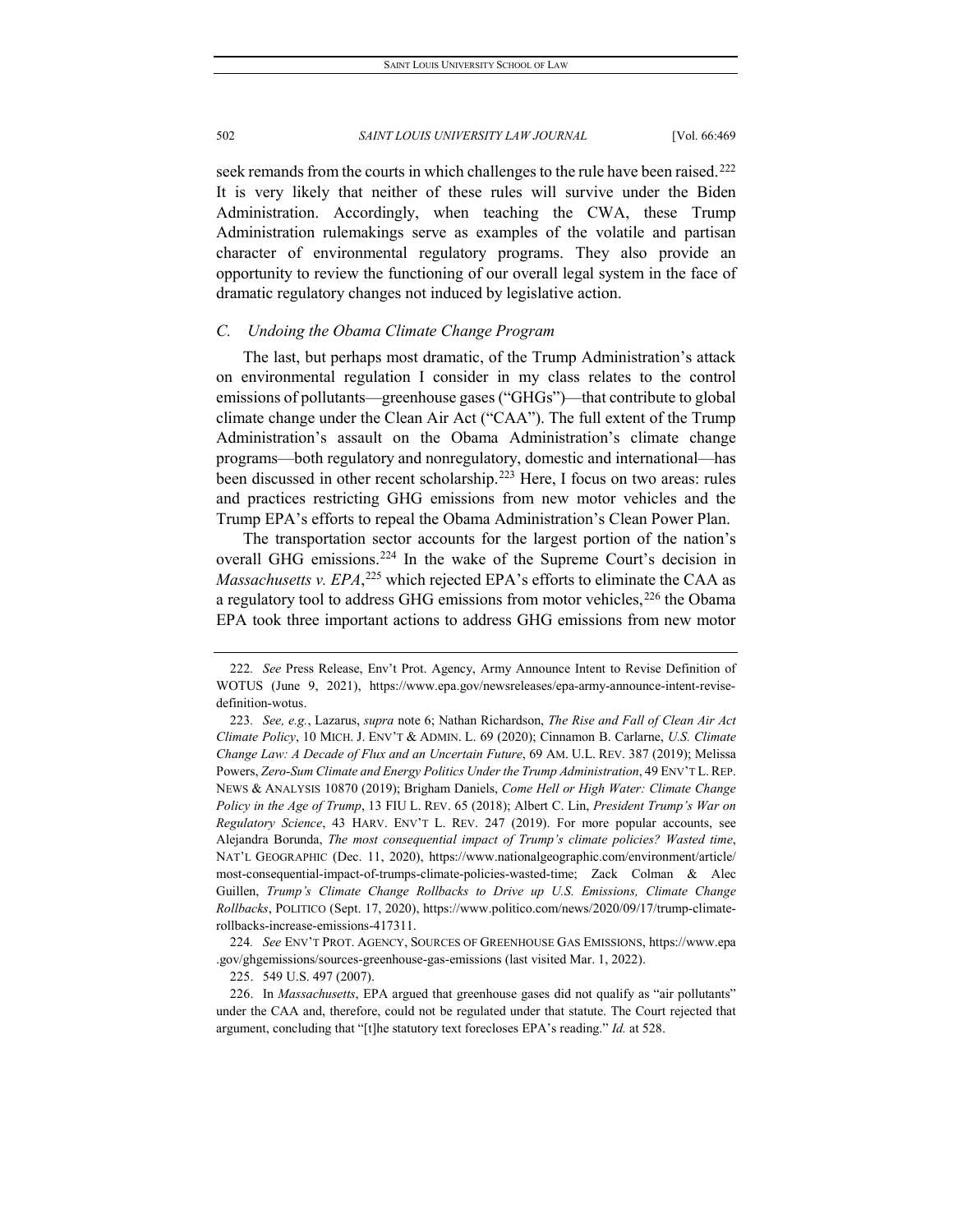vehicles. First, the Agency made an "endangerment finding"[227](#page-35-0) in which it concluded that GHG emissions from new motor vehicles "cause, or contribute to, air pollution which may reasonably be anticipated to endanger public health or welfare" within the meaning of Section  $202(a)(1)$  of the CAA.<sup>[228](#page-35-1)</sup> Second, in concert with the National Highway Traffic Safety Administration ("NHTSA") acting under the Energy Policy and Conservation Act ("EPCA"),<sup>[229](#page-35-2)</sup> EPA issued standards that would dramatically reduce emissions from new light duty motor vehicles.<sup>[230](#page-35-3)</sup> The motor vehicle standards would require reductions of approximately five percent per year, yielding a cumulative reduction in GHG emissions equivalent to two billion metric tons through 2025.<sup>[231](#page-35-4)</sup> Effectively, the standards would require light duty vehicles to achieve average fuel economy of approximately fifty miles per gallon of gasoline.[232](#page-35-5) Finally, the Obama EPA, pursuant to Section 209(b) of the CAA,<sup>233</sup> granted waivers of preemption for California's GHG and zero emissions vehicle standards,  $234$  enabling California and other states to adopt more stringent motor vehicle standards than those required under federal law.[235](#page-35-8)

EPA's endangerment finding set in motion additional regulatory efforts by the Obama EPA to address GHG emissions under the CAA. Most of those efforts related to controlling GHG emissions from stationary sources. First, because GHGs had become "regulated pollutants" by virtue of the motor vehicle emission standards, the Agency attempted to treat new and modified stationary sources of GHG emissions as "major" sources under the CAA's Prevention of Significant Deterioration, which would subject those sources to permitting and

234. 78 Fed. Reg. 2111 (Jan. 9, 2013).

<span id="page-35-8"></span><span id="page-35-7"></span>235*. See* 42 U.S.C. § 7507 (authorizing other states to adopt California motor vehicle standards under certain conditions).

<sup>227.</sup> 74 Fed. Reg. 66,496 (Dec. 15, 2009).

<sup>228.</sup> 42 U.S.C. § 7521(a)(1).

<span id="page-35-2"></span><span id="page-35-1"></span><span id="page-35-0"></span><sup>229.</sup> NHTSA has statutory responsibility for promulgating Corporate Average Fuel Economy (CAFÉ) standards under EPCA. *See* 49 U.S.C. § 32902(a). In *Massachusetts*, the Court rejected EPA's argument that it could not regulate GHG emissions from motor vehicles because such regulation would inevitably tighten fuel economy standards—which are governed by NHTSA's CAFÉ standards under the EPCA. The court noted, "that [NHTSA acting for] DOT sets mileage standards in no way licenses EPA to shirk its environmental responsibilities," adding that "there is no reason to think [NHTSA and EPA] cannot both administer their obligations and yet avoid inconsistency." 549 U.S. at 532.

<sup>230.</sup> 77 Fed. Reg. 62,623 (Oct. 12, 2012).

<sup>231</sup>*. Id*. at 62,627.

<sup>232</sup>*. See id*. (noting the standards will achieve the equivalent of 54.5 miles per gallon).

<span id="page-35-6"></span><span id="page-35-5"></span><span id="page-35-4"></span><span id="page-35-3"></span><sup>233.</sup> 42 U.S.C. § 7543(b). Under this statutory provision, EPA is directed to grant California a waiver of preemption if the State's standards are "at least as protective of public health and welfare as applicable Federal standards," unless EPA finds that the State's standards are "arbitrary and capricious," unnecessary "to meet compelling and extraordinary conditions," or "are not consistent with [Section 202(a)] of the CAA]."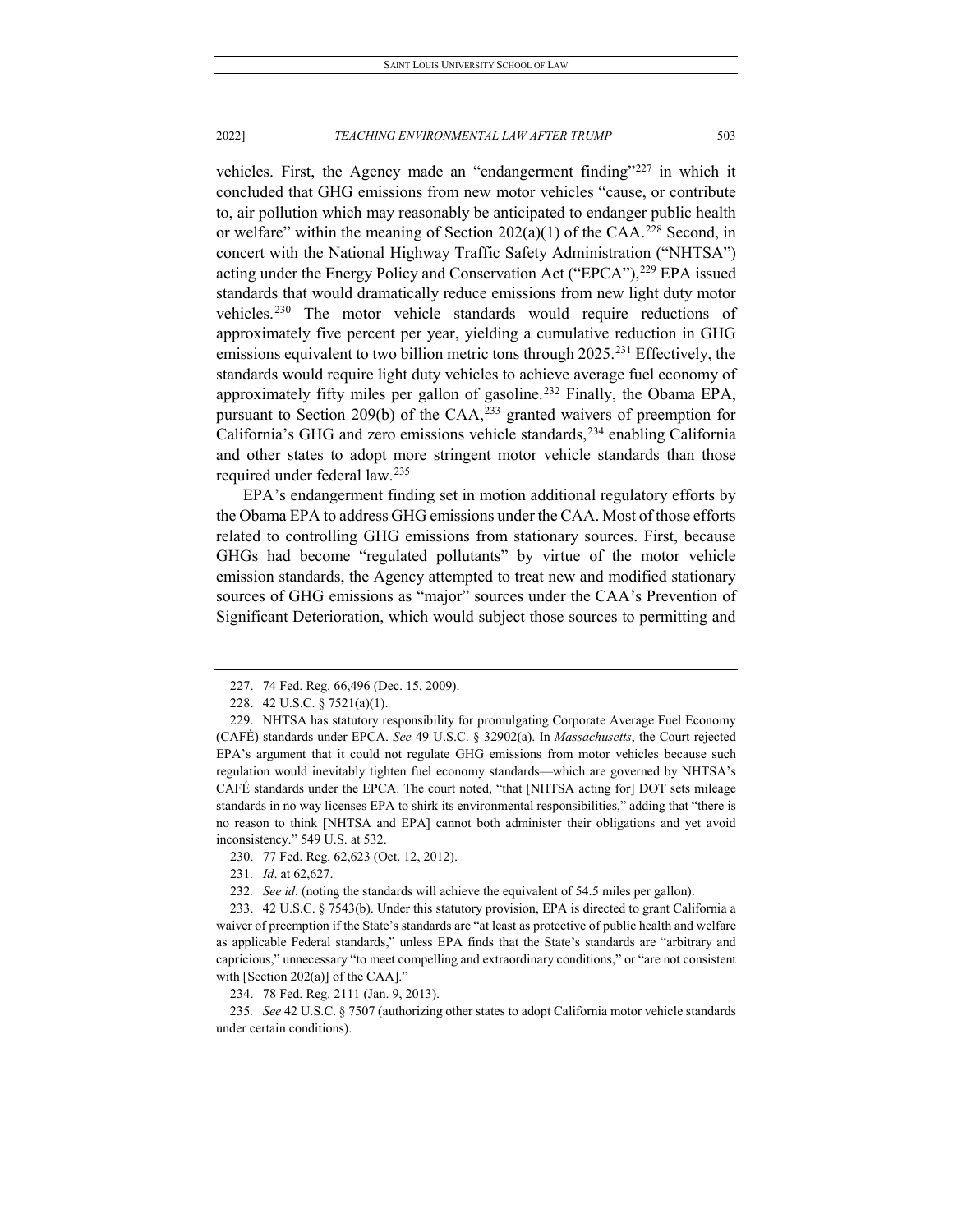regulatory requirements.[236](#page-36-0) In *Utility Air Regulatory Group v. EPA*, the Court rebuffed that effort, holding that new or modified stationary sources could not be considered "major" stationary sources, and thus subject to regulation under the CAA's Prevention of Significant Deterioration ("PSD") program, solely on the basis of the sources' GHG emissions.[237](#page-36-1) Nonetheless, the Court held that EPA may require sources otherwise subject to the PSD program (due to emissions of other, non-GHG pollutants) to employ "best available control technology" to reduce GHG emissions.<sup>[238](#page-36-2)</sup>

Then EPA promulgated the most ambitious and controversial piece of the Obama Administration's climate plan, the Clean Power Plan ("CPP"), <sup>[239](#page-36-3)</sup> which included standards governing the largest class of stationary source contributions of GHG emissions—existing power plants.<sup>[240](#page-36-4)</sup> The CPP, adopted under Section  $111(d)$  of the CAA,<sup>[241](#page-36-5)</sup> established emission guidelines for states to adopt in their plans for regulating GHG emissions from existing fossil fuel-fired electricity generating units within their jurisdiction. The emission guidelines were based on what EPA identified as the "best system of emission reduction" ("BSER") for these facilities.<sup>[242](#page-36-6)</sup> The BSER selected by EPA included three components, or "building blocks":

- Heat rate improvements at coal-fired power plants
- Substituting electricity generation from higher-emitting coal-fired units with generation from lower-emitting natural gas-fired units
- Substituting increased generation from zero-GHG-emitting renewable energy capacity for generation from affected fossil fuel-fired plants.<sup>[243](#page-36-7)</sup>

Under Section 111(d) of the CAA, States develop and implement plans for setting emission limitations for the affected facilities within their jurisdictions. Those plans are subject to EPA approval.<sup>[244](#page-36-8)</sup> If States fail to develop and implement acceptable plans, the CAA authorizes EPA to develop and enforce a plan of its own for those States.<sup>[245](#page-36-9)</sup>

<span id="page-36-1"></span><span id="page-36-0"></span><sup>236.</sup> The PSD program applies to areas that have attained one or more national ambient air quality standards and requires new and certain modified existing "major" stationary sources to obtain permits that include various regulatory requirements. *See* 42 U.S.C. § 7475(a).

<sup>237.</sup> 573 U.S. 302, 325–28 (2014).

<sup>238</sup>*. Id.* at 328–34.

<sup>239.</sup> 80 Fed. Reg. 64,661 (Oct. 23, 2015).

<span id="page-36-6"></span><span id="page-36-5"></span><span id="page-36-4"></span><span id="page-36-3"></span><span id="page-36-2"></span><sup>240</sup>*. See* ENV'T PROT. AGENCY, SOURCES OF GREENHOUSE GAS EMISSIONS, https://www.epa .gov/ghgemissions/sources-greenhouse-gas-emissions (last visited Mar. 1, 2022).

<sup>241.</sup> 42 U.S.C. § 7412(d); *see* 80 Fed. Reg. 64,661 (Oct. 23, 2015).

<sup>242.</sup> 80 Fed. Reg. at 64,663–64.

<sup>243</sup>*. Id*. at 64,667.

<sup>244.</sup> 42 U.S.C. § 7411(d)(1).

<span id="page-36-9"></span><span id="page-36-8"></span><span id="page-36-7"></span><sup>245</sup>*. Id.* § 7411(d)(2). For a discussion of Section 111(d), see Am. Lung Ass'n v. EPA, 985 F.3d 914, 930–32 (D.C. Cir. 2021).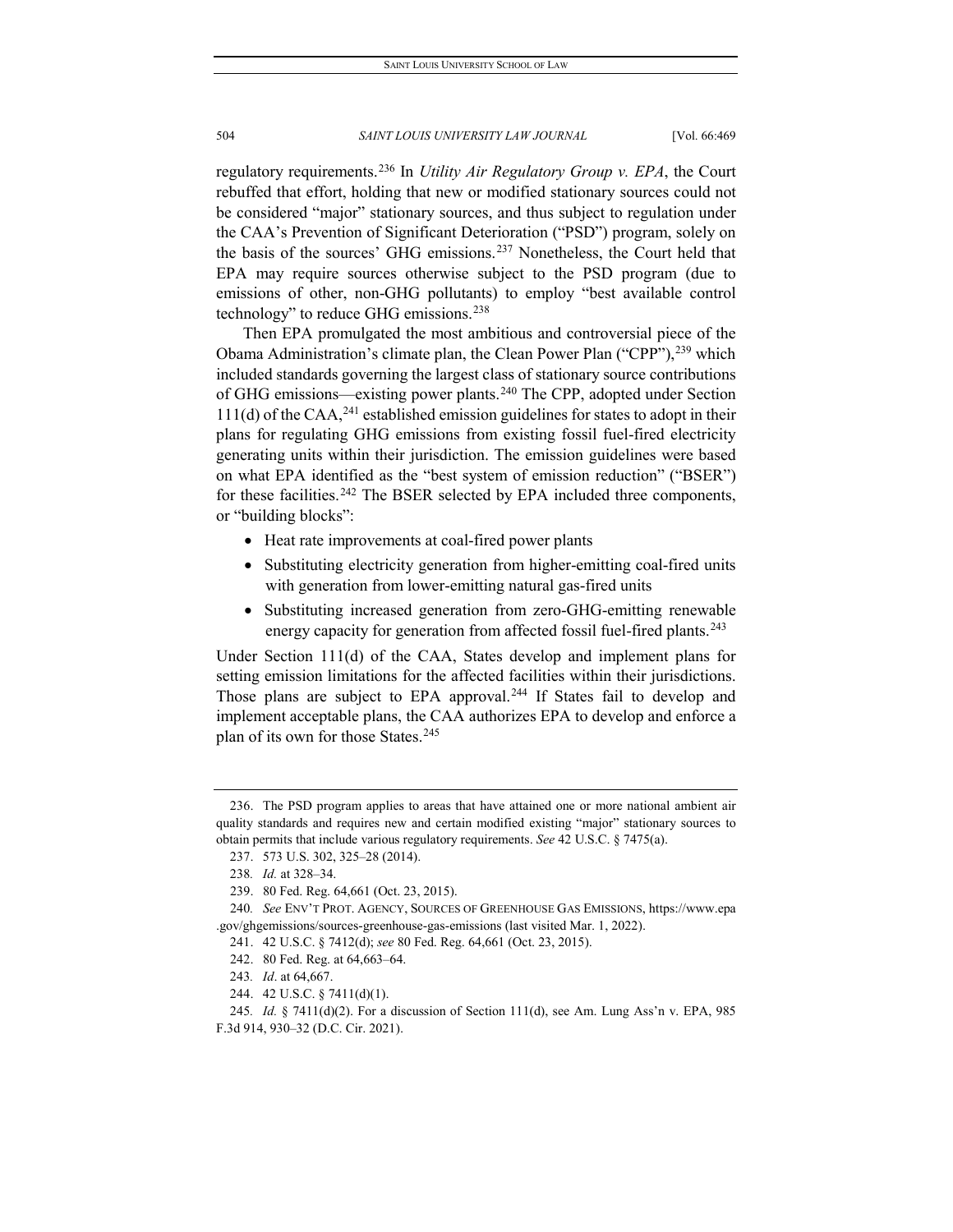The second and third building blocks of EPA's BSER under the CPP, often referred to as "generation-shifting" methods of controlling GHG emissions,[246](#page-37-0) proved to be especially controversial. Opponents argued that these components of BSER required actions beyond the physical site of the affected facilities and, for that reason, exceeded EPA's authority under Section 111(d). They claimed that EPA's authority is "limited to measures that are integrated into the source's design or operations"[247](#page-37-1) or, as EPA would later characterize it, controls that "can be put into operation *at* a building, structure, facility, or installation."[248](#page-37-2)

The Trump Administration revoked or revised each of the Obama-era climate change initiatives, building on President Trump's campaign pledge to dismantle climate regulations. The Trump EPA addressed GHG emissions from motor vehicles in the Safer Affordable Fuel-Efficient ("SAFE") Vehicle Rule, which it issued in two parts.<sup>249</sup> In Part One, the Agency withdrew its waiver of preemption under the CAA for California's GHG and zero emission vehicles standards, depriving California and other states of the ability to adopt motor vehicle emissions limitations more stringent than those required by federal law.<sup>[250](#page-37-4)</sup> At the same time, NHTSA finalized a rule concluding that "any law or regulation of a State or political subdivision of a State regulating or prohibiting" or "having the direct or substantial effect of regulating or prohibiting tailpipe carbon dioxide emissions from automobiles" is expressly preempted by the EPCA.[251](#page-37-5)

NHTSA's preemption rule was based on the EPCA's preemption clause, which provides:

When an average fuel economy standard prescribed under this chapter is in effect, a State or a political subdivision of a State may not adopt or enforce a law or regulation related to fuel economy standards or average fuel economy standards for automobiles covered by an average fuel economy standard under this chapter. $252$ 

In NHTSA's view, "a State or local requirement limiting tailpipe carbon dioxide emissions from automobiles has the direct and substantial effect of regulating fuel consumption and, thus, is 'related to' fuel economy standards."[253](#page-37-7) Similarly, the agency concluded that "since carbon dioxide emissions constitute the overwhelming majority of tailpipe carbon emissions, a State regulation of all

<span id="page-37-1"></span><span id="page-37-0"></span><sup>246</sup>*. See Am. Lung Ass'n*, 985 F.3d at 936 (citing 80 Fed. Reg. 64,661, 64,728–29 (Oct. 23, 2015)).

<sup>247.</sup> 80 Fed. Reg. at 64,767.

<sup>248</sup>*. Am. Lung Ass'n*, 985 F.3d at 938 (quoting 84 Fed. Reg. at 32,523–24).

<span id="page-37-6"></span><span id="page-37-5"></span><span id="page-37-4"></span><span id="page-37-3"></span><span id="page-37-2"></span><sup>249.</sup> 84 Fed. Reg. 51,310 (Sept. 27, 2019) (Part One); 85 Fed. Reg. 24,174 (Apr. 30, 2020) (Part Two).

<sup>250.</sup> 84 Fed. Reg. at 51,337.

<sup>251</sup>*. Id.* at 51,362 (Appendix B to Part 531 – Preemption, §§ (a)(2)–(3)).

<sup>252.</sup> 49 U.S.C. § 32919(a).

<span id="page-37-7"></span><sup>253.</sup> 84 Fed. Reg. at 51,313.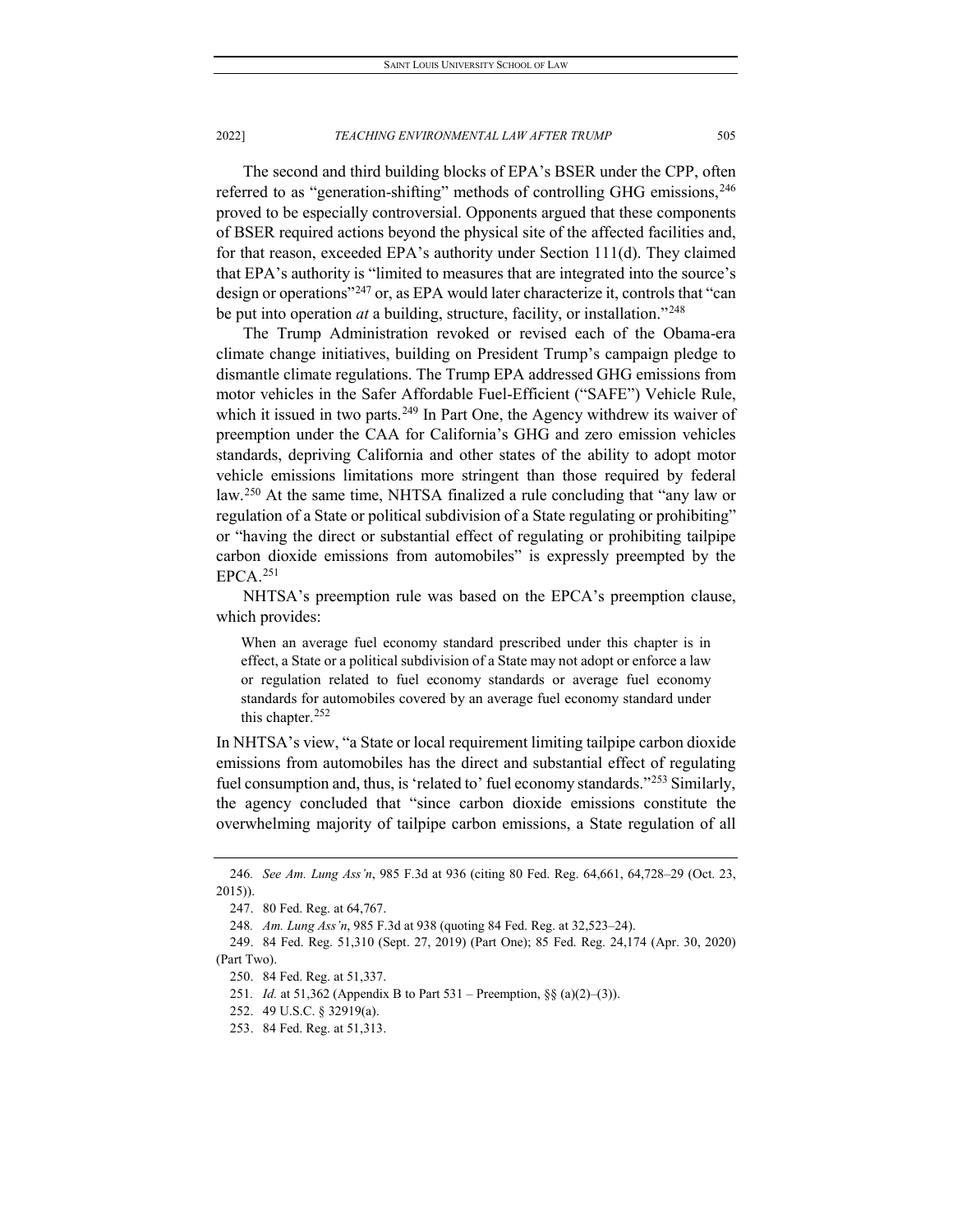tailpipe greenhouse gas emissions from automobiles or prohibiting all tailpipe emissions is also 'related to' fuel economy standards and preempted by EPCA."[254](#page-38-0)

For its part, EPA added that a waiver of preemption under the CAA does not also waive preemption under the EPCA.<sup>255</sup> And for good measure, EPA concluded that the CAA does not permit other states to adopt California GHG emissions and zero emission vehicle standards under Section 177. The agency concluded that Section 177 is intended only to address state planning for controlling pollutants for which areas in the state are not attaining a national ambient air quality standard; it was not intended to address "global air pollution" like GHG emissions.<sup>[256](#page-38-2)</sup> Accordingly, states may adopt California standards only if EPA grants a waiver of preemption for those standards, and only if the California standards "address air pollutants that affect local or regional air quality and not those relating to global air pollution like GHGs."[257](#page-38-3)

The Part One actions in the SAFE Vehicle Rule were broadly justified by EPA and NHTSA as "the only way to create one actual, durable national program," which requires "GHG and fuel economy standards to be set by the Federal government, as was intended by Congress in including express preemption provisions in both the Clean Air Act (for new motor vehicle emissions standards) and EPCA (for fuel economy)."<sup>[258](#page-38-4)</sup> The agencies reached this conclusion notwithstanding two decisions by federal district courts, each of which concluded that California's GHG and zero emission vehicle standards were not preempted by the EPCA.<sup>[259](#page-38-5)</sup> These courts both concluded that California's standards were not "related to" CAFÉ standards within the meaning of the EPCA's preemption provision.<sup>[260](#page-38-6)</sup>

In the second part of the SAFE Vehicles Rule, EPA and NHTSA dramatically scaled back the GHG reductions called for in the Obama motor vehicles emission rules. The new standards require GHG reductions to increase in stringency by 1.5% per year from the standards governing Model Year 2020

<span id="page-38-0"></span><sup>254.</sup> 84 Fed. Reg. 51,310, 51,313 (Sept. 27, 2019) (Part One).

<sup>255</sup>*. Id.* at 51,324.

<sup>256</sup>*. Id*. at 51,351.

<sup>257</sup>*. Id*.

<sup>258</sup>*. Id*. at 51,311, 51,316–17 (discussing importance of "one national standard").

<span id="page-38-5"></span><span id="page-38-4"></span><span id="page-38-3"></span><span id="page-38-2"></span><span id="page-38-1"></span><sup>259</sup>*. See* Green Mountain Chrysler v. Crombe, 508 F. Supp. 2d 295 (D. Vt. 2007); Central Valley Chrysler-Jeep, Inc. v. Goldstene, 529 F. Supp. 2d 1151 (E.D. Cal. 2007).

<span id="page-38-6"></span><sup>260</sup>*. See Green Mountain Chrysler*, 508 F. Supp. 2d at 354 (California regulation does not "relate to" fuel economy within the meaning intended by Congress"); *Central Valley Chrysler-Jeep*, 529 F. Supp. 2d at 1176 (holding that "a law that requires substantial improvement in average fleet mileage standards incidentally to its purpose of protecting public health and welfare does not constitute a *de facto* regulation of fuel economy standards unless there is a narrow one-to-one correlation between the pollution reduction regulation and the fuel efficiency standard" and concluding that the California standards lacked such a correlation).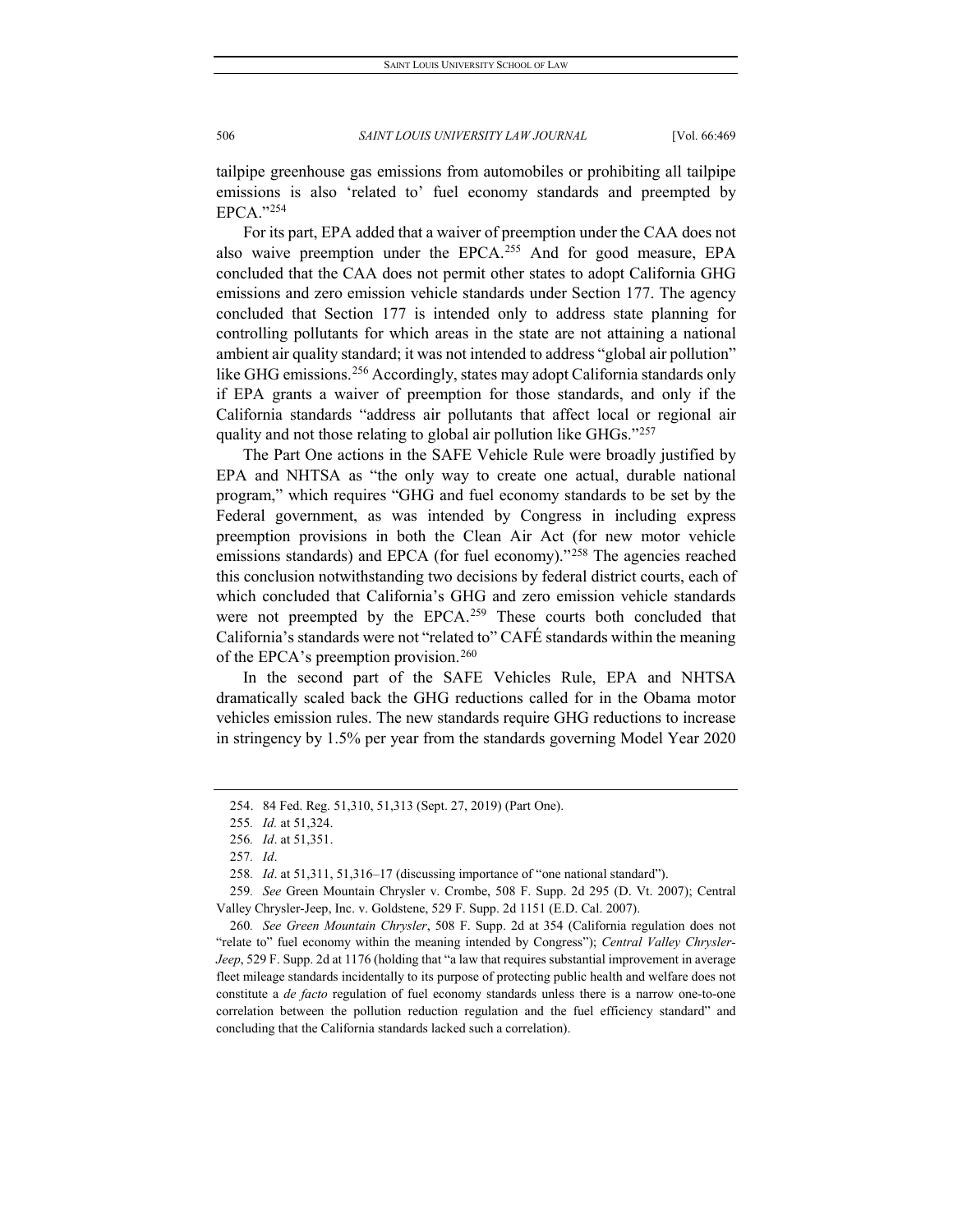vehicles over model years  $2021-2026$ ,<sup>261</sup> less than one-third of the reductions required under the Obama rule. The agencies acknowledged that their standards could result in over 900 million metric tons more of GHG emissions than the Obama standards, the agencies maintained that the overall benefits of the new standards outweighed these (and other) costs.<sup>[262](#page-39-1)</sup> This conclusion was based, in part, on differing methods employed by the agencies for calculating the costs and benefits of the standards than the methods used by the Obama-era agencies.[263](#page-39-2)

The Trump EPA revoked the Clean Power Plan and promulgated the Affordable Clean Energy Rule ("ACE") in its place.<sup>[264](#page-39-3)</sup> The revocation of the CPP was necessary, in EPA's view, because it was inconsistent with the limitations placed on EPA's authority by the "only permissible reading" of Section 111(d) of the CAA—the source of EPA's authority to regulate GHG's emissions from existing power plants.<sup>[265](#page-39-4)</sup> EPA explained that "[S]ection 111 unambiguously limits the BSER to those systems that can be put into operation *at* a building, structure, facility, or installation,"[266](#page-39-5) and "the BSER . . . may not be premised on a system of emission reduction that is implementable only through the combined activities of sources or non-sources."[267](#page-39-6) Because the Clean Power Plan's BSER was based on generation-shifting building blocks (and emissions trading among sources), EPA concluded that it "contravenes the plain language of CAA [S]ection  $111(a)(1)$  [—which defines "best system of emissions reduction"—] and must be repealed."<sup>[268](#page-39-7)</sup>

In place of the revoked CPP, EPA promulgated the ACE, which concluded that the BSER for existing coal-fired power plants should consist solely of heatrate improvement technologies and other practices that may be applied at these plants.[269](#page-39-8) These improvements generally improve a plant's efficiency, enabling more energy to be produced with lower amounts of coal. EPA did not address BSER for plants using other fossil fuels, such as natural gas. The Agency acknowledged that its chosen BSER technologies could result in greater GHG emissions at some plants due to the "rebound effect."<sup>270</sup> This effect occurs when "sources increase . . . generation . . . as a result of lower operating costs from the adoption of candidate technologies to improve their efficiency."<sup>[271](#page-39-10)</sup>

<span id="page-39-1"></span><span id="page-39-0"></span><sup>261.</sup> 85 Fed. Reg. 24,174–75 (Apr. 30, 2020).

<sup>262</sup>*. Id*.

<span id="page-39-2"></span><sup>263</sup>*. See id*. at 24,230–36.

<span id="page-39-3"></span><sup>264.</sup> 84 Fed. Reg. 32,520 (July 8, 2019).

<span id="page-39-4"></span><sup>265</sup>*. Id.* at 32,529.

<span id="page-39-5"></span><sup>266</sup>*. Id.* at 32,524.

<span id="page-39-6"></span><sup>267</sup>*. Id.*

<sup>268</sup>*. Id.* at 32,527.

<span id="page-39-9"></span><span id="page-39-8"></span><span id="page-39-7"></span><sup>269.</sup> 84 Fed. Reg. 32,520, 32,525, 32,537 (July 8, 2019).

<sup>270</sup>*. Id.* at 32,542.

<span id="page-39-10"></span><sup>271</sup>*. Id.*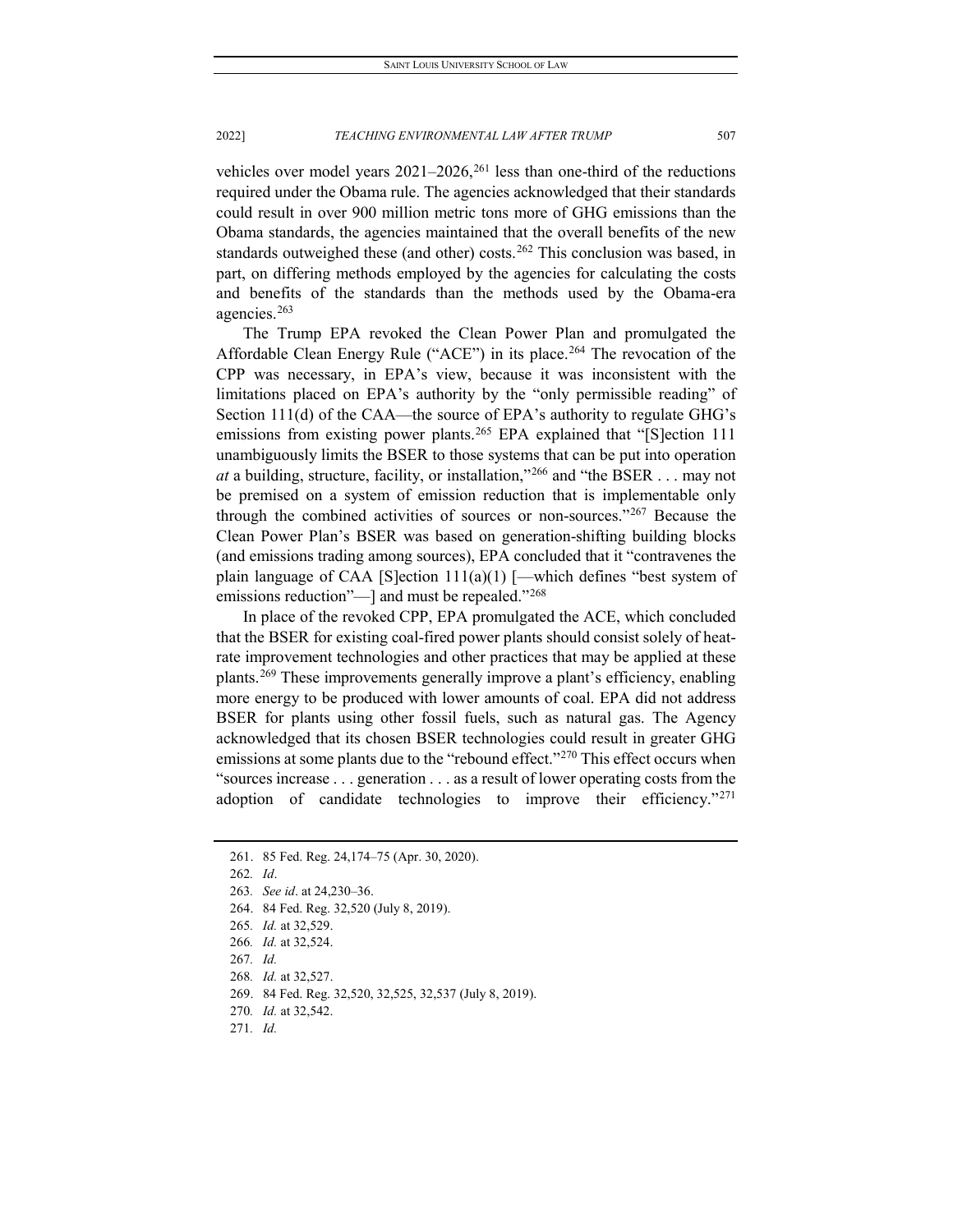Notwithstanding this obviously undesirable result, the agency concluded its BSER was appropriate because it "improves the emissions rate of designated facilities and results in overall reductions."[272](#page-40-0)

All of the Trump Administration's climate-related actions discussed above are being reviewed by the Biden Administration and are likely to be revised or replaced.[273](#page-40-1) In addition, in a recent decision, the D.C. Circuit vacated and remanded the ACE rule to EPA, concluding that EPA had misinterpreted the CAA.[274](#page-40-2) The court held that "Section [111 of the CAA] does not, as the EPA claims, constrain the Agency to identifying a best system of emission reduction consisting only of controls 'that can be applied at and to a stationary source."[275](#page-40-3) Thus, the court concluded that "EPA here 'failed to rely on its own judgment and expertise, and instead based its decision on an erroneous view of the law."<sup>[276](#page-40-4)</sup> The Biden Administration has not yet proposed a new Section 111(d) rule to replace the ACE rule.

I do not devote a great deal of class time to the actions taken by the agencies under the CAA and EPCA. I focus primarily on the actions described above, emphasizing how the respective administrations' policy preferences can yield dramatically different results from the same statutory programs, sometimes at the cost of legality or careful analysis. These differing approaches to implementing our environmental laws underscore the fragility of our overall system of environmental protection and the relatively non-existent role played by the nation's primary policy-making body—namely, Congress.

#### **CONCLUSION**

In our current era of highly partisan understandings of the need for and desirability of environmental regulation, a change in presidential administrations offers rich opportunities to revise and reshape the nation's overall approach and policies relating to protecting our shared environment. This is particularly true due to relative absence of any new legislative initiatives. At times, changes in the wake of presidential elections can be dramatic and, to many, disheartening, as was the case with President Trump's relentless assault on existing environmental regulations, particularly the attacks on regulatory programs put in place by the Obama Administration. Our challenge as educators and environmental law scholars in our current political environment is determining which of the many candidate actions can appropriately and effectively be considered in the courses we offer to our students. We should make such

<sup>272</sup>*. Id.* at 32,543.

<span id="page-40-4"></span><span id="page-40-3"></span><span id="page-40-2"></span><span id="page-40-1"></span><span id="page-40-0"></span><sup>273.</sup> For the Biden administration's actions on motor vehicle emissions, see REG. TRACKER, *supra* note 7.

<sup>274.</sup> Am. Lung Ass'n v. EPA, 985 F.3d 914, 944 (D.C. Cir. 2021).

<sup>275</sup>*. Id.* (quoting 84 Fed. Reg. 32,520, 32,534 (July 8, 2019).

<sup>276</sup>*. Id.* (quoting Prill v. NLRB, 755 F.2d 941, 956 (D.C. Cir. 1985)).